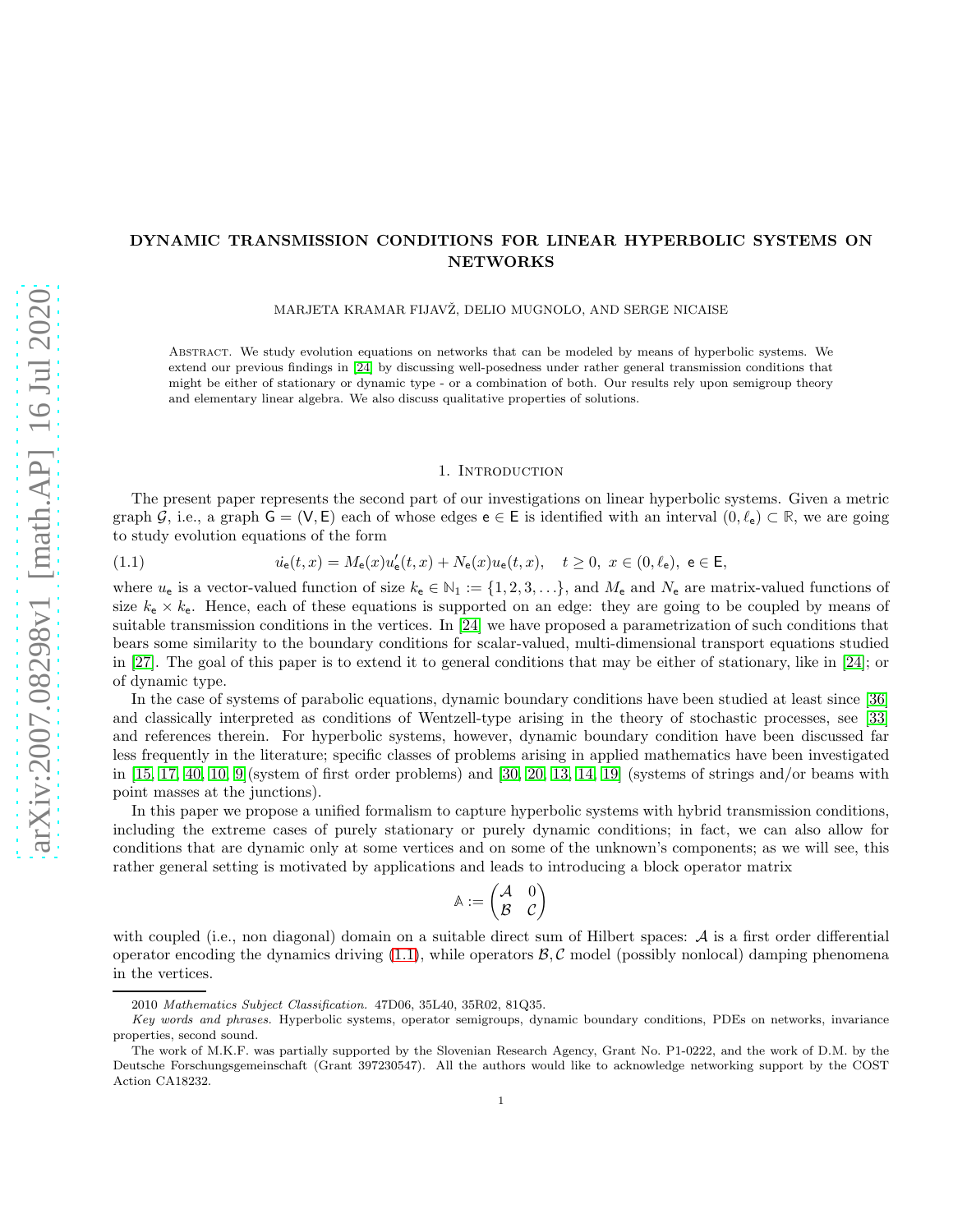Just like in [\[24\]](#page-23-0), our main assumptions involve the existence of a Friedrichs symmetrizer, an idea that goes back to [\[18\]](#page-23-9). We are going to show that unlike in the canonical setting considered in the literature, however, the Friedrichs symmetrizer of a hyperbolic system with dynamic boundary condition is an operator matrix, with additional terms that control the boundary space – a subspace of functions supported on a graph's vertices, in the case most relevant for us.

It is known from the theory of parabolic and wave equations with dynamic boundary conditions that boundary operators of higher order are useful to model close feedbacks that may stabilize the system. The role of the operator that couples the hyperbolic evolution with the boundary dynamics –  $\mathcal{B}$ , in the notation above – is even more central in the present context: indeed, we show that the dimensions of its range and null space directly impacts on the maximality of **A**, and hence on the well-posedness of the associated Cauchy problem, see our main [Theorem 3.3;](#page-5-0) backward well-posedness as well as energy conservation or decay properties can be characterized in terms of boundary conditions, too. These results, presented in [Section 3,](#page-3-0) contain our main findings from [\[24\]](#page-23-0) as special cases; they can be regarded as a parametrization of infinitely many realizations enjoying particularly good properties.

In [Section 4](#page-11-0) we then discuss qualitative properties enjoyed by solutions of our hyperbolic systems: in particular, we consider two relevant order intervals of the Hilbert space and discuss their invariance under the semigroup that governs the system by presenting sufficient (and, sometimes, necessary) conditions on the boundary conditions.

In [Section 5](#page-15-0) we revisit some known hyperbolic-type equations with dynamic conditions, including transport equations [\[41\]](#page-24-5), a second sound model [\[39\]](#page-24-6), and a 1D Maxwell system [\[9\]](#page-23-4). We also consider Dirac equations on networks, for which a parametrization of infinitely many realizations governed by a unitary group (resp., contractive semigroup) was first studied in [\[11\]](#page-23-10) (resp., [\[24\]](#page-23-0)); we show that infinitely many further relevant realizations naturally arise by allowing for dynamic conditions.

We furthermore study qualitative properties of solutions of these equations by applying our abstract theory. It turns out that the above mentioned conditions for invariance are rather restrictive: while real-valued initial data give rise to real-valued solutions in most applications, we see that positivity or a priori estimates in  $\infty$ -norm for the solutions can be seldom observed.

# 2. General setting

We are going to collect different sets of assumptions that we are going to impose in the following; roughly speaking, they are of combinatorial, analytic, and operator theoretical nature, respectively.

Assumptions 2.1.  $G = (V, E)$  is a nonempty, finite *combinatorial graph*,  $(k_e)_{e \in E}$  is a family of positive integers and  $(\ell_{e})_{e\in E}$  is a family of positive numbers.

In the following, we adopt the notation

$$
k:=\sum_{\mathsf{e}\in\mathsf{E}}k_\mathsf{e}\quad\text{and}\quad k_\mathsf{v}:=\sum_{\mathsf{e}\in\mathsf{E}_\mathsf{v}}k_\mathsf{e},
$$

where  $E_v$  is the set of all edges incident in v. Notice that

$$
\sum_{\mathsf{v}\in\mathsf{V}}k_{\mathsf{v}}=2k,
$$

by the Handshaking Lemma.

We rakishly turn G into a *metric graph* (or *network*) G by identifying each  $e \in E$  with an interval  $[0, \ell_e] \subset \mathbb{R}$ ; a more precise definition can be found in [\[31\]](#page-24-7). We further impose standard assumptions on the coefficient matrices M, N that appear in [\(1.1\)](#page-0-0); additionally, we require the existence of a Friedrichs symmetrizer  $Q$ .<sup>[1](#page-1-0)</sup>

<span id="page-1-1"></span>**Assumptions 2.2.** For each  $e \in E$ ,  $M_e$ ,  $N_e : [0, \ell_e] \to M_{k_e}(\mathbb{C})$  are mappings such that the following hold. (1)  $[0, \ell_e] \ni x \mapsto M_e(x) \in M_{k_e}(\mathbb{C})$  is Lipschitz continuous; and  $M_e(x)$  is invertible for each  $x \in [0, \ell_e]$ .

<span id="page-1-0"></span><sup>&</sup>lt;sup>1</sup>Here and in the following we denote by  $M_{n,m}(\mathbb{K})$  the space of all  $n \times m$ -matrices on the field  $\mathbb{K}$ ; and  $M_n(\mathbb{K}) := M_{n,n}(\mathbb{K})$ .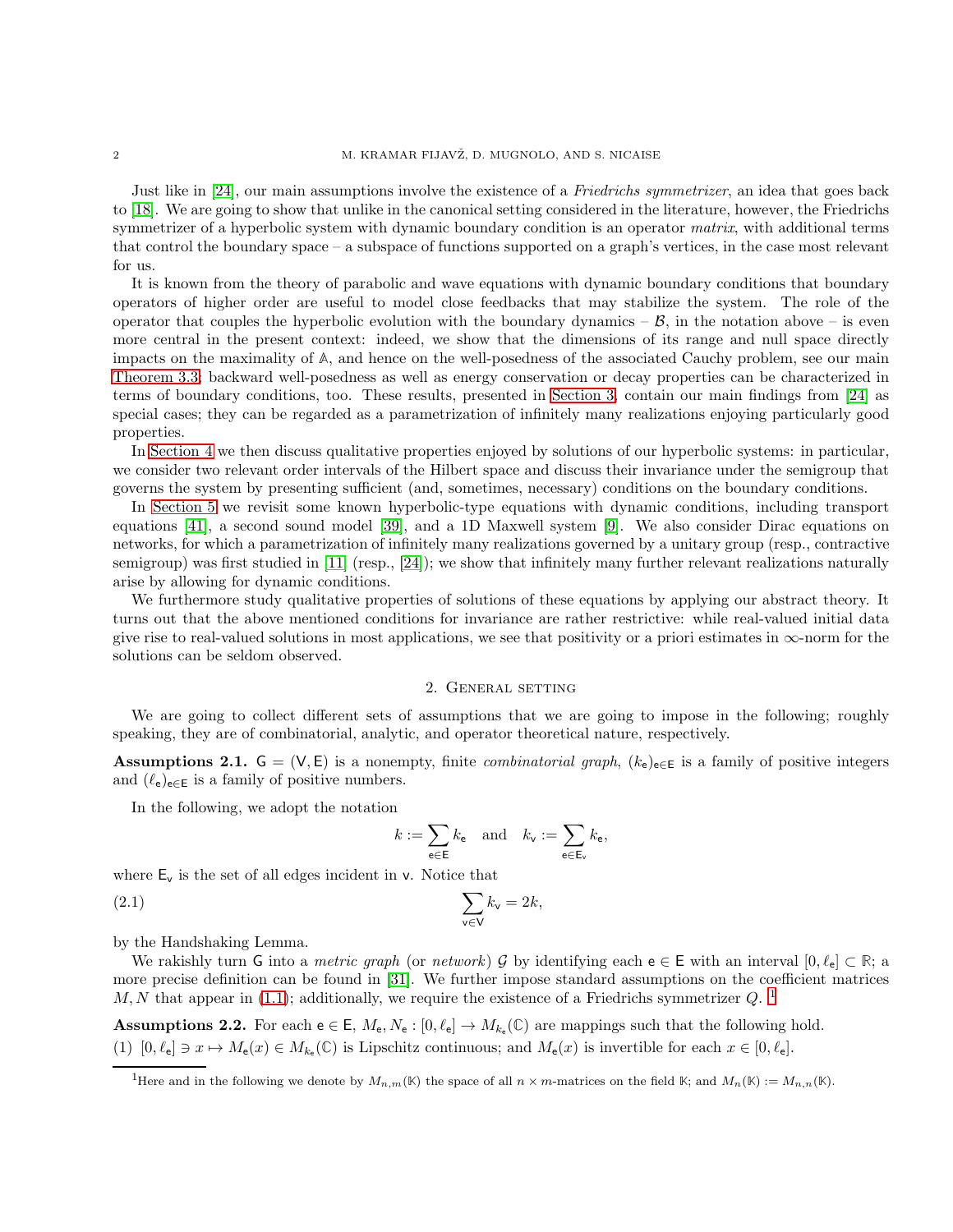(2)  $[0, \ell_{\mathsf{e}}] \ni x \mapsto N_{\mathsf{e}}(x) \in M_{k_{\mathsf{e}}}(\mathbb{C})$  is of class  $L^{\infty}$ .

(3) There exists a Lipschitz continuous mapping  $[0, \ell_e] \ni x \mapsto Q_e(x) \in M_{k_e}(\mathbb{C})$  such that

- (i)  $Q_{\mathbf{e}}(x)$  and  $Q_{\mathbf{e}}(x)M_{\mathbf{e}}(x)$  are Hermitian for all  $x \in [0, \ell_{\mathbf{e}}]$  and
- (ii)  $Q_e(\cdot)$  is uniformly positive definite, i.e., there exists  $q > 0$  such that

 $Q_{\mathsf{e}}(x)\xi \cdot \bar{\xi} \ge q \|\xi\|^2$  for all  $\xi \in \mathbb{C}^{k_{\mathsf{e}}}$  and  $x \in [0, \ell_{\mathsf{e}}].$ 

[Assumptions 2.2](#page-1-1) are identical with [\[24,](#page-23-0) Assumptions 2.1].

We introduce for each  $v \in V$  the trace operator  $\gamma_v : \bigoplus_{e \in E} H^1(0, \ell_e)^{k_e} \to \mathbb{C}^{k_v}$  defined by

<span id="page-2-2"></span>
$$
\gamma_{\operatorname{v}}(u):=\left(u_{\operatorname{e}}(\operatorname{v})\right)_{\operatorname{e}\in\mathsf{E}_{\operatorname{v}}},\qquad\operatorname{v}\in\mathsf{V},
$$

and the  $k_v \times k_v$  block-diagonal matrix  $T_v$  with  $k_e \times k_e$  diagonal blocks

(2.2) 
$$
T_{\mathsf{v}} := \text{diag}\left(Q_{\mathsf{e}}(\mathsf{v})M_{\mathsf{e}}(\mathsf{v})\iota_{\mathsf{ve}}\right)_{\mathsf{e}\in\mathsf{E}_{\mathsf{v}}}, \qquad \mathsf{v}\in\mathsf{V},
$$

where we recall that the  $|V| \times |E|$  (signed) incidence matrix  $\mathcal{I} = (\iota_{\mathsf{ve}})$  of the graph G is defined by

(2.3) I := I <sup>+</sup> − I<sup>−</sup>

with  $\mathcal{I}^+ = (\iota_{\mathsf{ve}}^+)$  and  $\mathcal{I}^- = (\iota_{\mathsf{ve}}^-)$  given by

 $\iota_{\mathsf{ve}}^+ := \left\{ \begin{array}{ll} 1 & \text{if } \mathsf{v} \text{ is terminal endpoint of } \mathsf{e}, \\ 0 & \text{otherwise}, \end{array} \right.$  $\overline{\mathbf{v}}_{\mathbf{e}} := \begin{cases} 1 & \text{if } \mathbf{v} \text{ is initial endpoint of } \mathbf{e}, \\ 0 & \text{otherwise.} \end{cases}$ 0 otherwise.

Unlike in our earlier work [\[24\]](#page-23-0), our aim is to develop a setting that will eventually allow us to impose dynamic boundary conditions on a subset of the vertex set V. Ideas that go back to [\[3,](#page-23-11) [1,](#page-23-12) [6\]](#page-23-13) suggest to study the relevant evolution equation as a Cauchy problem on a larger Hilbert space. The necessary formalism can be introduced as follows.

<span id="page-2-1"></span>Assumptions 2.3. For each  $v \in V$  the following holds.

(1)  $Y_{\mathsf{v}}^{(d)} \subset Y_{\mathsf{v}}$  are subspaces of  $\mathbb{C}^{k_{\mathsf{v}}};$ 

- (2)  $B_v: Y_v \to Y_v^{(d)}$  is a linear operator;
- (3)  $C_v$  is a linear operator on  $Y_v^{(d)}$ ;
- (4)  $Q_v$  is a hermitian and positive definite operator on  $Y_v^{(d)}$ .

We stress that the assumptions on  $Q_e$  and  $Q_v$  are structurally different. While, given a system of differential equations, we can only study it by the means of the theory presented in this paper if we are able to find suitable Friedrich symmetrizers  $Q_e$  leading to a Hermitian product  $Q_e M_e$ , in the following we are free to take  $Q_v$  as we wish. The "lazy" choice of  $Q_v = \mathbb{I}$  is always allowed, but the main results in [Section 3](#page-3-0) show that it pays off to pick  $Q_v$ tailored to enforce energy conservation or decay.

With these objects, we set

$$
\mathbf{L}^2(\mathcal{G}):=\bigoplus_{\mathsf{e}\in\mathsf{E}}L^2(0,\ell_\mathsf{e})^{k_\mathsf{e}}\qquad\text{and}\qquad Y^{(d)}:=\bigoplus_{\mathsf{v}\in\mathsf{V}}Y^{(d)}_\mathsf{v}
$$

and introduce the Hilbert space

$$
\mathbf{L}^2_d(\mathcal{G}) := \mathbf{L}^2(\mathcal{G}) \oplus Y^{(d)},
$$

equipped with the inner product

<span id="page-2-0"></span>
$$
(2.4) \qquad \left( \begin{pmatrix} u \\ x \end{pmatrix}, \begin{pmatrix} v \\ y \end{pmatrix} \right)_d := \sum_{e \in E} \int_0^{\ell_e} Q_e(x) u_e(x) \cdot \overline{v}_e(x) \, dx + \sum_{v \in V} Q_v x_v \cdot \overline{y}_v, \qquad u, v \in \mathbf{L}^2(\mathcal{G}), \ x, y \in Y^{(d)},
$$

which is equivalent to the canonical one. This is the function space setup we are going to use to deal with dynamic boundary conditions.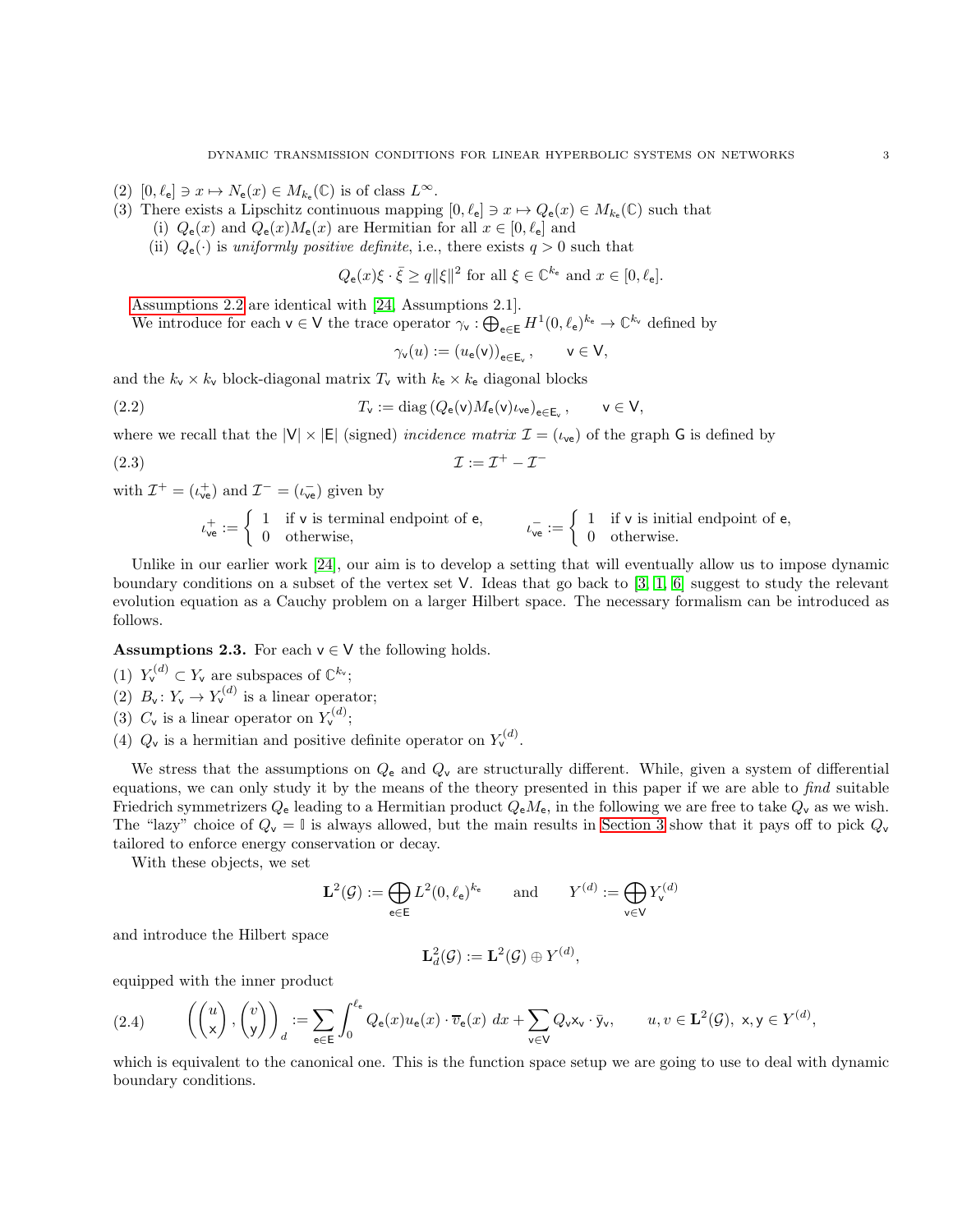We stress that we are not assuming  $B_v$  to be surjective, hence Ran  $B_v$  does not need to agree with  $Y_v^{(d)}$ . Accordingly, we split up  $Y_{\mathsf{v}}^{(d)}$  as

(2.5) 
$$
Y_{\mathsf{v}}^{(d)} = \text{Ran}\,B_{\mathsf{v}} \oplus \text{Ker}\,B_{\mathsf{v}}^*,
$$

where the sum is orthogonal with respect to the inner product of  $Y_{\mathsf{v}}^{(d)}$  induced by the Euclidean inner product of  $\mathbb{C}^{k_v}$ . We shall denote by  $P_v^{(d)}$  (resp.,  $P_v^{(d,0)}$ ) the orthogonal projector of  $\mathbb{C}^{k_v}$  onto  $Y_v^{(d)}$  (resp. of  $Y_v^{(d)}$  onto Ker  $B_v^*$ ), of course with respect to said inner product. In the same spirit, if U is a vector space included into  $\mathbb{C}^{k_v}$  (resp.  $Y_v$ ), we denote by  $U^{\perp}$  (resp.  $U^{\perp_y}$ ) its orthogonal complement in  $\mathbb{C}^{k_y}$  (resp.  $Y_y$ ) with respect to said inner product.

# <span id="page-3-1"></span>3. Well-posedness of systems with dynamic vertex conditions

<span id="page-3-0"></span>Inspired by the discussion in [\[9,](#page-23-4) § 8.2], where time-dependent transmission conditions for the 1D Maxwell's equation are derived by methods of asymptotic analysis, we are going to introduce an abstract framework in order to investigate well-posedness of [\(1.1\)](#page-0-0) under general transmission conditions of dynamic type.

We first introduce the linear and continuous operators  $A$  and  $B$  from

$$
D_{\max} := \bigoplus_{e \in \mathsf{E}} H^1(0, \ell_{\mathsf{e}})^{k_{\mathsf{e}}}
$$

to  $\mathbf{L}^2(\mathcal{G})$  and  $Y_{\mathsf{v}}^{(d)}$ , respectively, by

$$
(\mathcal{A}u)_{\mathsf{e}} := M_{\mathsf{e}}u_{\mathsf{e}}' + N_{\mathsf{e}}u_{\mathsf{e}}, \quad \mathsf{e} \in \mathsf{E},
$$
  

$$
(\mathcal{B}u)_{\mathsf{v}} := B_{\mathsf{v}}\gamma_{\mathsf{v}}(u), \quad \mathsf{v} \in \mathsf{V},
$$

as well as the operator  $\mathcal C$  on  $Y^{(d)}$  defined by

<span id="page-3-2"></span>
$$
(\mathcal{C} \times)_v := C_v \times_v, \quad v \in V,
$$

and study the operator

$$
\mathbb{A} := \begin{pmatrix} \mathcal{A} & 0 \\ \mathcal{B} & \mathcal{C} \end{pmatrix},
$$

with domain

(3.2) 
$$
D(\mathbb{A}) := \left\{ \begin{pmatrix} u \\ x \end{pmatrix} \in D_{\text{max}} \oplus Y^{(d)} : \gamma_v(u) \in Y_v \text{ and } x_v = P_v^{(d)} \gamma_v(u) \text{ for all } v \in V \right\}.
$$

The present setting is a strict generalization of the context discussed in our previous investigation [\[24\]](#page-23-0), where for all  $\mathsf{v} \in \mathsf{V}$  we take  $Y_{\mathsf{v}}^{(d)} = \text{Ker } B_{\mathsf{v}}^* = \{0\}, \text{Ker } B_{\mathsf{v}} = Y_{\mathsf{v}}.$  In our main well-posedness results there  $-$  [\[24,](#page-23-0) Thm. 3.7 and Thm. 4.1] – we had to assume each  $Y_v$  to be a subspace of the null or nonpositive isotropic cone of the quadratic form

<span id="page-3-3"></span>
$$
q_{\mathsf{v}}(\xi) := T_{\mathsf{v}}\xi \cdot \bar{\xi}, \qquad \xi \in \mathbb{C}^{k_{\mathsf{v}}},
$$

i.e.,  $q_v(\xi)$  to be identically zero or nonpositive for all  $\xi \in Y_v$  and all  $v \in V$  (see [\[24,](#page-23-0) App. C] for more details), in order to control the boundary terms that arise from integration by parts when checking dissipativity of the relevant operator A. In the present context, these conditions have to be adapted. More precisely, the definition of **A** and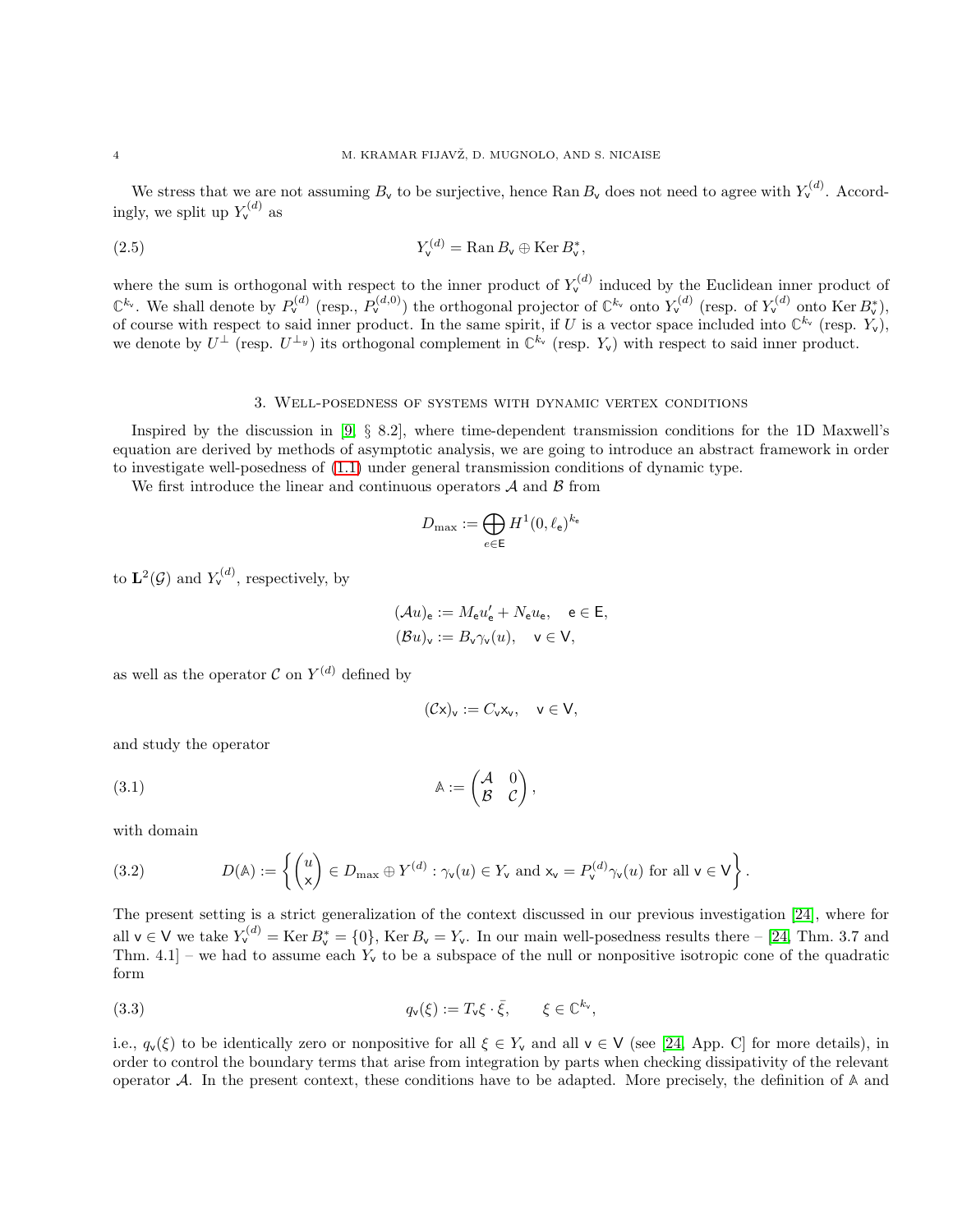computations analogous to those at the beginning of [\[24,](#page-23-0) §3] show that for any  $u := \binom{u}{x} \in D(\mathbb{A}),$ 

<span id="page-4-3"></span>(3.4)  
\n
$$
\Re(\mathbb{A}\mathbf{u}, \mathbf{u})_d = \Re \sum_{\mathbf{e} \in \mathbf{E}} \int_0^{\ell_{\mathbf{e}}} (Q_{\mathbf{e}} N_{\mathbf{e}} u_{\mathbf{e}} \cdot \bar{u}_{\mathbf{e}}) dx - \frac{1}{2} \sum_{\mathbf{e} \in \mathbf{E}} \int_0^{\ell_{\mathbf{e}}} (Q_{\mathbf{e}} M_{\mathbf{e}})' u_{\mathbf{e}} \cdot \bar{u}_{\mathbf{e}} dx \n+ \frac{1}{2} \sum_{v \in V} T_v \gamma_v(u) \cdot \gamma_v(\bar{u}) \n+ \Re \sum_{v \in V} \left( Q_v \left( B_v + C_v P_v^{(d)} \right) \gamma_v(u) \cdot P_v^{(d)} \gamma_v(\bar{u}) \right).
$$

Rearranging the terms and using the fact that

<span id="page-4-2"></span>(3.5) 
$$
Q_{\mathsf{v}}B_{\mathsf{v}}\gamma_{\mathsf{v}}(u)\cdot P_{\mathsf{v}}^{(d)}\gamma_{\mathsf{v}}(\bar{u})=P_{\mathsf{v}}^{(d)}Q_{\mathsf{v}}B_{\mathsf{v}}\gamma_{\mathsf{v}}(u)\cdot\gamma_{\mathsf{v}}(\bar{u})=Q_{\mathsf{v}}B_{\mathsf{v}}\gamma_{\mathsf{v}}(u)\cdot\gamma_{\mathsf{v}}(\bar{u}),
$$

since  $Q_{\mathsf{v}}$  maps to  $Y^{(d)}$ , we obtain

<span id="page-4-1"></span>(3.6)  
\n
$$
\Re (\mathbb{A}\mathbb{u}, \mathbb{u})_d = \frac{1}{2} \sum_{e \in E} \int_0^{\ell_e} (Q_e N_e + N_e^* Q_e - (Q_e M_e)') u_e \cdot \bar{u}_e \, dx + \frac{1}{2} \sum_{v \in V} (Q_v C_v + C_v^* Q_v) x_v \cdot \bar{x}_v + \frac{1}{2} \sum_{v \in V} (T_v + Q_v B_v + B_v^* Q_v) \gamma_v(u) \cdot \gamma_v(\bar{u}).
$$

We hence have two boundary terms: in  $Y_{\mathsf{v}}^{(d)}$  and in the whole  $Y_{\mathsf{v}}$ , respectively.

As in[\[24,](#page-23-0) §3], the maximality property of  $\pm \mathbb{A}$  relies on a basis property of some specific vectors of  $\mathbb{C}^k$ . We first need to introduce some notations: we write  $I_{\mathsf{v}} := \{1, 2, ..., \dim Y_{\mathsf{v}}^{\perp}\},\ J_{\mathsf{v}}^{(R)} := \{1, 2, ..., \dim \mathrm{Ran} B_{\mathsf{v}}\},\ J_{\mathsf{v}}^{(K)} :=$  $\{1, 2, \ldots, \dim \operatorname{Ker} B_{\mathsf{v}}^*\}\$ and fix bases  $\{\mathsf{w}^{(\mathsf{v},i)}\}_{i \in I_{\mathsf{v}}}, \{\mathsf{y}^{(\mathsf{v},j)}\}_{j \in J_{\mathsf{v}}^{(k)}}, \{\mathsf{w}^{(\mathsf{v},l)}_{KB}\}_{l \in J_{\mathsf{v}}^{(K)}}\}$  of the subspaces  $Y_{\mathsf{v}}^{\perp}$ , Ran  $B_{\mathsf{v}}$ , and Ker  $B_{\mathsf{v}}^*$ , respectively. Furthermore, let  $\mathsf{w}_{RB^*}^{(\mathsf{v},j)} := B_{\mathsf{v}}^* \mathsf{y}^{(\mathsf{v},j)}, j \in J_{\mathsf{v}}^{(R)}$ . Note that

(3.7) 
$$
\text{span}\{w_{RB^*}^{(v,j)}\}_{j\in J_v^{(R)}} = \text{Ran } B_v^* \subset Y_v
$$

and dim Ran  $B_{\mathsf{v}} = \dim \mathrm{Ran} B_{\mathsf{v}}^*$ . Finally, we introduce the space

<span id="page-4-4"></span>(3.8) 
$$
Z_{\mathsf{v}} := Y_{\mathsf{v}}^{\perp} \oplus (\operatorname{Ran} B_{\mathsf{v}}^* + \operatorname{Ker} B_{\mathsf{v}}^*) \subset \mathbb{C}^{k_{\mathsf{v}}}
$$

which is spanned by the set of vectors

(3.9) 
$$
\mathcal{W}_{\mathsf{v}} := \{ \mathsf{w}^{(\mathsf{v},i)} : i \in I_{\mathsf{v}} \} \cup \{ \mathsf{w}_{RB^*}^{(\mathsf{v},j)} : j \in J_{\mathsf{v}}^{(R)} \} \cup \{ \mathsf{w}_{KB^*}^{(\mathsf{v},l)} : l \in J_{\mathsf{v}}^{(K)} \}.
$$

The choice of this space is guided by the proof of the maximality of the operator **A**, see the proof of [Theorem 3.3.](#page-5-0)

Any element  $w \in \mathbb{C}^{k_v}$  can be identified with a vector  $(w_e)_{e \in E_v}$  and we denote by  $\widetilde{w} \in \mathbb{C}^k$  its extension to the whole set of edges, namely,

(3.10) 
$$
\widetilde{w}_e := \begin{cases} w_e, & \text{if } e \in E_v, \\ 0, & \text{else.} \end{cases}
$$

In the same way each coordinate of an element of a subset  $U \subset \mathbb{C}^{k_v}$  corresponds to some  $e \in E_v$  and, as above, we can extend these sets to  $\mathbb{C}^k$  by setting a 0 in each coordinate corresponding to **e** whenever  $e \notin E_v$ . We denote these extensions by  $\widetilde{U} \subset \mathbb{C}^k$ . Using this notation we will assume that

<span id="page-4-0"></span>(3.11) the set 
$$
\widetilde{\mathcal{W}} := \bigcup_{v \in V} \widetilde{\mathcal{W}}_v
$$
 is a basis of  $\mathbb{C}^k$ .

Remark 3.1. Let us mention two special cases when condition  $(3.11)$  can be reformulated in terms of dimension equation.

(1) First, note that in the case of only stationary boundary conditions – i.e., when  $Y_{\mathsf{v}}^{(d)} = \{0\}$  and hence Ran  $B_{\mathsf{v}} =$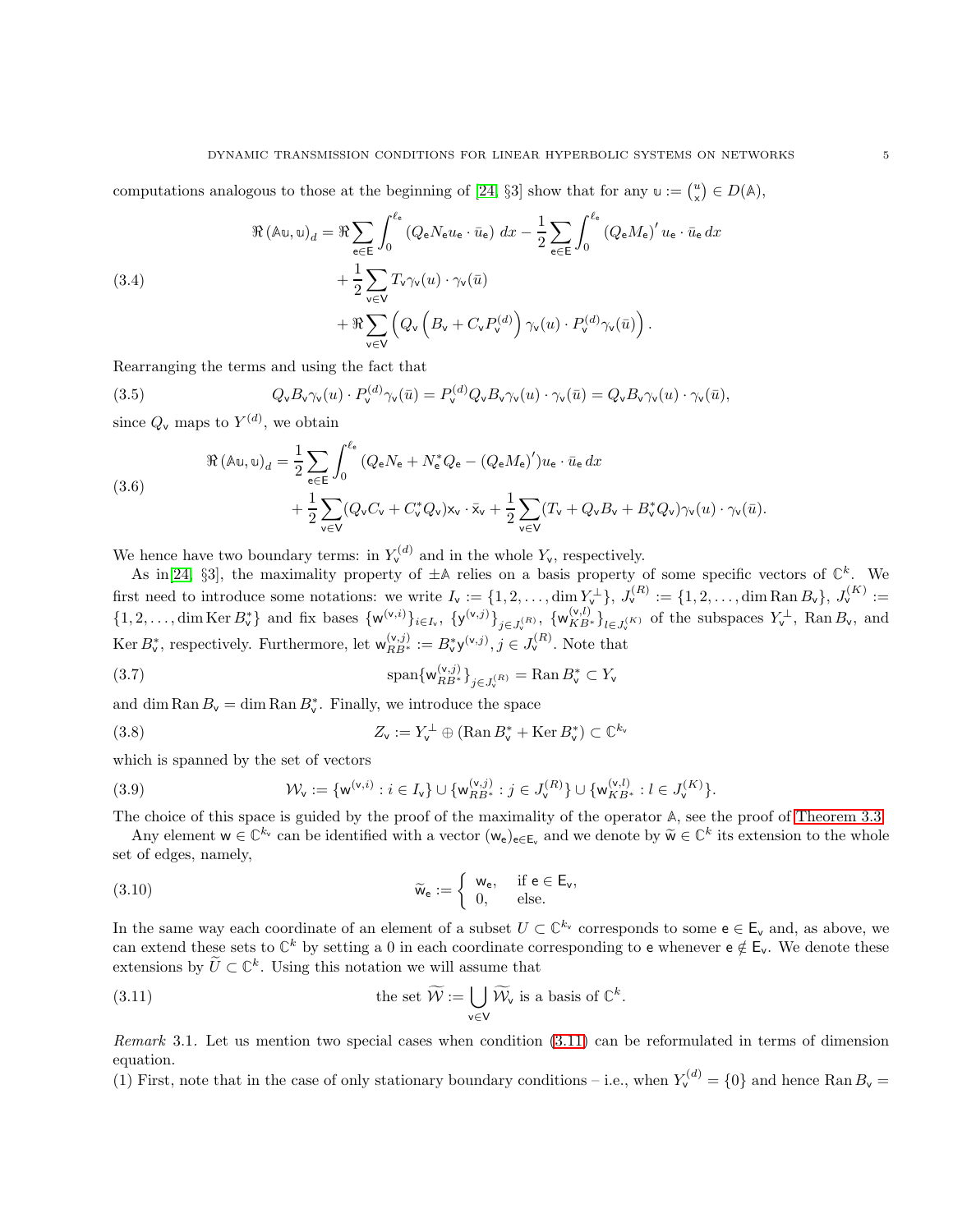$\text{Ran } B_{\mathsf{v}}^* = \text{Ker } B_{\mathsf{v}}^* = \{0\}$  and  $\text{Ker } B_{\mathsf{v}} = Y_{\mathsf{v}}$  – we have  $J_{\mathsf{v}}^{(R)} = J_{\mathsf{v}}^{(K)} = \emptyset$  and  $Z_{\mathsf{v}} = Y_{\mathsf{v}}^{\perp}$ . By [\[24,](#page-23-0) Lemma 3.5], the set  $\widetilde{\mathcal{W}} = {\{\widetilde{\mathsf{w}}^{(\mathsf{v},i)}\}_{i \in I_\mathsf{v},\mathsf{v} \in \mathsf{V}}}$  is a basis of  $\mathbb{C}^k$  if and only if

$$
\dim \sum_{v \in V} \widetilde{Y_v^{\perp}} = k = \sum_{v \in V} \dim Y_v.
$$

(2) Let us now more generally consider the case of dynamic boundary conditions with surjective operator  $B_{\mathbf{v}}$ . Then  $Z_{\rm v}$  reduces to the direct sum

 $Z_{\mathsf{v}} := Y_{\mathsf{v}}^{\perp} \oplus \operatorname{Ran} B_{\mathsf{v}}^*$ 

and  $J_{\mathsf{v}}^{(K)} = \emptyset$ . In this case,  $\widetilde{\mathcal{W}}_{\mathsf{v}}$  is a basis of  $\widetilde{\mathcal{Z}}_{\mathsf{v}}$  and, by the same reasoning as in the proof of [\[24,](#page-23-0) Lemma 3.5] we see that [\(3.11\)](#page-4-0) holds if and only if

<span id="page-5-2"></span><span id="page-5-1"></span>
$$
\dim \sum_{\mathsf{v}\in \mathsf{V}}\widetilde{Z}_{\mathsf{v}}=k=\sum_{\mathsf{v}\in \mathsf{V}}\dim Z_{\mathsf{v}}^{\perp}.
$$

Observe that  $Z_{\mathsf{v}}^{\perp} = Y_{\mathsf{v}} \cap (\text{Ran } B_{\mathsf{v}}^*)^{\perp} = \text{Ker } B_{\mathsf{v}}$ . By the surjectivity of  $B_{\mathsf{v}}$  we further have dim Ker  $B_{\mathsf{v}} = \dim Y_{\mathsf{v}} \dim Y_{\mathsf{v}}^{(d)}$  and thus  $(3.11)$  is equivalent to

(3.13) 
$$
\dim \sum_{v \in V} \widetilde{Z}_v = k = \sum_{v \in V} \left( \dim Y_v - \dim Y_v^{(d)} \right).
$$

<span id="page-5-3"></span>Remark 3.2. Let us reverse our perspective and assume that we are interested in deriving new well-posed systems from known ones, rather than modelling problems with dynamic conditions stemming from applications; this is similar to the goal of extension theory in mathematical physics, where one is interested of describing as many realizations of a given Hamiltonian as possible, subject to the condition that such realizations are still governing a well-behaved PDE. The condition in  $(3.13)$  shows that, in spite of superficial similarities, the present situation is different from that discussed in [\[19\]](#page-23-8) in the context of parabolic equations. Roughly speaking, the findings in [\[19\]](#page-23-8) show that, as soon a choice of a family of spaces  $Y_v$ ,  $v \in V$ , define boundary conditions leading to well-posedness, each choice of subspaces  $Y_{\mathsf{v}}^{(d)}$  of  $Y_{\mathsf{v}}$ ,  $\mathsf{v} \in \mathsf{V}$ , will lead to a new well-posed system. As a matter of fact, modifying a well-posed hyperbolic system in order to allow for dynamic vertex conditions is a delicate issue: we will see in [Section 5](#page-15-0) that, starting from any well-posed hyperbolic system (say, taken from [\[24,](#page-23-0)  $\S 5$ ]) driven by the operator  $A$ with stationary conditions

$$
\gamma_{\mathsf{v}}(u) \in Y_{\mathsf{v}}^{(0)}
$$

encoded in a space  $Y_v^{(0)}$ , switching to a dynamic setting requires to carefully enlarge these spaces to find suitable  $Y_{\mathsf{v}}$  and at the same time allow for non-trivial  $Y_{\mathsf{v}}^{(d)}$ , if we want [\(3.13\)](#page-5-1) to be satisfied.

Next results extend [\[24,](#page-23-0) Thm 3.7 and Thm. 4.1] to the case where both dynamic and stationary conditions are allowed. We adopt the terminology of [\[24,](#page-23-0) Appendix C]. Extending the statement to the case of  $\lambda \neq 0$  might look superfluous, but it will prove useful when discussing concrete systems of PDEs, cf. Section [5.3.](#page-18-0)

<span id="page-5-0"></span>**Theorem 3.3.** For all  $v \in V$ , let [\(3.11\)](#page-4-0) hold and let moreover  $Y_v$  be a subspace of the nonpositive isotropic cone of the quadratic form associated with  $T_{\mathsf{v}}+Q_{\mathsf{v}}B_{\mathsf{v}}+B_{\mathsf{v}}^*Q_{\mathsf{v}}-\lambda P_{\mathsf{v}}^{(d)}Q_{\mathsf{v}}P_{\mathsf{v}}^{(d)}$  for some  $\lambda\geq 0$ . Then  $\mathbb A$  generates a strongly continuous semigroup on  $\mathbf{L}^2_d(\mathcal{G})$ .

*Proof.* First of all, let us observe that  $\mathbb A$  is densely defined by [\[35,](#page-24-8) Lemma 5.6]. As the operator  $(u, x)^{\top} \mapsto (Nu, Cx +$  $P_{\mathsf{v}}^{(d,0)}$ <sup>⊤</sup> is a bounded perturbation of A, the claim will follow if we can prove that the operator matrix

$$
\mathbb{A}_0:=\begin{pmatrix} M\frac{d}{dx} & 0 \\ \mathcal{B} & -\mathcal{P}^{(d,0)} \end{pmatrix}, \qquad D(\mathbb{A}_0):=D(\mathbb{A}),
$$

with  $(\mathcal{P}^{(d,0)}\mathsf{x})_{\mathsf{v}} = P_{\mathsf{v}}^{(d,0)}\mathsf{x}_{\mathsf{v}}$ , that corresponds to A with the choice  $N=0$  and  $\mathcal{C}=-\mathcal{P}^{(d,0)}$ , is m-quasidissipative.

Formula [\(3.6\)](#page-4-1) and the assumptions on matrices  $Q_e$  and  $M_e$  show that dissipativity holds for  $A_0 - \lambda \mathbb{I}$  on  $D(\mathbb{A})$ ; let us check maximality.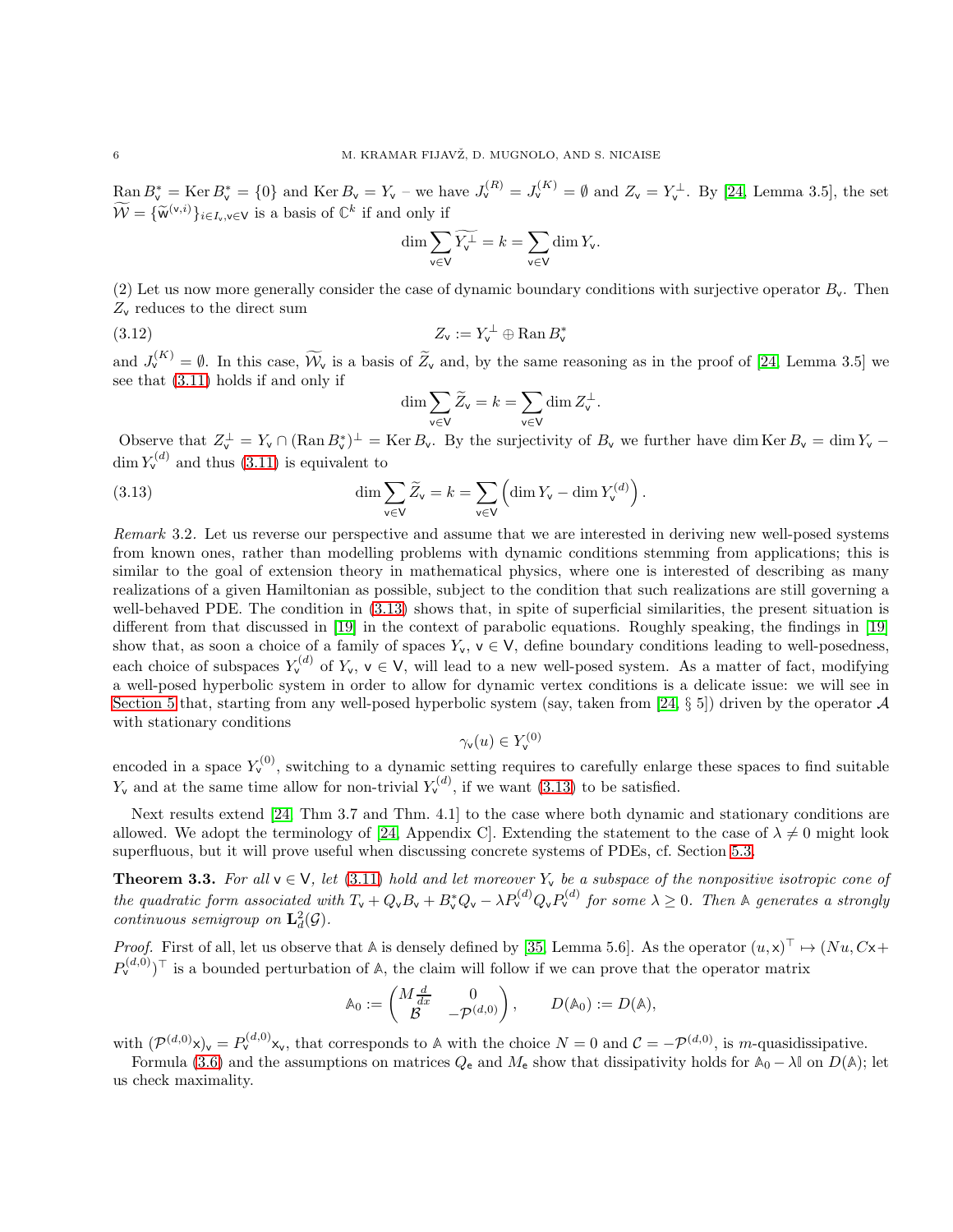To this aim, for any  $f \in \mathbf{L}^2(\mathcal{G})$  and any  $g \in Y^{(d)}$ , we first look for a solution  $u := (u, x)^\top \in D(\mathbb{A})$  of  $\mathbb{A}_0(u,\mathsf{x})^{\top} = (f,\mathsf{g})^{\top},$ 

namely solution of

$$
M_{\mathsf{e}}(x)u'_{\mathsf{e}}(x) = f_{\mathsf{e}}(x) \text{ for } x \in (0, \ell_{\mathsf{e}}) \text{ and all } \mathsf{e} \in \mathsf{E},
$$

and of  $(3.14)$ 

$$
B_{\mathsf{v}}\gamma_{\mathsf{v}}(u) - P_{\mathsf{v}}^{(d,0)}x_{\mathsf{v}} = \mathsf{g}_{\mathsf{v}} \quad \text{for all } \mathsf{v} \in \mathsf{V}.
$$

Such a solution is given by

<span id="page-6-0"></span>
$$
u_{\mathsf{e}}(x) = K_{\mathsf{e}} + u_{\mathsf{e}}^{\text{nh}}(x) \quad \text{for all } x \in [0, \ell_{\mathsf{e}}], \mathsf{e} \in \mathsf{E},
$$

with  $K_{e} \in \mathbb{C}^{k_{e}}$  and where

$$
u_{\mathsf{e}}^{\mathrm{nh}}(x) = \int_0^x M_{\mathsf{e}}^{-1}(y) \mathsf{f}_{\mathsf{e}}(y) \, dy \quad \text{for all } x \in [0, \ell_{\mathsf{e}}], \mathsf{e} \in \mathsf{E}.
$$

It remains to fix the vectors  $K_{e}$ . For that purpose, we recall (see [\[24,](#page-23-0) §3]) that the condition  $\gamma_{v}(u) \in Y_{v}$  at any vertex  $v \in V$  is equivalent to

(3.15) 
$$
(K_{e})_{e \in E} \cdot \overline{\widetilde{\mathsf{w}}^{(\mathsf{v},i)}} = -(u_{e}^{\text{nh}}(\mathsf{v}))_{e \in E} \cdot \overline{\widetilde{\mathsf{w}}^{(\mathsf{v},i)}} \quad \text{for all } i \in I_{\mathsf{v}}.
$$

On the other hand, problem  $(3.14)$  is by  $(2.5)$  and the definition of basis, equivalent to

<span id="page-6-2"></span><span id="page-6-1"></span>
$$
B_{\mathsf{v}}\gamma_{\mathsf{v}}(u) \cdot \overline{\mathsf{y}^{(\mathsf{v},j)}} = \mathsf{g}_{\mathsf{v}} \cdot \overline{\mathsf{y}^{(\mathsf{v},j)}} \quad \text{for all } j \in J_{\mathsf{v}}^{(R)}, \mathsf{v} \in \mathsf{V},
$$
\n
$$
-P_{\mathsf{v}}^{(d,0)}\gamma_{\mathsf{v}}(u) \cdot \overline{\mathsf{w}^{(\mathsf{v},l)}_{KB^*}} = \mathsf{g}_{\mathsf{v}} \cdot \overline{\mathsf{w}^{(\mathsf{v},l)}_{KB^*}} \quad \text{for all } l \in J_{\mathsf{v}}^{(K)}, \mathsf{v} \in \mathsf{V},
$$

and hence to

$$
(3.16) \qquad \qquad (K_{\mathsf{e}})_{\mathsf{e}\in\mathsf{E}}\cdot\overline{\widetilde{\mathsf{w}}_{RB^*}^{(\mathsf{v},j)}}\quad =\quad \mathsf{g}_{\mathsf{v}}\cdot\overline{\widetilde{\mathsf{y}}^{(\mathsf{v},j)}}-\left(u_{\mathsf{e}}^{\mathrm{nh}}(\mathsf{v})\right)_{\mathsf{e}\in\mathsf{E}}\cdot\overline{\widetilde{\mathsf{w}}_{RB^*}^{(\mathsf{v},j)}}\quad \text{for all }j\in J_{\mathsf{v}}^{(R)}, \mathsf{v}\in\mathsf{V},
$$

$$
(3.17) \qquad (K_{\mathbf{e}})_{\mathbf{e}\in\mathbf{E}} \cdot \overline{\widetilde{\mathsf{w}}_{KB^*}^{(\mathsf{v},l)}} = -\mathsf{g}_{\mathsf{v}} \cdot \overline{\widetilde{\mathsf{w}}_{KB^*}^{(\mathsf{v},l)}} - (u_{\mathsf{e}}^{\mathrm{nh}}(\mathsf{v}))_{\mathsf{e}\in\mathbf{E}} \cdot \overline{\widetilde{\mathsf{w}}_{KB^*}^{(\mathsf{v},l)}} \quad \text{for all } l \in J_{\mathsf{v}}^{(K)}, \mathsf{v} \in \mathsf{V}.
$$

By [\(3.11\)](#page-4-0) it follows that [\(3.15\)](#page-6-1)-[\(3.16\)](#page-6-2)-[\(3.17\)](#page-6-2) is a  $k \times k$  linear system in  $(K_e)_{e \in E}$  that has a unique solution. This shows that the operator  $A_0$  is an isomorphism from  $D(A)$  into  $\mathbf{L}_d^2(\mathcal{G})$  and, in particular, it is closed. Hence, by dissipativity of  $A_0 - \lambda I$ , it is also quasi-m-dissipative. We conclude that  $A_0$ , and hence also A, generate strongly continuous semigroup on  $\mathbf{L}^2_d$  $(\mathcal{G}).$ 

Repeating the same argument for −**A** yields the following.

<span id="page-6-3"></span>Corollary 3.4. For all  $v \in V$ , let [\(3.11\)](#page-4-0) hold and let moreover  $Y_v$  be a subspace of the null isotropic cone of the quadratic form associated with  $T_v + Q_v B_v + B_v^* Q_v$ . Then A generates a strongly continuous group on  $L_d^2(G)$ .

Remark 3.5. Because dim  $Y^{(d)} \n\t\leq \dim Y \leq 2k < \infty$ , the compact embedding of each  $H^1(0, \ell_e)$  in  $L^2(0, \ell_e)$ , and hence of  $\bigoplus_{e \in E} H^1(0, \ell_e)$  in  $\bigoplus_{e \in E} L^2(0, \ell_e)$ , directly implies that  $\mathbb A$  has compact resolvent, regardless of the imposed transmission conditions at the vertices.

<span id="page-6-4"></span>Remark 3.6. (1) Formula  $(3.6)$  shows that, in order to obtain dissipativity (rather than mere quasi-dissipativity) of A on  $\mathbf{L}^2_d(\mathcal{G})$ , hence generation of a *contractive* semigroup, the assumptions of Theorem [3.3](#page-5-0) shall be complemented by the following:

- $Q_{\mathbf{e}}(x)N_{\mathbf{e}}(x) + N_{\mathbf{e}}(x)^{*}Q_{\mathbf{e}}(x) (Q_{\mathbf{e}}M_{\mathbf{e}})'(x)$  is negative semi-definite, for all  $\mathbf{e} \in \mathsf{E}$  and a.e.  $x \in (0, \ell_{\mathbf{e}});$  and
- $Y_{\mathsf{v}}^{(d)}$  is for all  $\mathsf{v} \in \mathsf{V}$  a subspace of the negative isotropic cone of the quadratic form associated with  $Q_{\mathsf{v}}C_{\mathsf{v}}+C_{\mathsf{v}}^*Q_{\mathsf{v}}.$

(2) If, additionally to the assumptions of [Corollary 3.4,](#page-6-3)

- $Q_{\mathsf{e}}(x)N_{\mathsf{e}}(x) + N_{\mathsf{e}}(x)^*Q_{\mathsf{e}}(x) = (Q_{\mathsf{e}}M_{\mathsf{e}})'(x)$ , for all  $e \in \mathsf{E}$  and a.e.  $x \in (0,\ell_{\mathsf{e}})$ ; and
- $Y_{\mathsf{v}}^{(d)}$  is for all  $\mathsf{v} \in \mathsf{V}$  a subspace of the null isotropic cone of the quadratic form associated with  $Q_{\mathsf{v}}C_{\mathsf{v}}+C_{\mathsf{v}}^*Q_{\mathsf{v}}$ ,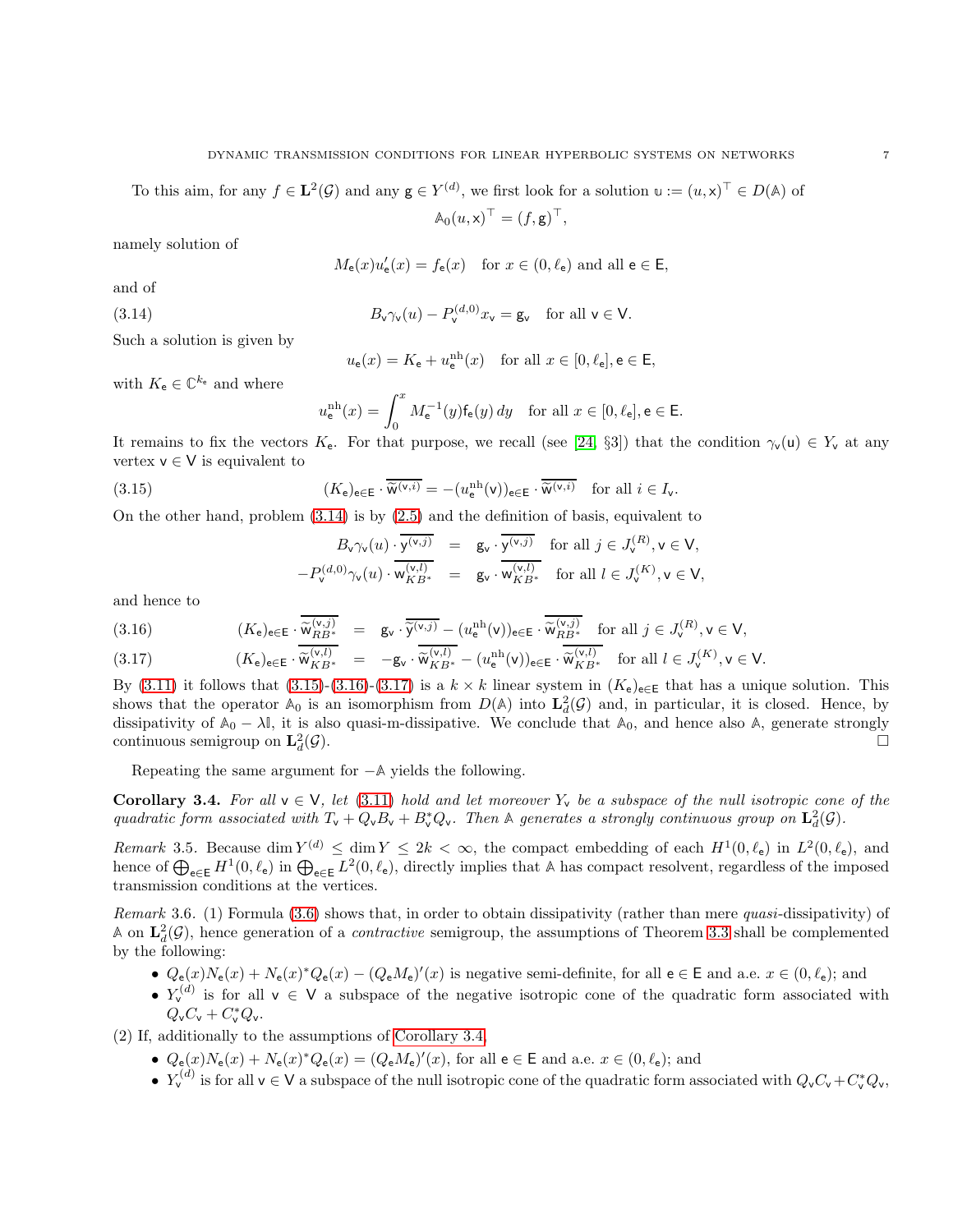then A generates in fact a *unitary* group on  $\mathbf{L}_d^2(\mathcal{G})$ .

In both cases, the quadratic form on  $Y_{\mathsf{v}}^{(d)}$  is considered with respect to the Euclidean inner product. Observe, however, that both contractivity and unitarity – hence decay or conservation of (an appropriate notion of) energy – hold of course, under the above assumptions, with respect to the equivalent norm of  $\mathbf{L}^2(\mathcal{G}) \oplus Y^{(d)}$  defined in [\(2.4\)](#page-2-0), which depends on the matrices  $Q_{e}(x)$  and  $Q_{v}$ ,  $x \in (0, \ell_{e})$ ,  $e \in E$ ,  $v \in V$ .

It turns out that the condition [\(3.11\)](#page-4-0) is not satisfied in some relevant applications, see e.g. Section [5.5.](#page-22-0) We present a different approach that requires proving the dissipativeness of both **A** and its adjoint **A** ∗ . To begin with, let us elaborate on some ideas presented in [\[24,](#page-23-0) §3] and describe **A** ∗ .

<span id="page-7-0"></span>Lemma 3.7. The adjoint of the operator **A** is given by

$$
D(\mathbb{A}^*) = \left\{ \begin{pmatrix} v \\ y \end{pmatrix} \in \mathbf{L}_d^2(\mathcal{G}) : v \in D_{\text{max}} \text{ such that } \begin{pmatrix} \gamma_v(v) \\ y_v \end{pmatrix} \in \mathbb{Y}_v^* \text{ for all } v \in V \right\},\
$$

$$
\mathbb{A}^* = \begin{pmatrix} \mathcal{A}^* & 0 \\ \tilde{\mathcal{B}} & \tilde{\mathcal{C}} \end{pmatrix},
$$

where

$$
(\mathcal{A}^* v)_e := -M_e v'_e - Q_e^{-1} (Q_e M_e)' v_e + Q_e^{-1} N_e^* Q_e v_e, \qquad e \in \mathsf{E},
$$

and

<span id="page-7-1"></span>
$$
\begin{aligned} (\widetilde{\mathcal{B}}v)_{\mathsf{v}} &:= Q_{\mathsf{v}}^{-1} P_{\mathsf{v}}^{(d)} T_{\mathsf{v}} \gamma_{\mathsf{v}}(v), \quad \mathsf{v} \in \mathsf{V}, \\ (\widetilde{\mathcal{C}}v)_{\mathsf{v}} &:= Q_{\mathsf{v}}^{-1} P_{\mathsf{v}}^{(d)} B_{\mathsf{v}}^* Q_{\mathsf{v}} \mathsf{y}_{\mathsf{v}} + Q_{\mathsf{v}}^{-1} C_{\mathsf{v}}^* Q_{\mathsf{v}} \mathsf{y}_{\mathsf{v}}, \quad \mathsf{v} \in \mathsf{V}, \end{aligned}
$$

and, finally, the subspace  $\mathbb{Y}_{\mathsf{v}}^*$  of  $\mathbb{C}^{k_{\mathsf{v}}} \oplus Y_{\mathsf{v}}^{(d)}$  is defined by

(3.18) 
$$
\mathbb{Y}_{\mathsf{v}}^* := \text{Ker}\left(P_{\mathsf{v}}^{(d),\perp}T_{\mathsf{v}} \quad P_{\mathsf{v}}^{(d),\perp}B_{\mathsf{v}}^*Q_{\mathsf{v}}\right),
$$

where  $P_{\mathsf{v}}^{(d),\perp}$  is the orthogonal projector onto  $(Y_{\mathsf{v}}^{(d)})^{\perp_y}$  with respect to the Euclidean inner product.

*Proof.* First we notice that  $D(\mathbb{A})$  is dense. Indeed, given  $\begin{pmatrix} g \\ h \end{pmatrix}$ h  $\overline{\phantom{0}}$  $\in L_d^2(\mathcal{G})$ , by the surjectivity of the trace mapping, there exists  $u\in D_{\max}$  such that

$$
\mathsf{h} = P_{\mathsf{v}}^{(d)} \gamma_{\mathsf{v}}(u),
$$

and  $\gamma_{\mathsf{v}}(u) \in Y_{\mathsf{v}}$ , for all  $\mathsf{v} \in \mathsf{V}$ . This in particular means that the pair  $\begin{pmatrix} u \\ \mathsf{h} \end{pmatrix}$ h  $\Big) \in D(\mathbb{A})$ . Now, since  $g - u \in \mathbf{L}^2(\mathcal{G})$ , there exists a sequence of elements  $\varphi^{(n)} \in \bigoplus_{e \in E} \mathcal{D}(0, \ell_e)^{k_e}$  such that

$$
\varphi^{(n)} \to g - u \text{ in } \mathbf{L}^2(\mathcal{G}).
$$
  
Since  $\begin{pmatrix} \varphi^{(n)} \\ 0 \end{pmatrix}$  belongs trivially to  $D(\mathbb{A})$ , we get that  $\begin{pmatrix} u + \varphi^{(n)} \\ h \end{pmatrix}$  belongs to  $D(\mathbb{A})$  and satisfies  
 $\begin{pmatrix} u + \varphi^{(n)} \\ h \end{pmatrix} \to \begin{pmatrix} g \\ h \end{pmatrix}$  in  $\mathbf{L}^2_d(\mathcal{G})$ .  
For definition,  $\begin{pmatrix} v \\ h \end{pmatrix} \in \mathbf{L}^2(\mathcal{G})$  belongs to  $\mathbf{L}^2(\mathcal{G})$  such that  $\mathbf{L}^2(\mathcal{G}) = \begin{pmatrix} v \\ h \end{pmatrix} \in \mathbf{L}^2(\mathcal{G})$ .

By definition,  $\begin{pmatrix} v \\ v \end{pmatrix}$ y  $\in L^2_d(\mathcal{G})$  belongs to  $D(\mathbb{A}^*)$  if and only if there exists  $\begin{pmatrix} g \\ h \end{pmatrix}$ h  $\in L_d^2(\mathcal{G})$  such that  $\int_{\mathbb{A}} \int u$ x  $\lambda$ ,  $\sqrt{v}$ y  $\left\langle \right\rangle$ d  $=\int\int\limits_{u}^{u}$ x  $\overline{ }$ ,  $\int_{a}$ h  $\left\langle \right\rangle$ d for all  $\begin{pmatrix} u \\ u \end{pmatrix}$ x  $\Big) ∈ D(A)$ 

and in such a case

$$
\mathbb{A}^*v=\begin{pmatrix} g \\ \mathsf{h} \end{pmatrix}.
$$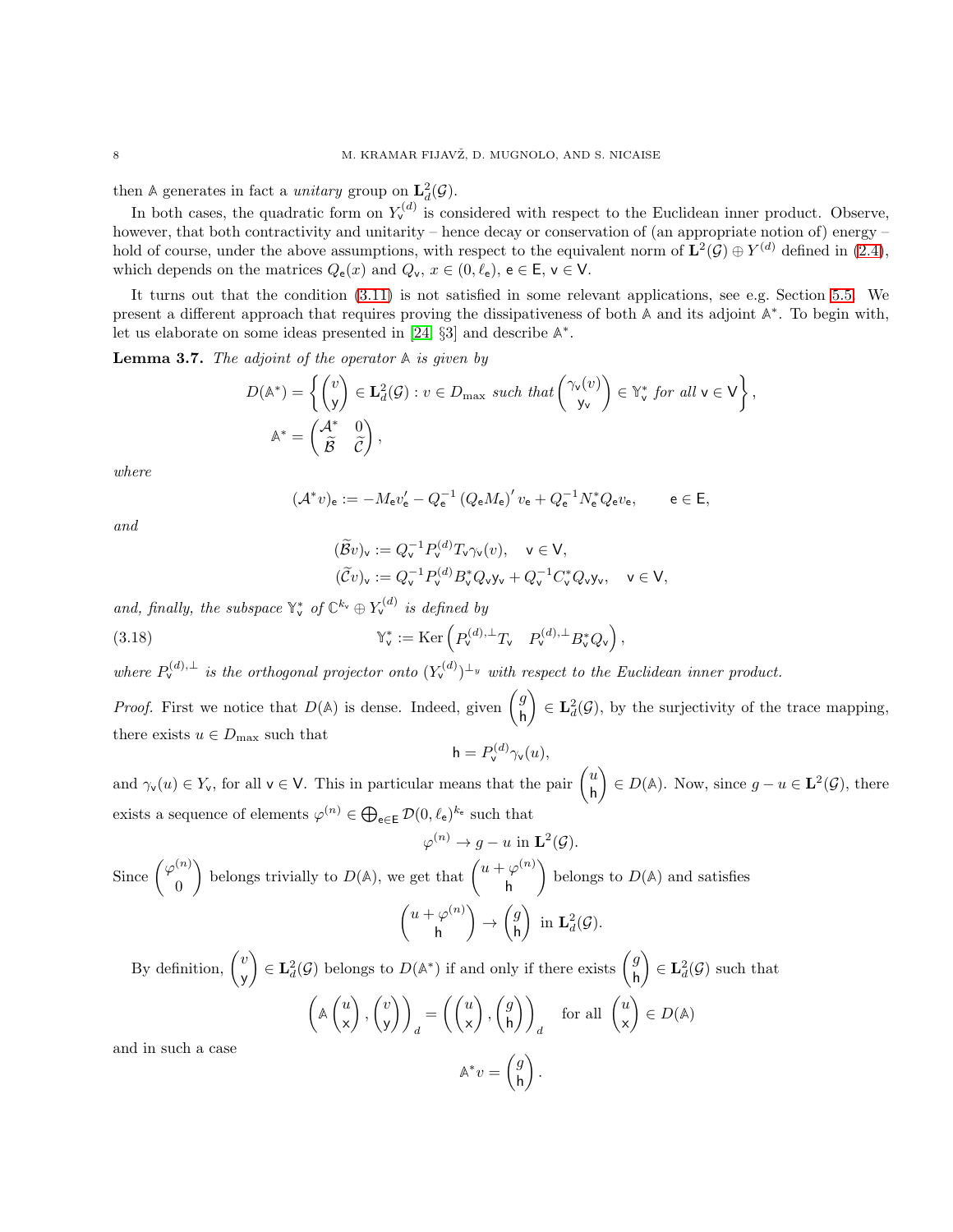Taking first  $x = 0$  and  $u_e \in \mathcal{D}(0, \ell_e)$  (which yields a pair  $\begin{pmatrix} u \\ v \end{pmatrix}$ x  $\Big) \in D(\mathbb{A})$  we find that

(3.19) 
$$
-Q_{\mathbf{e}}M_{\mathbf{e}}v_{\mathbf{e}}' - (Q_{\mathbf{e}}M_{\mathbf{e}})'v_{\mathbf{e}} + N_{\mathbf{e}}^*Q_{\mathbf{e}}v_{\mathbf{e}} = Q_{\mathbf{e}}g_{\mathbf{e}}
$$

holds in the distributional sense, hence v belongs to  $D_{\text{max}}$ . We can thus apply the identity

(3.20)  
\n
$$
(\mathcal{A}u, v) = \sum_{e \in E} \int_0^{\ell_e} u_e \cdot \overline{(-Q_e M_e v'_e - (Q_e M_e)' v_e + N_e^* Q_e v_e)} dx + \sum_{v \in V} T_v \gamma_v(u) \cdot \gamma_v(\bar{v}) \quad \text{for all } u, v \in D_{\text{max}}
$$

(see the proof of [\[24,](#page-23-0) Lem. 3.10]). By [\(3.19\)](#page-8-0), the definition of **A**, and inner product [\(2.4\)](#page-2-0), we obtain

<span id="page-8-0"></span>
$$
\sum_{\mathbf{v}\in \mathbf{V}} T_{\mathbf{v}}\gamma_{\mathbf{v}}(u)\cdot \gamma_{\mathbf{v}}(\bar{v})+\sum_{\mathbf{v}\in \mathbf{V}}\left(Q_{\mathbf{v}}\left(B_{\mathbf{v}}\gamma_{\mathbf{v}}(u)+C_{\mathbf{v}}\mathbf{x}_{\mathbf{v}}\right)\cdot \bar{\mathbf{y}}_{\mathbf{v}}\right)=\sum_{\mathbf{v}\in \mathbf{V}}Q_{\mathbf{v}}\mathbf{x}_{\mathbf{v}}\cdot \bar{\mathbf{h}}_{\mathbf{v}},\qquad \text{for all }\begin{pmatrix} u\\ \mathbf{x} \end{pmatrix}\in D(\mathbb{A}).
$$

As  $x_v = P_v^{(d)} \gamma_v(u)$ , we further have

$$
\sum_{v \in V} T_v \gamma_v(u) \cdot \gamma_v(\bar{v}) + \sum_{v \in V} \left( Q_v \left( B_v + C_v P_v^{(d)} \right) \gamma_v(u) \cdot \bar{y}_v \right) = \sum_{v \in V} Q_v P_v^{(d)} \gamma_v(u) \cdot \bar{h}_v, \quad \text{for all } u \in D(\mathcal{A}),
$$

that we write equivalently as

<span id="page-8-1"></span>
$$
\sum_{v \in V} \gamma_v(u) \cdot \overline{(T_v \gamma_v(v) + (B_v^* + C_v^*))Q_v y_v - Q_v h_v)} = 0, \quad \text{for all } u \in D(\mathcal{A}).
$$

By the surjectivity of the trace mapping, since  $\gamma_{\mathsf{v}}(u) \in Y_{\mathsf{v}}$ , we find that

(3.21) 
$$
P_{Y_v}(T_v\gamma_v(v) + (B_v^* + C_v^*)Q_vy_v - Q_vh_v) = 0,
$$

where  $P_{Y_v}$  is the orthogonal projector on  $Y_v$  with respect to the Euclidean inner product.

Since  $Y_{\mathsf{v}} = Y_{\mathsf{v}}^{(d)} \oplus (Y_{\mathsf{v}}^{(d)})^{\perp_{y}}$  (orthogonal sum), and since  $C_{\mathsf{v}}^* Q_{\mathsf{v}} \mathsf{y}_{\mathsf{v}} - Q_{\mathsf{v}} \mathsf{h}_{\mathsf{v}}$  belongs to  $Y_{\mathsf{v}}^{(d)}$ , [\(3.21\)](#page-8-1) is equivalent to

(3.22) 
$$
P_{\mathsf{v}}^{(d),\perp}(T_{\mathsf{v}}\gamma_{\mathsf{v}}(v)+B_{\mathsf{v}}^*Q_{\mathsf{v}}\mathsf{y}_{\mathsf{v}})=0,
$$

and

(3.23) 
$$
P_{\mathsf{v}}^{(d)}(T_{\mathsf{v}}\gamma_{\mathsf{v}}(v)+B_{\mathsf{v}}^*Q_{\mathsf{v}}\mathsf{y}_{\mathsf{v}})+C_{\mathsf{v}}^*Q_{\mathsf{v}}\mathsf{y}_{\mathsf{v}}-Q_{\mathsf{v}}\mathsf{h}_{\mathsf{v}}=0.
$$

Finally, we notice that [\(3.22\)](#page-8-2) means equivalently that  $\begin{pmatrix} \gamma_v(v) \\ \vdots \end{pmatrix}$ yv  $\Big) \in \mathbb{Y}_{\mathsf{v}}^*$ . On the other hand, [\(3.23\)](#page-8-3) defines  $h_{\mathsf{v}}$ , namely, it is equivalent to

<span id="page-8-3"></span><span id="page-8-2"></span>
$$
h_v = Q_v^{-1} P_v^{(d)} (T_v \gamma_v(v) + B_v^* Q_v y_v) + Q_v^{-1} C_v^* Q_v y_v.
$$

This concludes the proof.  $\Box$ 

Remark 3.8. Observe that [\(3.22\)](#page-8-2) is a property similar to  $x = P_v^{(d)} \gamma_v(u)$  and to the boundary condition  $\gamma_v(u) \in Y_v$ , since these two conditions can be compactly written

(3.24) 
$$
P_{v}^{(d), \perp \perp}(\gamma_{v}(u) - x) = 0,
$$

where  $P_{\mathsf{v}}^{(d),\perp\perp}$  means the orthogonal projector on the orthogonal of  $(Y_{\mathsf{v}}^{(d)})^{\perp}$  in  $\mathbb{C}^{k_{\mathsf{v}}}$  (equal to  $Y_{\mathsf{v}}^{(d)} \oplus Y_{\mathsf{v}}^{\perp}$ ) with respect to the Euclidean inner product. Indeed, [\(3.24\)](#page-8-4) means that

<span id="page-8-4"></span>
$$
\gamma_{\mathsf{v}}(u) - \mathsf{x} \in (Y_{\mathsf{v}}^{(d)})^{\perp},
$$

or, equivalently,

$$
\gamma_{\sf v}(u) = {\sf x} + {\sf y}
$$

with  $y \in (Y_{\mathsf{v}}^{(d)})^{\perp}$ . This gives  $\gamma_{\mathsf{v}}(u) \in Y_{\mathsf{v}}$  and taking the projection on  $Y_{\mathsf{v}}^{(d)}$  that  $x = P_{\mathsf{v}}^{(d)} \gamma_{\mathsf{v}}(u)$ .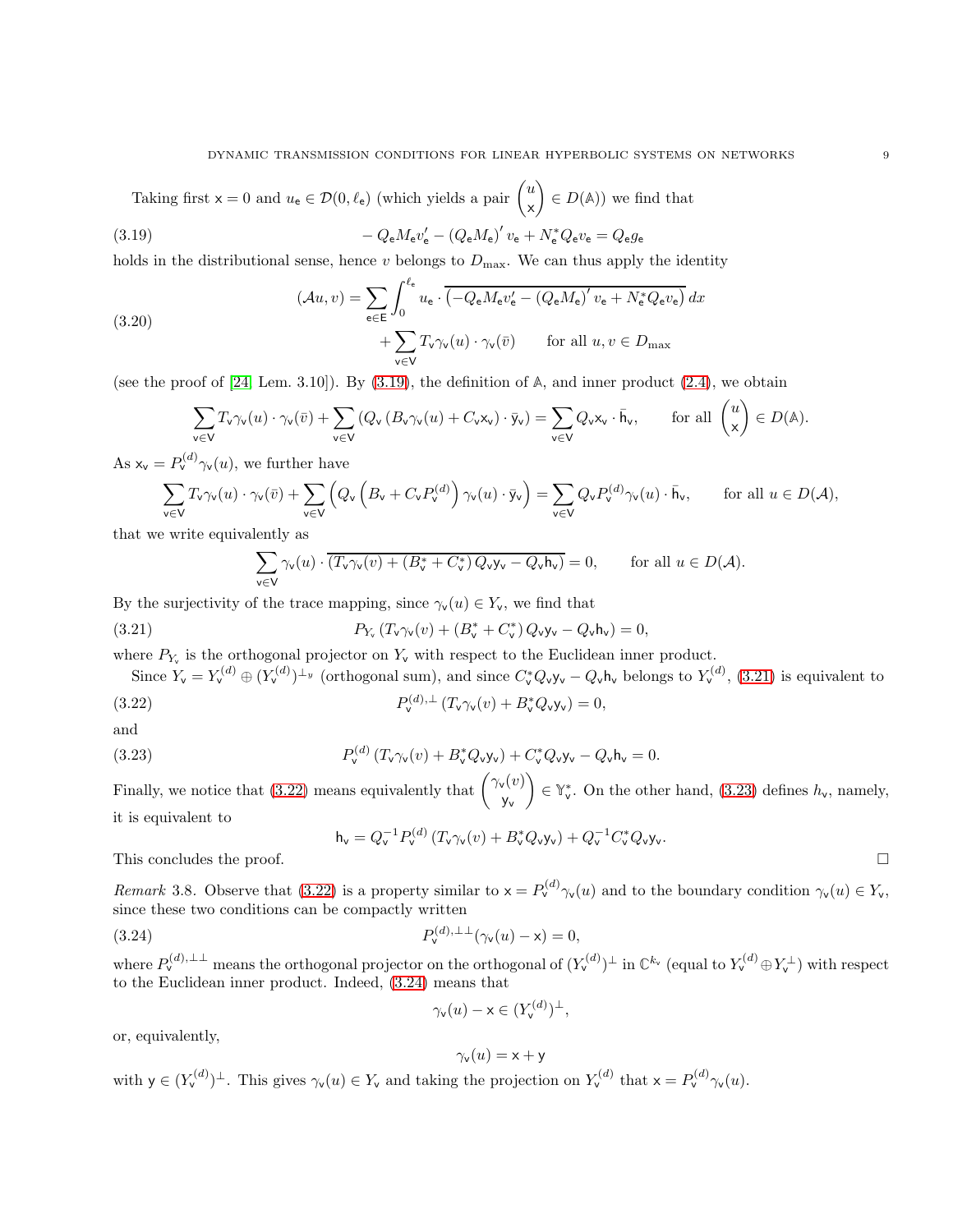If in particular  $Y_{\mathsf{v}}^{(d)} = \{0\}$  and hence  $B_{\mathsf{v}}^* = 0$  and the range of  $P_{\mathsf{v}}^{(d),\perp}$  is  $Y_{\mathsf{v}}^{\perp}$ , the assertion in [Lemma 3.7](#page-7-0) thus agrees with [\[24,](#page-23-0) Lemma 3.10].

We are finally in the position to propose a set of sufficient conditions for well-posedness different from those in [Theorem 3.3](#page-5-0) and [Corollary 3.4.](#page-6-3)

<span id="page-9-0"></span>Theorem 3.9. For all  $v \in V$ , let

•  $Y_{\mathsf{v}}^{(d)}$  be a subspace of the nonpositive isotropic cone of the quadratic form on  $Y_{\mathsf{v}}^{(d)}$  associated with

$$
T_{\mathsf{v}} + Q_{\mathsf{v}}B_{\mathsf{v}} + B_{\mathsf{v}}^*Q_{\mathsf{v}} - \lambda P_{\mathsf{v}}^{(d)}Q_{\mathsf{v}}P_{\mathsf{v}}^{(d)}
$$

for some  $\lambda \geq 0$ , and

• \<sup>\*</sup><sub>v</sub> as in [\(3.18\)](#page-7-1) be a subspace of the nonpositive isotropic cone (with respect to the Euclidean inner product in  $\mathbb{C}^{k_v} \oplus Y_{\mathsf{v}}^{(d)}$  of the quadratic form associated with

 $\left(1\right)$   $\left(1\right)$ 

$$
\begin{pmatrix} -T_\mathrm{v}-2\mu & T_\mathrm{v} \\ P_\mathrm{v}^{(d)}T_\mathrm{v} & (P_\mathrm{v}^{(d)}B_\mathrm{v}^*-\mu\,\mathrm{Id})Q_\mathrm{v} + Q_\mathrm{v}(B_\mathrm{v}-\mu\,\mathrm{Id}) \end{pmatrix}
$$

for some  $\mu > 0$ .

Then  $\mathbb A$  is a quasi-m-dissipative operator. In particular,  $\mathbb A$  generates a strongly continuous semigroup on  $\mathbf L_d^2(\mathcal G)$ .

Proof. We already know that **A** is densely defined. Also, it is not difficult to prove that **A** is closed: this can be seen invoking [\[23,](#page-23-14) Lemma 2.3], since closedness of A has been already observed in [\[24\]](#page-23-0), based on computations in [\[8\]](#page-23-15).

By [\[16,](#page-23-16) Cor. II.3.17], m-dissipativity of **A** will follow if we can check that both **A** and its adjoint **A** <sup>∗</sup> are dissipative. Similarly to what we have already done in [Theorem 3.3,](#page-5-0) for the sake of simplicity and without loss of generality we assume in the following that  $N_e = C_v = 0$ .

The proof of [Theorem 3.3](#page-5-0) shows that **A** is dissipative under our assumptions. In order to check dissipativity of **A** ∗ , we start from the identity

(3.25)  

$$
\Re(\mathcal{A}^*u, u) = \Re \sum_{e \in E} \int_0^{\ell_e} \left( - (Q_e M_e)' u_e + N_e^* Q_e u_e \right) \cdot \bar{u}_e dx + \frac{1}{2} \sum_{e \in E} \int_0^{\ell_e} (Q_e M_e)' u_e \cdot \bar{u}_e dx - \frac{1}{2} \sum_{v \in V} T_v \gamma_v(u) \cdot \gamma_v(\bar{u})
$$

which was derived in the proof of [\[24,](#page-23-0) Thm. 3.11] for all  $u \in D_{\text{max}}$ . We then find that for all  $\mathfrak{u} = (u, \mathsf{x})^\top \in D(\mathbb{A}^*)$ ,

(3.26)  
\n
$$
\Re (\mathbb{A}^* \mathfrak{u}, \mathfrak{u})_d = \Re \sum_{e \in E} \int_0^{\ell_e} \left( - (Q_e M_e)' u_e + N_e^* Q_e u_e \right) \cdot \bar{u}_e dx
$$
\n
$$
+ \frac{1}{2} \sum_{e \in E} \int_0^{\ell_e} (Q_e M_e)' u_e \cdot \bar{u}_e dx - \frac{1}{2} \sum_{v \in V} T_v \gamma_v(u) \cdot \gamma_v(\bar{u})
$$
\n
$$
+ \Re \sum_{v \in V} \left( P_v^{(d)} \left( T_v \gamma_v(u) + B_v^* Q_v x_v \right) \right) \cdot \bar{x}_v.
$$

Hence,  $A^*$  is quasi-dissipative if for some  $\mu \geq 0$  it holds

$$
-\frac{1}{2}T_v\xi\cdot\bar{\xi}+\Re\left(\left(P_v^{(d)}\left(T_v\xi+B_v^*Q_vx\right)\right)\cdot\bar{x}\right)\leq\mu\left\|\begin{pmatrix}\xi\\Q_v^{\frac{1}{2}}x\end{pmatrix}\right\|_{\mathbb{C}^{k_v}\oplus Y_v^{(d)}}^2\quad\text{ for all }\begin{pmatrix}\xi\\x\end{pmatrix}\in\mathbb{Y}_v^*,
$$

where the inner product and the norm are the Euclidean ones. This is equivalent to

$$
\left(\begin{pmatrix} -T_{\mathsf{v}} & T_{\mathsf{v}} \\ P_{\mathsf{v}}^{(d)} T_{\mathsf{v}} & P_{\mathsf{v}}^{(d)} B_{\mathsf{v}}^* Q_{\mathsf{v}} + Q_{\mathsf{v}} B_{\mathsf{v}} \end{pmatrix} \begin{pmatrix} \xi \\ \mathsf{x} \end{pmatrix}, \begin{pmatrix} \xi \\ \mathsf{x} \end{pmatrix} \right)_{\mathbb{C}^{k_{\mathsf{v}}} \oplus Y_{\mathsf{v}}^{(d)}} \le 2\mu \left\| \begin{pmatrix} \xi \\ Q_{\mathsf{v}}^{\frac{1}{2}} \mathsf{x} \end{pmatrix} \right\|_{\mathbb{C}^{k_{\mathsf{v}}} \oplus Y_{\mathsf{v}}^{(d)}}^2 \quad \text{for all } \begin{pmatrix} \xi \\ \mathsf{x} \end{pmatrix} \in \mathbb{Y}_{\mathsf{v}}^*,
$$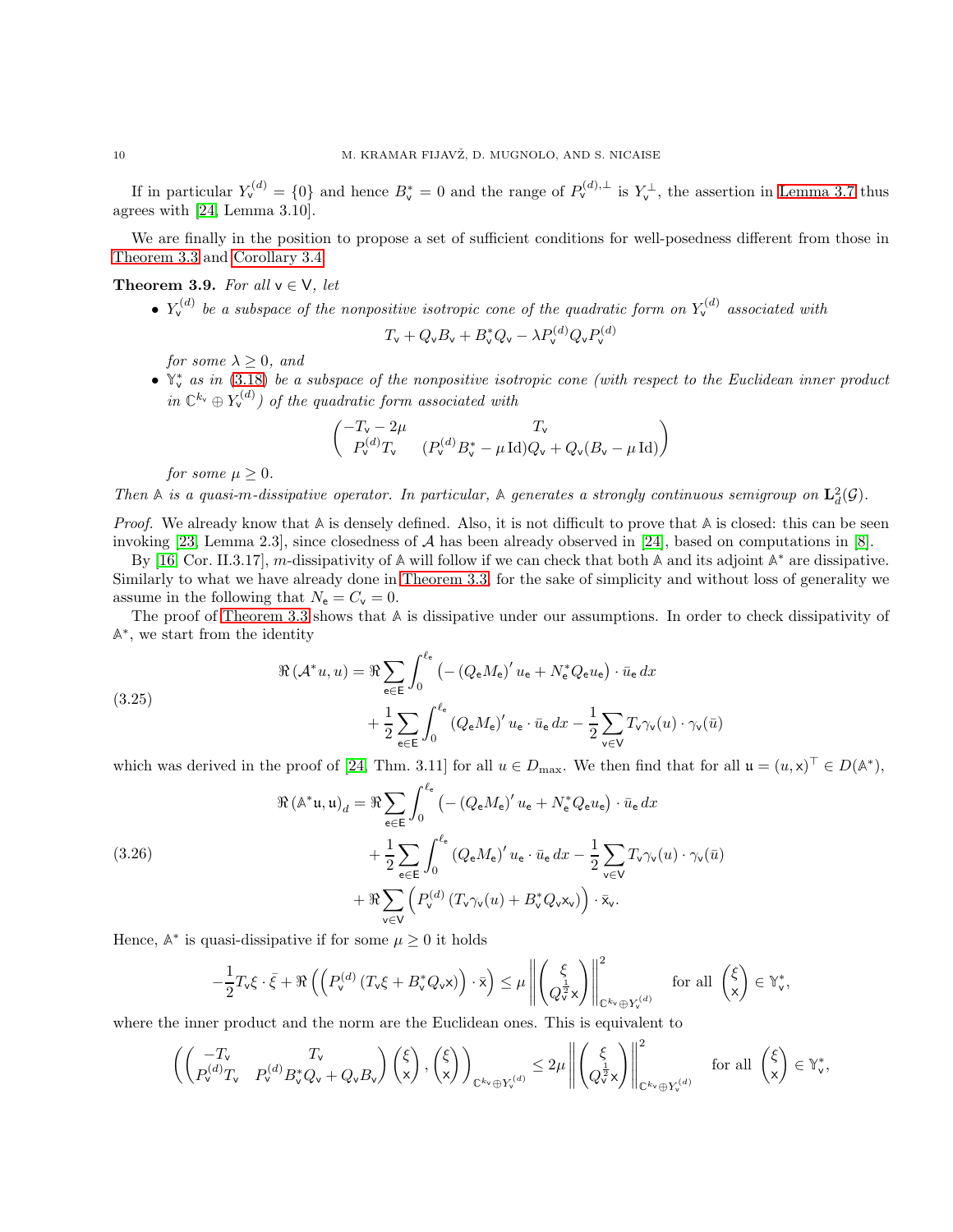and the claim follows.

Again, repeating the same argument for −**A** yields the following.

<span id="page-10-0"></span>Corollary 3.10. For all  $v \in V$ , let

•  $Y_{\mathsf{v}}^{(d)}$  be a subspace of the null isotropic cone of the quadratic form on  $Y_{\mathsf{v}}^{(d)}$  associated with

$$
T_{\mathsf{v}} + Q_{\mathsf{v}} B_{\mathsf{v}} + B_{\mathsf{v}}^* Q_{\mathsf{v}} - \lambda P_{\mathsf{v}}^{(d)} Q_{\mathsf{v}} P_{\mathsf{v}}^{(d)}
$$

for some  $\lambda \geq 0$ , and

•  $\mathbb{Y}_{\mathsf{v}}^*$  as in [\(3.18\)](#page-7-1) be a subspace of the null isotropic cone of the quadratic form on  $\mathbb{C}^{k_{\mathsf{v}}} \oplus Y_{\mathsf{v}}^{(d)}$  associated with

$$
\begin{pmatrix} -T_\mathrm{v}-2\mu & T_\mathrm{v} \\ P_\mathrm{v}^{(d)}T_\mathrm{v} & (P_\mathrm{v}^{(d)}B_\mathrm{v}^*-\mu\,\mathrm{Id})Q_\mathrm{v}+Q_\mathrm{v}(B_\mathrm{v}-\mu\,\mathrm{Id}) \end{pmatrix}
$$

for some  $\mu \geq 0$ .

Then both  $\pm \mathbb{A}$  are quasi-m-dissipative operators, and accordingly  $\mathbb{A}$  generates a strongly continuous group on  $\mathbf{L}^2_d(\mathcal{G})$ .

<span id="page-10-2"></span>Remark 3.11. We can formulate conditions for dissipativity (rather than mere quasi-dissipativity) and unitarity of the (semi)group generated by **A** along the lines of [Remark 3.6.](#page-6-4)

(1) A generates a *contractive* semigroup on  $\mathbf{L}_d^2(\mathcal{G})$  if the assumptions of [Theorem 3.9](#page-9-0) are complemented by the following:

- $Q_{\mathbf{e}}(x)N_{\mathbf{e}}(x) + N_{\mathbf{e}}(x)^{*}Q_{\mathbf{e}}(x) (Q_{\mathbf{e}}M_{\mathbf{e}})'(x)$  is negative semi-definite, for all  $\mathbf{e} \in \mathsf{E}$  and a.e.  $x \in (0, \ell_{\mathbf{e}});$  and
- $Y_{\mathsf{v}}^{(d)}$  is for all  $\mathsf{v} \in \mathsf{V}$  a subspace of the negative isotropic cone of the quadratic form associated with  $Q_{\mathsf{v}}C_{\mathsf{v}}+C_{\mathsf{v}}^*Q_{\mathsf{v}}.$
- (2) If, additionally to the assumptions of [Corollary 3.10,](#page-10-0)
	- $Q_{\mathsf{e}}(x)N_{\mathsf{e}}(x) + N_{\mathsf{e}}(x)^*Q_{\mathsf{e}}(x) = (Q_{\mathsf{e}}M_{\mathsf{e}})'(x)$ , for all  $\mathsf{e} \in \mathsf{E}$  and a.e.  $x \in (0,\ell_{\mathsf{e}})$ ;
	- $Y_{\mathsf{v}}^{(d)}$  is for all  $\mathsf{v} \in \mathsf{V}$  a subspace of the null isotropic cone of the quadratic form associated with  $Q_{\mathsf{v}}C_{\mathsf{v}}+C_{\mathsf{v}}^*Q_{\mathsf{v}}$ ; and
	- $\mathbb{Y}_{\mathsf{v}}^*$  is for all  $\mathsf{v} \in \mathsf{V}$  a subspace of the null isotropic cone of the quadratic form associated with

$$
\begin{pmatrix} 0 & 0 \\ 0 & Q_{\sf v}C_{\sf v} + C_{\sf v}^*Q_{\sf v} \end{pmatrix},
$$

then  $\mathbb{A}$  generates a *unitary* group on  $\mathbf{L}^2_d(\mathcal{G})$ .

<span id="page-10-3"></span>Remark 3.12. We can further easily replace local boundary conditions by global ones: to this purpose, we take the  $2k \times 2k$  matrix T given by

(3.27) 
$$
T := \begin{pmatrix} -\operatorname{diag}(Q_{e}(0)M_{e}(0))_{e \in \mathsf{E}} & 0\\ 0 & \operatorname{diag}(Q_{e}(\ell_{e})M_{e}(\ell_{e}))_{e \in \mathsf{E}} \end{pmatrix}
$$

and replace  $B_v, C_v, Q_v$  by globaly defined operators  $B: Y \to Y^{(d)}, C^{(d)}, Q^{(d)}: Y^{(d)} \to Y^{(d)}$  for some subspaces  $Y^{(d)} \subset Y \subset \mathbb{C}^{2k}$ . With the notation

<span id="page-10-1"></span>
$$
\gamma(u) := ((u_{\mathsf{e}}(0))_{\mathsf{e}\in \mathsf{E}}, (u_{\mathsf{e}}(\ell_{\mathsf{e}}))_{\mathsf{e}\in \mathsf{E}})^{\perp},
$$

we thus consider operator **A** defined as in [\(3.1\)](#page-3-2) with domain

(3.28) 
$$
D(\mathbb{A}) := \left\{ \begin{pmatrix} u \\ x \end{pmatrix} \in D_{\text{max}} \oplus Y^{(d)} : \gamma(u) \in Y \text{ and } x = P^{(d)} \gamma(u) \right\}
$$

and assume Y to be the appropriate isotropic cone of the quadratic form associated with  $T + Q^{(d)}B + B^*Q^{(d)}$ . In this case  $Z = (Y^{\perp} \oplus \text{Ran } B^*) + \text{Ker } B^* \subset \mathbb{C}^{2k}$  and the well-posedness condition [\(3.11\)](#page-4-0) becomes

$$
\dim Z = \dim P_K Z = k,
$$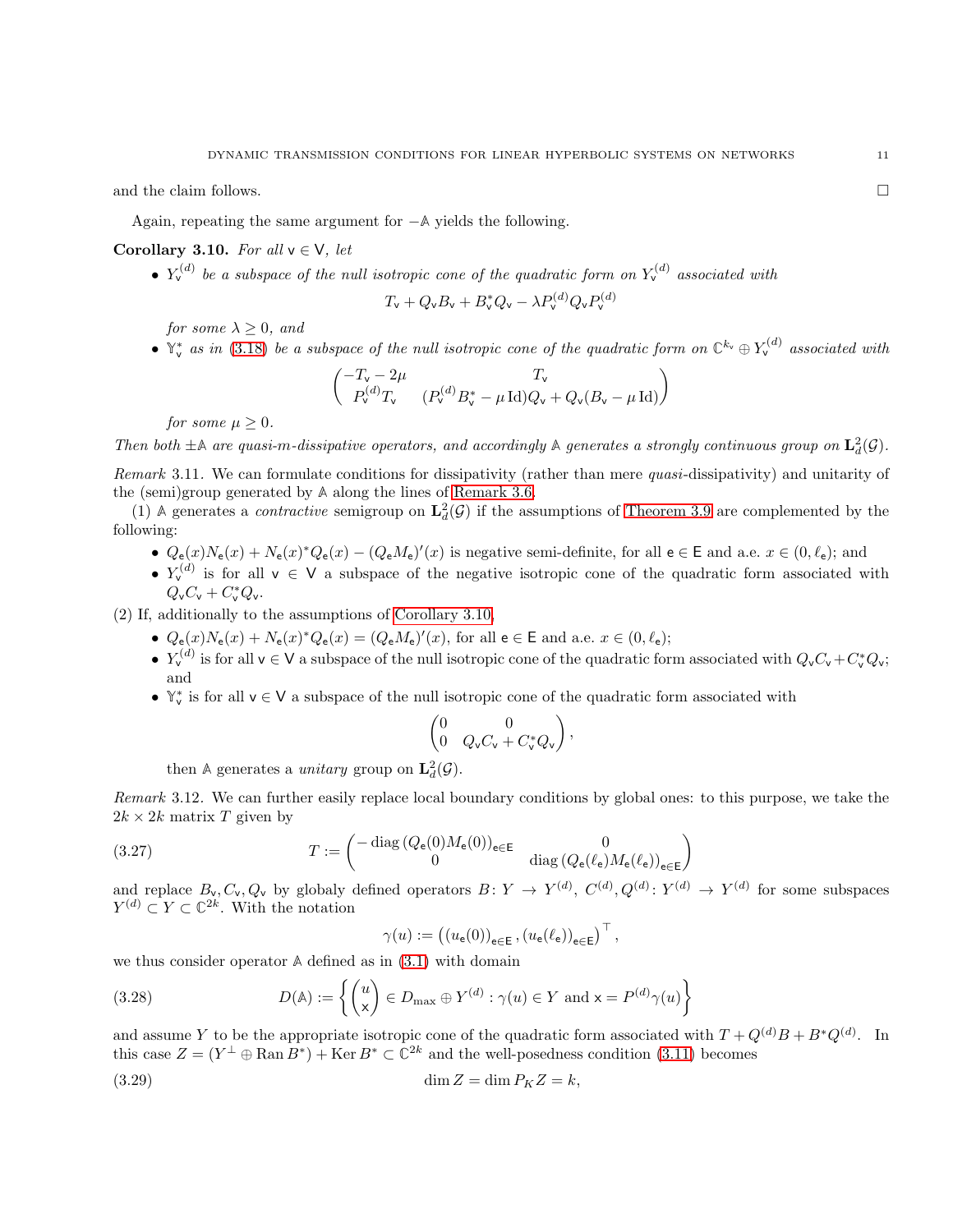where  $P_K$  is the orthogonal projector onto

$$
K = \left\{ \left( (K_{\mathsf{e}})_{\mathsf{e} \in \mathsf{E}} , (K_{\mathsf{e}})_{\mathsf{e} \in \mathsf{E}} \right)^{\top} : K_{\mathsf{e}} \in \mathbb{C}^{k_{\mathsf{e}}} \text{ for all } \mathsf{e} \in \mathsf{E} \right\}
$$

with respect to the euclidean inner product of  $\mathbb{C}^{2k}$ , see [\[24,](#page-23-0) Rem. 3.13]) for details. In Section [5.5](#page-22-0) we are going to see that  $(3.11)$  and, equivalently,  $(3.29)$  may fail to hold even when the equation can be – by other means – proved to be well-posed.

## 4. Qualitative properties

<span id="page-11-0"></span>We now study when the (semi)group generated by  $\mathbb A$  is, real, positive, or  $\infty$ -contractive. Let  $C \subset \mathbb C$  be a closed and convex set; we will denote by  $P_C: \mathbb{C} \to \mathbb{C}$  the projector onto C. As in [\[24,](#page-23-0) §4], we shall apply to the Hilbert space of C-valued vectors in  $\mathbf{L}_d^2(\mathcal{G})$ , i.e., to

$$
K := \mathbf{L}_d^2(\mathcal{G}; C) := \mathbf{L}^2(\mathcal{G}; C) \oplus Y_C^{(d)},
$$

a generalization (cf. [\[24,](#page-23-0) Lemma 4.3]) of a classical result by Brezis for the invariance of the convex subsets of Hilbert spaces; here

$$
\mathbf{L}^2(\mathcal{G}; C) := \{ u \in L^2(\mathcal{G}) : u_{\mathbf{e}}(x) \in C^{k_{\mathbf{e}}} \text{ for a.e. } x \in (0, \ell_{\mathbf{e}}) \text{ and all } \mathbf{e} \in \mathsf{E} \}
$$

and

<span id="page-11-1"></span>
$$
Y_C^{(d)} := \{ \mathsf{x} \in Y^{(d)} : \mathsf{x}_{\mathsf{v}} \in C^{k_{\mathsf{v}}} \text{ for all } \mathsf{v} \in \mathsf{V} \}.
$$

(Observe that the latter might well be trivial, like in the case of  $Y^{(d)}$  spanned by the vector  $(1, -1)^{\top}$  and  $C = \mathbb{R}_{+}$ .)

To this end we first need to relate the minimizing projector  $\mathbb{P}^Q_K$  with respect to the inner product  $(\cdot, \cdot)_d$  in the Hilbert space  $\mathbf{L}_d^2(\mathcal{G})$  defined in [\(2.4\)](#page-2-0) to the minimizing projectors  $P_K$  and  $P_K^{(d)}$  with respect to the standard inner products in the Hilbert spaces  $\mathbf{L}^2(\mathcal{G})$  and  $Y^{(d)}$ , respectively: i.e., the products

(4.1) 
$$
\langle u, v \rangle := \sum_{e \in E} \int_0^{\ell_e} u_e(x) \cdot \overline{v}_e(x) dx, \quad u, v \in L^2(\mathcal{G}),
$$

(4.2) 
$$
x \cdot \bar{y} := \sum_{v \in V} x_v \cdot \bar{y}_v, \quad x, y \in Y^{(d)}.
$$

By following the steps in the proof of  $[24, \text{ Lemma } 4.4]$  and performing the calculations for each component of K separately, we obtain the following characterization.

<span id="page-11-2"></span>**Lemma 4.1.** Assume  $Q_e^{\frac{1}{2}}(x)$  and  $Q_v^{\frac{1}{2}}$  to be bijective maps on  $C^{k_e}$  and  $C^{k_v}$  for all  $e \in E$  and all  $x \in [0, \ell_e]$  and for all  $\mathbf{v} \in \mathsf{V}$ , respectively. Then the minimizing projector  $\mathbb{P}^Q_K$  with respect to the inner product [\(2.4\)](#page-2-0) onto  $K = \mathbf{L}^2_d(\mathcal{G}; C)$ is given by

(4.3) 
$$
\mathbb{P}_{K}^{Q} = \begin{pmatrix} Q^{-\frac{1}{2}} P_{K} Q^{\frac{1}{2}} & 0\\ 0 & (Q^{(d)})^{-\frac{1}{2}} P_{K}^{(d)} (Q^{(d)})^{\frac{1}{2}} \end{pmatrix}
$$

where  $Q := \text{diag}(Q_e)_{e \in E}$  and  $Q^{(d)} := \text{diag}(Q_v)_{v \in V}$  are block diagonal matrices, while  $P_K$  and  $P_K^{(d)}$  are the minimizing projectors with respect to the standard inner products [\(4.1\)](#page-11-1) and [\(4.2\)](#page-11-1), respectively.

In the following, we are going to focus on the cases of

- <span id="page-11-3"></span> $\bullet \ \ C = \mathbb{R},$
- $\bullet$   $C = \mathbb{R}_+,$
- $C = \{z \in \mathbb{C} : |z| \leq 1\}.$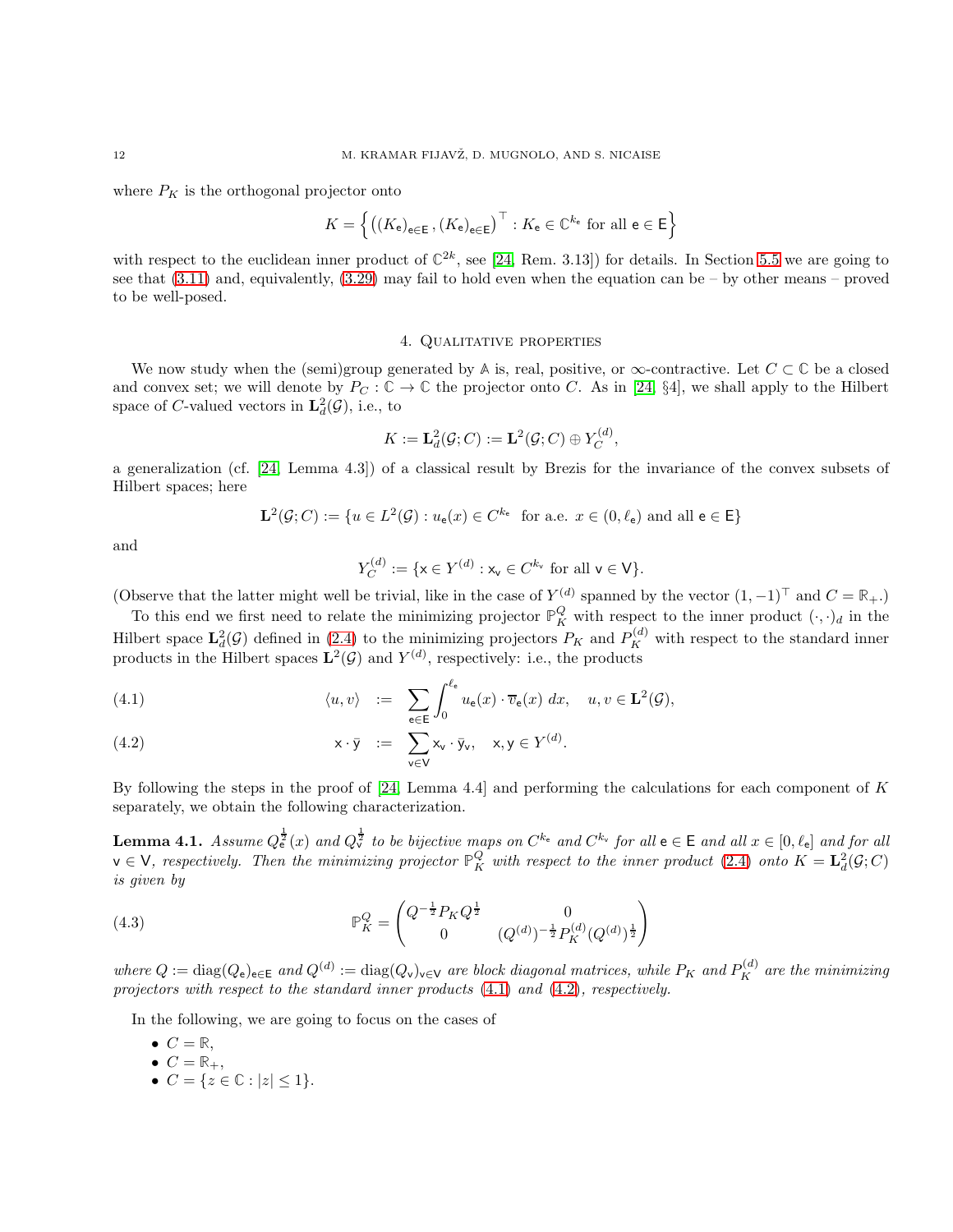Our arguments in the following rely upon [\[24,](#page-23-0) Lemma 4.3], which holds for quasi-m-dissipative operators; but in the first two cases  $(C = \mathbb{R}, C = \mathbb{R}_+)$  the relevant conditions for invariance are equivalent in the quasi-dissipative and dissipative case, since reality and positivity of a semigroup are not affected by a scalar additive perturbation of its generator.

To begin with, let us consider  $C = \mathbb{R}$ : then [Lemma 4.1](#page-11-2) states that if  $Q_v$  and  $Q_e$  are real-valued, then the minimizing projector onto  $K = \mathbf{L}^2_d(\mathcal{G}; \mathbb{R})$  is given by

<span id="page-12-0"></span>
$$
\mathbb{P}_{K}^{Q}\binom{u}{\mathsf{x}}=\begin{pmatrix}Q^{-\frac{1}{2}}\Re\left(Q^{\frac{1}{2}}u\right)\\\left(Q^{\left(d\right)}\right)^{-\frac{1}{2}}\Re\left((Q^{\left(d\right)}\right)^{\frac{1}{2}}\mathsf{x}\right)\end{pmatrix}=\begin{pmatrix}\Re u\\\Re\mathsf{x}\end{pmatrix},\qquad \begin{pmatrix}u\\\mathsf{x}\end{pmatrix}\in\mathbf{L}_{d}^{2}(\mathcal{G}).
$$

This allows for an extension of [\[24,](#page-23-0) Prop. 4.5].

<span id="page-12-1"></span>Proposition 4.2. Under the assumptions of [Theorem 3.3](#page-5-0) or [Theorem 3.9,](#page-9-0) let

(4.4) 
$$
\Re \xi \in \bigoplus_{v \in V} Y_v
$$
 for all  $\xi \in \bigoplus_{v \in V} Y_v$  and  $\Re x \in \bigoplus_{v \in V} Y_v^{(d)}$  for all  $x \in \bigoplus_{v \in V} Y_v^{(d)}$ ,

let the matrix-valued mapping  $Q_e$  be real-valued for all  $e \in E$ , and let the matrices  $Q_v, B_v, C_v$  be real for all  $v \in V$ . Then the semigroup generated by  $A$  is real if the matrix-valued mappings  $M_e$ ,  $N_e$  are real-valued for all  $e \in E$ .

*Proof.* First observe that by [\[24,](#page-23-0) Lemma 4.7], [\(4.4\)](#page-12-0) holds if and only if  $Y_v, Y_v^{(d)}$ , for each  $v \in V$ , are spanned by entry-wise real vectors only. Thus, the orthogonal projectors  $P_v^{(d)}$  are real matrices for all  $\mathsf{v}$  (see, e.g., [\[29,](#page-24-9) (5.13.3)]). By the assumptions we then obtain,

$$
\mathbb{P}_{K}^{Q}\binom{u}{\mathsf{x}}\in D(\mathbb{A})\text{ whenever }\binom{u}{\mathsf{x}}\in D(\mathbb{A}).
$$

As in the proof of [\[24,](#page-23-0) Prop. 4.5] we deduce that the reality of the semigroup is equivalent to

(4.5) 
$$
\left(\mathbb{A}\begin{pmatrix} \Re u \\ \Re x \end{pmatrix}, \begin{pmatrix} \Im u \\ \Im x \end{pmatrix}\right)_d = \left(\begin{pmatrix} \mathcal{A}\Re u \\ \mathcal{B}\Re u + \mathcal{C}\Re x \end{pmatrix}, \begin{pmatrix} \Im u \\ \Im x \end{pmatrix}\right)_d \in \mathbb{R} \text{ for all } \begin{pmatrix} u \\ x \end{pmatrix} \in D(\mathbb{A}),
$$

using the notation from [\(3.1\)](#page-3-2).

Now, the first term reads  $\sum_{e \in E} \int_0^{\ell_e} Q_e(M_e \frac{d}{dx} + N_e) \Re u \cdot \Im \bar{u} dx \in \mathbb{R}$  for all  $u \in D(\mathcal{A})$ , which by [\[24,](#page-23-0) Lemma 4.6] is the case if and only if  $M_e, N_e$  are real-valued for all  $e \in E$ . The boundary term

$$
\sum_{v \in V} Q_v \left( B_v + C_v P_v^{(d)} \right) \gamma_v(\Re u) \cdot P_v^{(d)} \gamma_v(\Im \bar{u}) \in \mathbb{R}
$$

if and only if  $B_v + C_v P_v^{(d)}$  is real for all  $v \in V$ , since all entries of  $Q_v, P_v^{(d)}$  are real. Finally, the reality of  $B_v, C_v$  is sufficient to ensure the reality of  $B_{\mathsf{v}} + C_{\mathsf{v}} P_{\mathsf{v}}^{(d)}$  $\mathcal{L}^{(d)}$ .

We continue with the study of positivity. Without loss of generality we restrict ourselves to the real Hilbert space  $\mathbf{L}_d^2(\mathcal{G};\mathbb{R})$  and consider the convex subsets  $C = \mathbb{R}_+$ . First, let us recall that by [\[24,](#page-23-0) Lemma 4.8], a real symmetric and positive definite matrix is a lattice isomorphism if and only if it is diagonal. Therefore we shall assume that the matrices  $Q_v$  and  $Q_e(x)$  are real and diagonal for all  $v \in V$ ,  $e \in E$ , and  $x \in [0, \ell_e]$ . Therefore the minimizing projector  $\mathbb{P}_{K}^{Q}$  onto  $K = \mathbf{L}_{d}^{2}(\mathcal{G}; \mathbb{R}_{+})$  given in [Equation 4.3](#page-11-3) again takes a simpler form,

$$
\mathbb{P}_{K}^{Q}\binom{u}{\mathsf{x}}=\left(\begin{matrix}Q^{-\frac{1}{2}}\left(Q^{\frac{1}{2}}u\right)^{+}\\ \left(Q^{\left(d\right)}\right)^{-\frac{1}{2}}\left(\left(Q^{\left(d\right)}\right)^{\frac{1}{2}}\mathsf{x}\right)^{+}\end{matrix}\right)=\binom{u^{+}}{\mathsf{x}^{+}}.
$$

Proposition 4.3. Under the assumptions of [Theorem 3.3](#page-5-0) or [Theorem 3.9,](#page-9-0) let the matrices

- $N_e(x)$ ,  $Q_e(x)$ ,  $Q_v$ ,  $B_v$ ,  $C_v$  be real-valued,
- $M_e(x), Q_e(x), Q_v$  be diagonal, and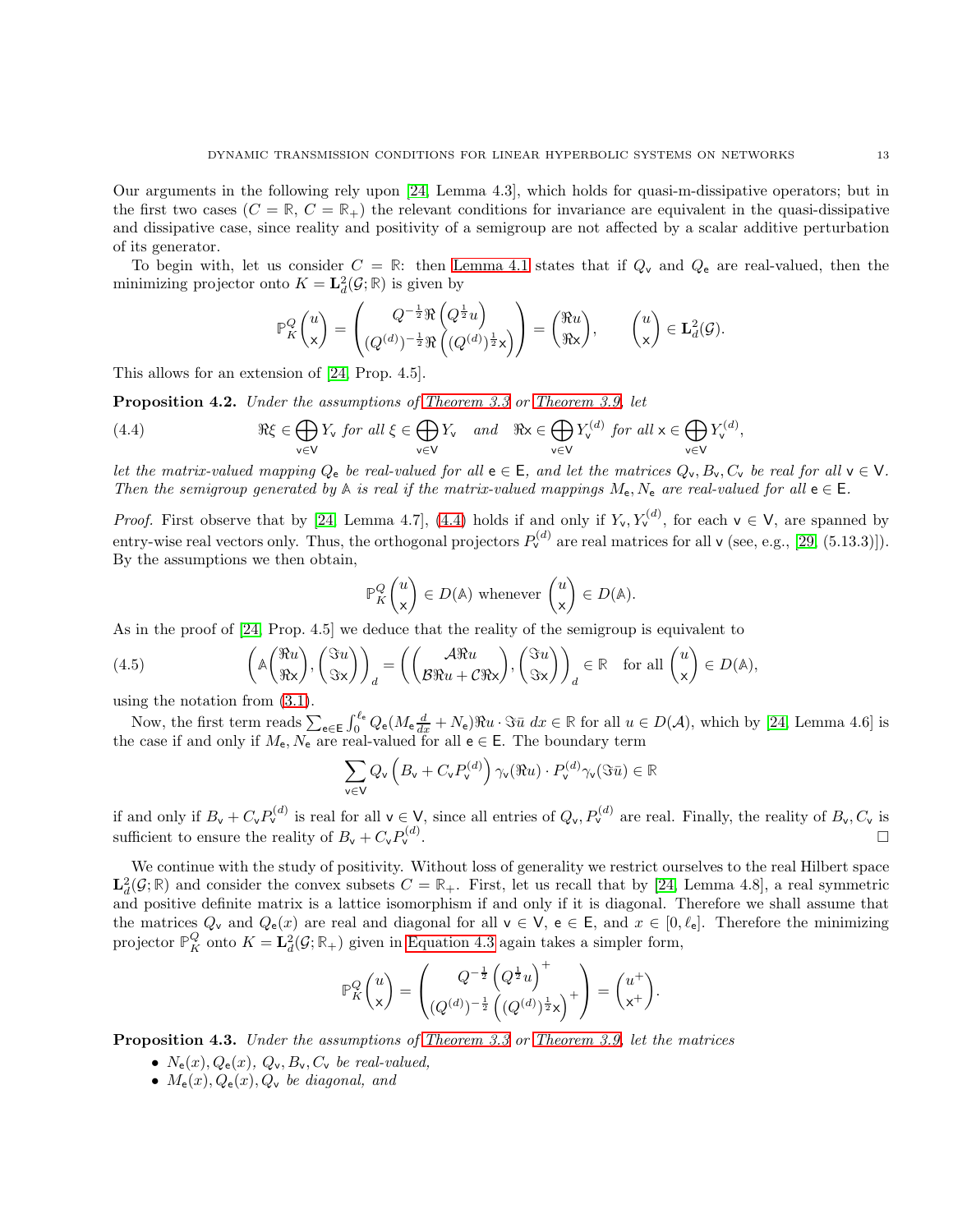• the projector  $P_v^+$  onto the positive cone of  $\mathbb{R}^{k_v}$  commutes with  $P_v^{(d)}$ , for all  $e \in E$ , a.e.  $x \in [0, \ell_e]$ , and all  $v \in V$ . Furthermore, let

(4.6) 
$$
\xi^+ \in \bigoplus_{v \in V} Y_v \text{ for all } \xi \in \bigoplus_{v \in V} Y_v \quad \text{and} \quad x^+ \in \bigoplus_{v \in V} Y_v^{(d)} \text{ for all } x \in \bigoplus_{v \in V} Y_v^{(d)}.
$$

If, additionally, all matrices  $B_v + C_v P_v^{(d)}$  are positive, then the semigroup generated by  $\mathbb A$  on  $\mathbf L_d^2(\mathcal G,\mathbb R)$  is positive if for all  $e \in E$  and  $a.e.$   $x \in [0, \ell_e]$  all off-diagonal entries of the matrices  $N_e(x)$  are nonnegative. In the special case of  $B_v = 0$  for all  $v \in V$ , the semigroup generated by  $\mathbb A$  is positive if all off-diagonal entries of the matrices  $N_e(x)$ and  $C_v$  are nonnegative, for all  $e \in E$ , a.e.  $x \in [0, \ell_e]$ , and all  $v \in V$ .

We stress that nonnegativity of the off-diagonal entries of  $N_e$  and  $C_v$  amounts to asking that the semigroups generated by  $N_e$  and  $C_v$  are both positive.

Proof. Also in this case, it follows from the assumptions that

$$
\mathbb{P}_{K}^{Q}\binom{u}{\mathsf{x}}\in D(\mathbb{A})\text{ whenever }\binom{u}{\mathsf{x}}\in D(\mathbb{A}).
$$

By repeating the arguments in the proof of [\[24,](#page-23-0) Prop. 4.9] we obtain that the semigroup is positive if and only if

(4.7) 
$$
\left(\mathbb{A} \begin{pmatrix} u^+ \\ x^+ \end{pmatrix}, \begin{pmatrix} u^- \\ x^- \end{pmatrix} \right)_d \ge 0 \text{ for all } \begin{pmatrix} u \\ x \end{pmatrix} \in D(\mathbb{A}).
$$

We are going to consider the two components separately. For the first one we have that, by [\[24,](#page-23-0) Lemma 4.11],  $(\mathcal{A}u^+, u^-) \geq 0$  if and only the matrices  $M_e(x)$  are diagonal and all off-diagonal entries of the matrices  $N_e(x)$  are nonnegative. Let us turn to the second component: by surjectivity of  $\gamma_v : D(\mathcal{A}) \to Y_v$  and [\(3.5\)](#page-4-2), nonnegativity of the boundary term  $\sum_{v \in V} Q_v \left( B_v + C_v P_v^{(d)} \right) \gamma_v(u^+) \cdot P_v^{(d)} \gamma_v(u^-)$  for all  $u \in D(\mathcal{A})$  is equivalent to

<span id="page-13-0"></span>(4.8) 
$$
\sum_{v \in V} Q_v \left( B_v + C_v P_v^{(d)} \right) y_v^+ \cdot y_v^- \ge 0 \text{ for all } y \in Y_v;
$$

or, in the special case  $B = 0$ , to

(4.9) 
$$
\sum_{v \in V} Q_v C_v x_v^+ \cdot x_v^- \ge 0 \quad \text{for all } x \in Y_v^{(d)}.
$$

Now, [\(4.8\)](#page-13-0) certainly holds whenever  $B_v + C_v P_v^{(d)}$  is a positive matrix. On the other hand, by [\[38,](#page-24-10) Thm. 2.6] [\(4.9\)](#page-13-1) is equivalent to positivity of the semigroup generated by  $C_{v}$ , i.e., to the condition that the real matrix  $C_{v}$  has nonnegative off-diagonal entries.

Let us finally address the question whether our semigroup is ∞-contractive: this is a natural issue, since the prototypical example of a hyperbolic equation – the transport equation on **R** – is governed by a semigroup of isometries on  $L^p(\mathbb{R})$  for all  $p \in [1,\infty]$ . To this aim, let us introduce the Lebesgue-type spaces

<span id="page-13-1"></span>
$$
\mathbf{L}_d^p(\mathcal{G}) := \mathbf{L}^p(\mathcal{G}) \oplus Y^{(d)}, \qquad p \in [1, \infty],
$$

equipped with the canonical p-norm.

<span id="page-13-2"></span>**Proposition 4.4.** Assume our standing [Assumptions 2.2-](#page-1-1)[2.3](#page-2-1) hold with  $Q_e, Q_v$  identity matrices. Under the as-sumptions of [Theorem 3.3](#page-5-0) and [Remark 3.6.](#page-6-4)(1) or else of [Theorem 3.9](#page-9-0) and [Remark 3.11.](#page-10-2)(1), let for all  $e \in E$ , all  $x \in [0, \ell_e]$ , and all  $v \in V$  the matrices

- $M_e(x)$  be diagonal and
- $N_e(x)$  generate semigroups on  $L^2(\mathcal{G})$  that are contractive with respect to the  $\infty$ -norm.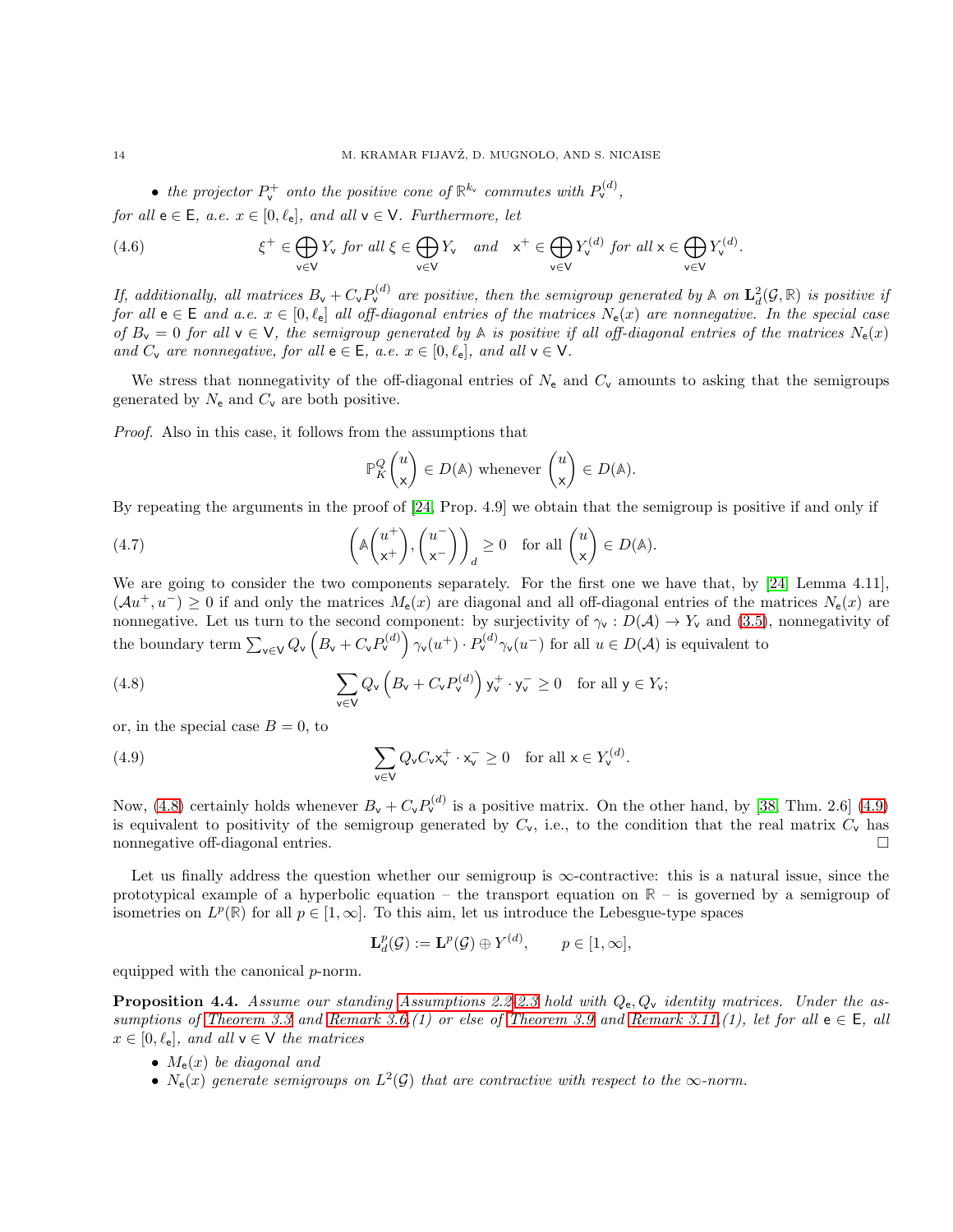Furthermore, let

<span id="page-14-0"></span>
$$
(4.10) \qquad (1 \wedge |\xi|) \operatorname{sgn} \xi \in \bigoplus_{v \in V} Y_v \text{ for all } \xi \in \bigoplus_{v \in V} Y_v \quad \text{and} \quad (1 \wedge |\mathbf{x}|) \operatorname{sgn} \mathbf{x} \in \bigoplus_{v \in V} Y_v^{(d)} \text{ for all } \mathbf{x} \in \bigoplus_{v \in V} Y_v^{(d)}
$$

If additionally the matrix  $B_v + C_v P_v^{(d)}$  is  $\infty$ -contractive for all  $v \in V$ , then the semigroup generated by  $\mathbb A$  on  $\mathbf L_d^2(\mathcal G)$ is  $\infty$ -contractive.

In the special case of  $B_v = 0$  for all  $v \in V$ , the semigroup generated by  $\mathbb A$  is  $\infty$ -contractive if the semigroup generated by  $C_v$  on  $\mathbb{C}^{k_v}$  is  $\infty$ -contractive.

Let us remind that

$$
sgn z := \frac{z}{|z|}, \quad z \in \mathbb{C} \setminus \{0\} \quad \text{and} \quad sgn 0 := 0.
$$

The sign of vectors with complex entries are defined accordingly.

We observe that the proof of [\[32,](#page-24-11) Lemma 6.1] can be easily seen to extend to our setting, where the weight matrices  $Q_{e}, Q_{v}$  are identity matrices; accordingly, the semigroups generated by  $-N_{e}(x) = (n_{e}^{i,j}(x))_{1 \leq i,j \leq k_{e}}$  and  $-C_{\mathsf{v}}=(c_{\mathsf{v}}^{h\ell})_{1\leq h,\ell\leq k_{\mathsf{v}}}$  are  $\infty$ -contractive if and only if

$$
\Re n_{\mathbf{e}}^{i,i}(x) \ge \sum_{j \ne i} |n_{\mathbf{e}}^{i,j}(x)|, \qquad \Re c_{\mathbf{v}}^{h,h} \ge \sum_{\ell \ne h} |c_{\mathbf{v}}^{h,\ell}| \qquad \text{for all } \mathbf{e} \in \mathsf{E}, \text{ a.e. } x \in (0,\ell_{\mathbf{e}}), \text{ and all } \mathbf{v} \in \mathsf{V}.
$$

*Proof.* First of all, observe that  $\mathbb{A}$  is by assumption m-dissipative in  $\mathbf{L}^2_d(\mathcal{G})$ , hence we can apply [\[24,](#page-23-0) Lemma 4.3] in order to study invariance of the unit ball K of  $\mathbf{L}_d^{\infty}(\mathcal{G})$  under the semigroup generated by A. Furthermore, we can apply [Lemma 4.1:](#page-11-2) [\(4.10\)](#page-14-0) now guarantees that  $D(\mathbb{A})$  is left invariant under  $\mathbb{P}^Q_K$  and, in view of the known formula for the minimizing projector onto the unit ball with respect to the  $\infty$ -norm and of [\[38,](#page-24-10) Thm. 2.13], we deduce that the relevant condition for invariance of the unit ball of  $\mathbf{L}^{\infty}_d(\mathcal{G})$  under the semigroup generated by  $\mathbb{A}$  is

<span id="page-14-1"></span>(4.11) 
$$
\Re\left(\mathbb{A}\left(\frac{(1 \wedge |u|) \operatorname{sgn} u}{(1 \wedge |\mathsf{x}|) \operatorname{sgn} \mathsf{x}}\right), \left(\frac{(|u|-1)^{+} \operatorname{sgn} u}{(|\mathsf{x}|-1)^{+} \operatorname{sgn} \mathsf{x}}\right)\right)_{d} \leq 0 \quad \text{for all } \binom{u}{\mathsf{x}} \in D(\mathbb{A}).
$$

Because  $\frac{d}{dx}(1 \wedge |u(x)|)$  sgn  $u(x)$ ,  $(|\bar{u}(x)| - 1)^+$  sgn  $\bar{u}(x)$  have disjoint support, by diagonality of the matrices  $M_e(x)$ one sees that

<span id="page-14-2"></span>(4.12) 
$$
\Re \int_0^{\ell_e} \left( M_e(x) \frac{d}{dx} + N_e(x) \right) (1 \wedge |u(x)|) \operatorname{sgn} u(x) \cdot (|\bar{u}(x)| - 1)^+ \operatorname{sgn} \bar{u}(x) dx
$$

$$
= \Re \int_0^{\ell_e} N_e(x) (1 \wedge |u(x)|) \operatorname{sgn} u(x) \cdot (|\bar{u}(x)| - 1)^+ \operatorname{sgn} \bar{u}(x) dx
$$

hence the first term in [\(4.11\)](#page-14-1) is nonpositive if the semigroup generated by the matrix  $Q_e(x)N_e(x)$  on the unweighted space  $\mathbb{C}^{k_e}$  is for a.e.  $x \in (0, \ell_e)$   $\infty$ -contractive, since in this case the integrand in the second line of [\(4.12\)](#page-14-2) is a negative function.

Again by [\[38,](#page-24-10) Thm. 2.13], the boundary term in [\(4.11\)](#page-14-1) is nonpositive if in particular  $B_v + C_v P_v^{(d)}$  is  $\infty$ -contractive; or more generally, cf. the proof of [Proposition 4.2,](#page-12-1) if – provided  $B_v = 0$  – merely the semigroup generated by  $C_v$  is  $\infty$ -contractive.

<span id="page-14-3"></span>Remark 4.5. The assumption that the matrices  $M_e, Q_e, Q_v$  are diagonal is very restrictive and hints at the fact that very few linear hyperbolic systems are governed by an ∞-contractive semigroup. This is not overly surprising: contractive semigroups on  $\mathbf{L}_d^2(\mathcal{G})$ , which are furthermore  $\infty$ -contractive, too, extrapolate by the Riesz–Thorin Theorem to all  $\mathbf{L}_{d}^{p}(\mathcal{G})$ -spaces,  $p \geq 2$ . However, Brenner's Theorem (see [\[5,](#page-23-17) Thm. 8.4.3]) poses a serious limit to  $L^p$ -well-posedness of even less general systems than ours.

.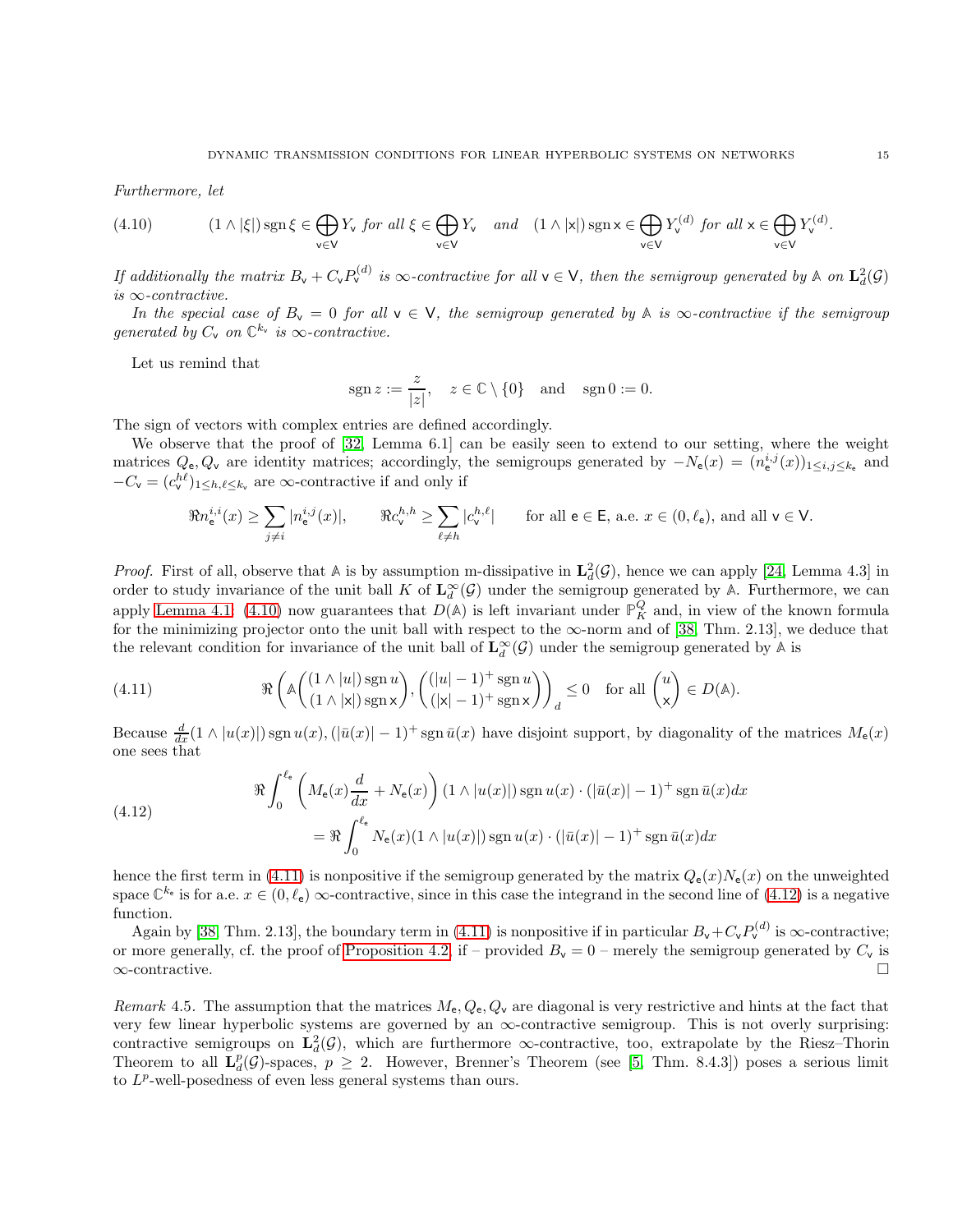#### 5. Examples

<span id="page-15-0"></span>5.1. Transport equation. Arguably, transport equations represent the easiest setting where our Assumptions [2.2](#page-1-1) are satisfied. Transport equations

$$
\dot{u}_{\rm e} = c_{\rm e} u'_{\rm e}
$$

on a network consisting of  $|E|$  edges of unit length with transmission conditions in  $|V|$  vertices given as

$$
u(t, 1) \in \text{Ran}(\mathcal{I}_{\omega})^{\top}
$$
 and  $\mathcal{I}^{-}u(t, 1) = \mathcal{I}_{\omega}^{+}u(t, 0)$ 

have been introduced in [\[25\]](#page-23-18), where their well-posedness in an  $L^1$ -setting was proved. Here,  $c_e > 0$  are constant velocity coefficients,  $\mathcal{I}_{\omega}^{+}$  is the Kronecker product of  $\mathcal{I}^{+}$  with a column stochastic  $|V| \times |E|$  matrix  $\mathcal{W} = (\omega_{ve})$ , and  $\mathcal{I}^{\pm}$  are the signed incidence matrices introduced in [\(2.3\)](#page-2-2); see [\[41,](#page-24-5) §2] for details. It is assumed that both signed incidence matrices are surjective, that is of rank  $|V|$ : by [\[7,](#page-23-19) Thm. 2.1] this is the case if and only if the graph contains neither sinks nor sources. As shown in [\[41,](#page-24-5) §3], it is possible to consider dynamic conditions as well, by replacing the second (stationary) condition above by a dynamic condition of the form

$$
\frac{\partial}{\partial t} \mathcal{I}^- u(t,1) = \mathcal{I}^+_{\omega} u(t,0) + C \mathcal{I}^- u(t,1).
$$

Well-posedness of the corresponding abstract Cauchy problem was proved in [\[41,](#page-24-5) Thm. 4.5]. Here, we are adopting a global formalism, assuming

$$
\gamma(u) := \begin{pmatrix} u(1) \\ u(0) \end{pmatrix} \quad \text{ and } \quad T := \mathrm{diag} \begin{pmatrix} -\operatorname{diag}(c_\mathsf{e})_{\mathsf{e} \in \mathsf{E}} & 0 \\ 0 & \operatorname{diag}(c_\mathsf{e})_{\mathsf{e} \in \mathsf{E}} \end{pmatrix},
$$

see [Remark 3.12.](#page-10-3) Note that, contrary to our notation, in [\[41\]](#page-24-5) the initial endpoint of an edge is assumed to be in 1 and the terminal endpoint is 0. In order to be able to compare the results we stick to this terminology in the context of the present Example.

Let us show that the setting in [\[41\]](#page-24-5) is a special case of ours: we recover the above boundary conditions letting

$$
Y := \text{Ran}(\mathcal{I}_{\omega}^{-})^{\top} \oplus \mathbb{C}^{|\mathsf{E}|} \simeq \mathbb{C}^{|\mathsf{V}|} \oplus \mathbb{C}^{|\mathsf{E}|} \quad \text{and} \quad Y^{(d)} := \mathbb{C}^{|\mathsf{V}|} \oplus \{\mathbf{0}\}
$$

as well as

$$
B := \begin{pmatrix} 0 & \mathcal{I}_{\omega}^{+} \end{pmatrix} \quad \text{and} \quad P^{(d)} := \begin{pmatrix} \mathcal{I}^{-} & 0 \end{pmatrix}.
$$

We simply take identity matrices for  $Q_e$  and  $Q_v$ . In this way,  $\gamma(u) \in Y$  imposes that the values  $u_e(v), u_f(v)$  agree for any two edges e, f with common tail v, up to proper weights:

$$
\frac{u_{\mathsf{e}}(\mathsf{v})}{\omega_{\mathsf{v},\mathsf{e}}} = \frac{u_{\mathsf{f}}(\mathsf{v})}{\omega_{\mathsf{v},\mathsf{f}}}
$$

.

Observe that dim Ran  $B = \text{rank}(\mathcal{I}_{\omega}^+) = |V|$ , so B is surjective and by [Remark 3.12](#page-10-3) we have

$$
Z = Y^{\perp} \oplus \text{Ran}\, B^* = \text{Ker}(\mathcal{I}_{\omega}^-) \oplus \text{Ran}(\mathcal{I}_{\omega}^+)^\top \subset \mathbb{C}^{2|\mathsf{E}|}.
$$

In this case dim  $\text{Ran } B^* = \dim \text{Ran } B = |V|$  and  $\dim Y^{\perp} = \dim \text{Ker}(\mathcal{I}_{\omega}^-) = |E| - |V|$  by the Rank-Nullity-Theorem. Accordingly, condition [\(3.29\)](#page-10-1) is satisfied. Hence, the system has the right number of transmission conditions and we recover contractive well-posedness by our [Theorem 3.3.](#page-5-0) We can easily apply the results in Section [4](#page-11-0) and deduce that the semigroup is real (resp., positive) if and only if the matrix  $C$  is real (resp., has nonnegative off-diagonal entries). Furthermore, if the semigroup generated by C (resp.,  $\mathcal{C}^*$ ) on  $Y^{(d)}$  is contractive with respect to the  $\infty$ -norm, then the semigroup generated by A is contractive on  $L_d^{\infty}(\mathcal{G})$  (resp., on  $L_d^1(\mathcal{G})$ ), hence on  $L_d^p(\mathcal{G})$  for all  $p \in [2,\infty]$  (resp., for  $p \in [1, 2]$ .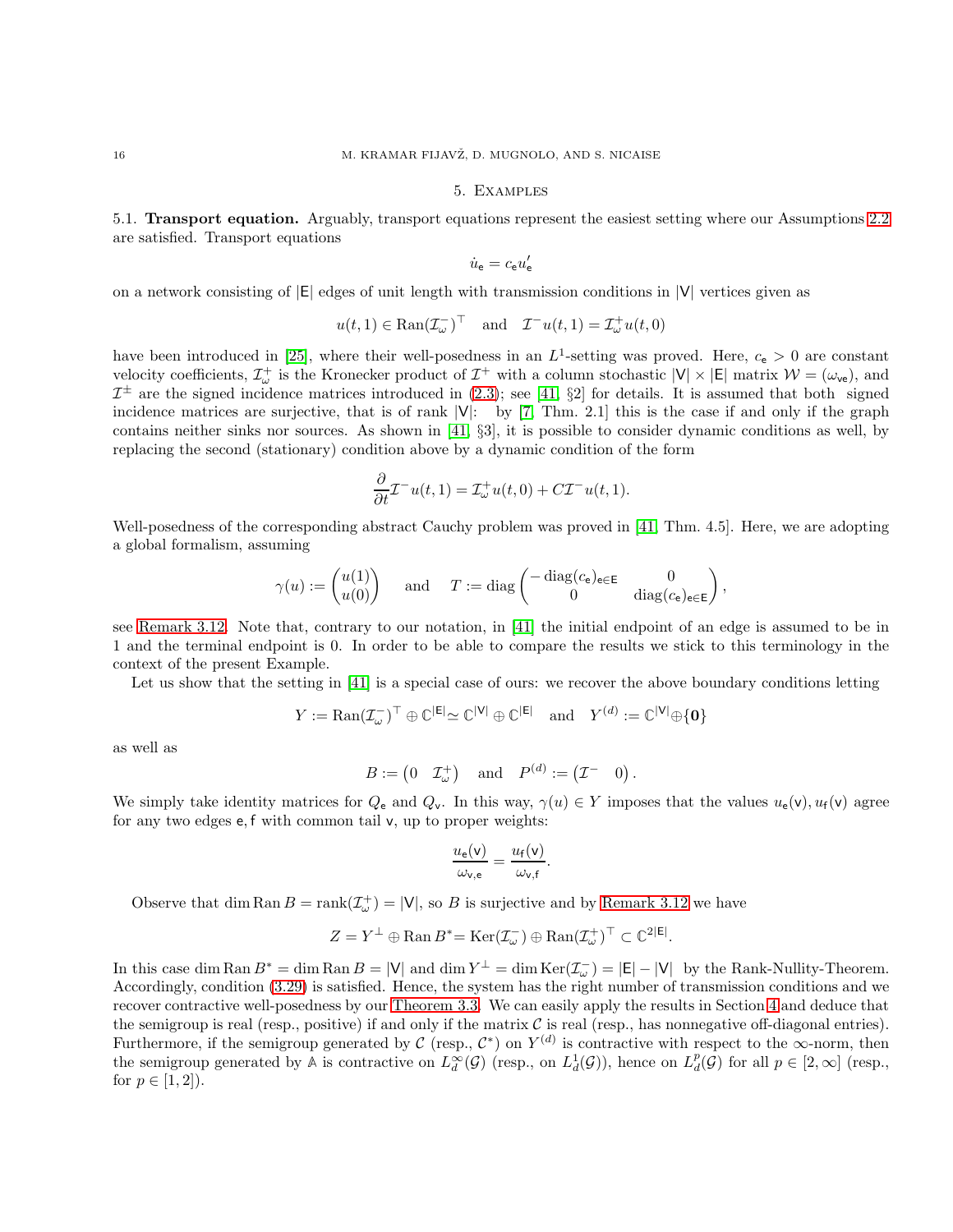## 5.2. Telegrapher's equations. The  $2 \times 2$  hyperbolic system

<span id="page-16-0"></span>(5.1) 
$$
\begin{cases} \n\dot{p} + Lq' + Gp + Hq = 0 & \text{in } (0, \ell) \times (0, +\infty), \\ \n\dot{q} + Pp' + Kq + Jp = 0 & \text{in } (0, \ell) \times (0, +\infty), \n\end{cases}
$$

on a real interval  $(0, \ell)$  generalizes the first order reduction of the wave equation and offers a general framework to treat models that appear in several applications. The analysis of this system on networks with different boundary conditions has been performed in [\[37\]](#page-24-12).

In electrical engineering [\[28,](#page-24-13) [22,](#page-23-20) [9\]](#page-23-4), p (resp. q) represents the voltage V (resp. the electrical current I) at  $(x, t)$ ,  $H = J = 0, L = \frac{1}{C}, P = \frac{1}{L}, G = \frac{\hat{G}}{C}, K = \frac{R}{L}$ , where  $C > 0$  is the capacitance,  $L > 0$  the inductance,  $\hat{G} \ge 0$  the conductance, and  $R \geq 0$  the resistance: [\(5.1\)](#page-16-0) is then referred to as "telegrapher's equation".

Also Maxwell's equations in tube-like 3D domains can be intuitively reduced to a system of 1D networks [\[21\]](#page-23-21) for  $P = L = -1$  and  $G = H = K = J = 0$ , where p (resp. q) represents the electric field E (resp. the magnetic field B). Accurate asymptotic analysis of the system shows that the 1D model is indeed related to the full 3D model, up to errors that can be estimated [\[22\]](#page-23-20); more general settings have been considered in [\[10,](#page-23-3) [9\]](#page-23-4). The 1D Maxwell's equations is also derived from physical principles in [\[42,](#page-24-14) § 2], thus obtaining again a special instance of [\(5.1\)](#page-16-0).

Assuming that L, P are two real numbers both positive or both negative, [Assumptions](#page-1-1) 2.2 hold for system [\(5.1\)](#page-16-0) with  $u_{e} = (p_{e}, q_{e})^{\dagger}$  and

$$
M_{\mathbf{e}} = -\begin{pmatrix} 0 & L \\ P & 0 \end{pmatrix}, \quad N_{\mathbf{e}} = -\begin{pmatrix} G & H \\ K & J \end{pmatrix}, \quad \text{and} \quad Q_{\mathbf{e}} = \begin{pmatrix} |P| & 0 \\ 0 & |L| \end{pmatrix}.
$$

In such a case, we see that

$$
Q_{\mathbf{e}} M_{\mathbf{e}} = \begin{pmatrix} 0 & L|P| \\ L|P| & 0 \end{pmatrix}.
$$

Since telegrapher's equation [\(5.1\)](#page-16-0) on networks with non dynamic boundary conditions from [\[12,](#page-23-22) [37\]](#page-24-12) enters into the framework of [\[24\]](#page-23-0), we here concentrate on dynamic boundary conditions. We first start with a simple example and then consider a system set on a star-shaped network.

5.2.1. Maxwell system with dynamic boundary conditions. Let us study the Maxwell system

(5.2) 
$$
\begin{cases} \dot{p} = q', \\ \dot{q} = p', \end{cases}
$$

a special case of [\(5.1\)](#page-16-0), on two adjacent intervals  $e_1 = (-1, 0)$  and  $e_2 = (0, 1)$  (with common vertex  $v_0 \equiv 0$ ). We denote by  $u_i := (p_i, q_i)^\perp$  the unknowns on the edge  $e_i$ ,  $i = 1, 2$ . We impose electric boundary condition at  $-1$  and the magnetic condition at 1 complemented by continuity of  $p$  in 0 along with a dynamic boundary condition. This means that the boundary/dynamic conditions can be written as

(5.3) 
$$
p_1(t,-1) = q_2(t,1) = 0,
$$

(5.4) 
$$
p_1(t,0) = p_2(t,0),
$$

(5.5) 
$$
\frac{d}{dt}p_1(t,0) = q_2(t,0) - q_1(t,0).
$$

To write the system in the formalism introduced in Section [3](#page-3-0) we define

<span id="page-16-1"></span>
$$
\gamma_{v_{-1}}(u) := (p_1(-1), q_1(-1)) \subset \mathbb{C}^2,
$$
  
\n
$$
\gamma_{v_1}(u) := (p_2(1), q_2(1)) \subset \mathbb{C}^2,
$$
  
\n
$$
\gamma_{v_0}(u) := (p_1(0), q_1(0), p_2(0), q_2(0)) \subset \mathbb{C}^4
$$

.

In the vertices  $v_{-1}$  and  $v_1$  we only have stationary boundary conditions [\(5.3\)](#page-16-1) which are satisfied by taking

$$
Y_{\mathsf{v}_{-1}}:=\{0\}\oplus\mathbb{C}\quad\text{and}\quad Y_{\mathsf{v}_1}:=\mathbb{C}\oplus\{0\}.
$$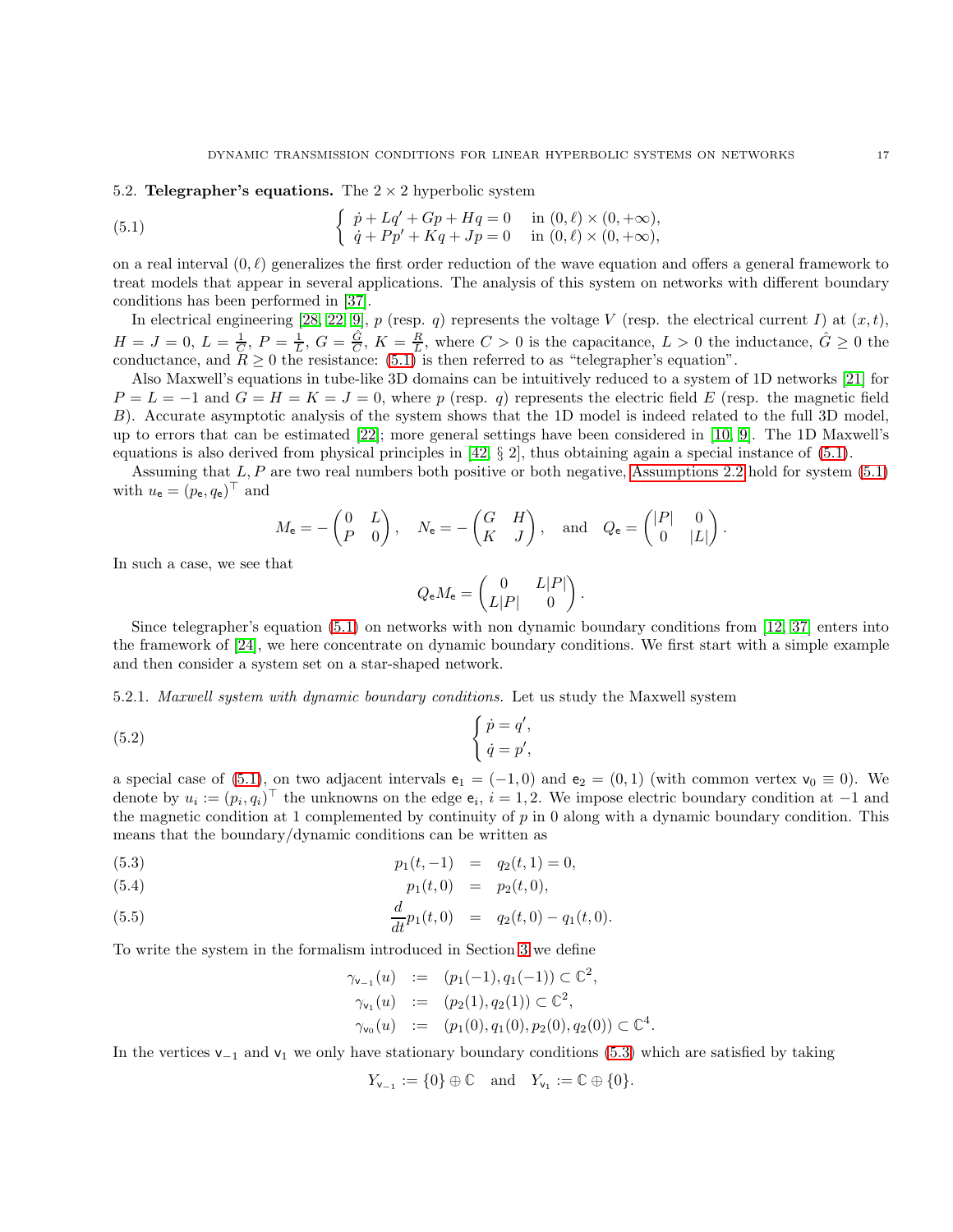In  $v_0$  we enforce the stationary condition [\(5.4\)](#page-16-1) by taking  $Y_{v_0} := \{(1, 0, -1, 0)^\top\}^\perp$  while for the dynamic condition we take

$$
Y_{v_0}^{(d)} := \text{span}\{(1,0,1,0)^\top\} \subset Y_{v_0},
$$

and define

$$
B_{\mathsf{v}_0}:=\left(\begin{array}{cccc} 0&-1&0&1\\0&0&0&0\\0&-1&0&1\\0&0&0&0\end{array}\right).
$$

With this choice, we see that [\(5.5\)](#page-16-1) is equivalent to

(5.6) 
$$
\dot{x}_{v_0} = B_{v_0} \gamma_{v_0}(u) \text{ where } x_{v_0} = P_{v_0}^{(d)} \gamma_{v_0}(u) \text{ and } \gamma_{v_0}(u) \in Y_{v_0}.
$$

Now, by taking  $Q_{v_0} = I$ , we notice that the boundary term in [\(3.4\)](#page-4-3) corresponding to  $v_0$  is equal to

$$
\Re (p_1(0)\bar{q}_1(0) - p_2(0)\bar{q}_2(0) + (q_2(0) - q_1(0))\bar{p}_1(0)),
$$

which by [\(5.4\)](#page-16-1) is zero. Similarly, due to the boundary condition at the two endpoints  $v_{-1}, v_1$ , their corresponding boundary terms in [\(3.4\)](#page-4-3) are zero. We are thus in the setting of [Remark 3.6.](#page-6-4)(2).

So, it remains to check [\(3.11\)](#page-4-0). But as  $B_{\nu_0}$  is surjective,  $Z_{\nu_0}$  is given by [\(3.12\)](#page-5-2) and since  $\text{Ran } B_{\nu_0}^* = \text{span}\{(0, -1, 0, 1)^\top\}$ , we find

$$
\widetilde{Z}_{\mathsf{v}_0}=Z_{\mathsf{v}_0}=\text{span}\{(1,0,-1,0)^\top,(0,-1,0,1)^\top\}
$$

For the two endpoints  $v_{-1}, v_1$ , we only have stationary conditions, hence  $Z_{v_{-1}} = Y_{v_{-1}}^{\perp}$ ,  $Z_{v_1} = Y_{v_1}^{\perp}$  and

$$
\widetilde{Z}_{\nu_{-1}}=\mathbb{C}\oplus\{0\}\oplus\{0\}\oplus\{0\},\quad \widetilde{Z}_{\nu_{1}}=\{0\}\oplus\{0\}\oplus\{0\}\oplus\mathbb{C}.
$$

It is now easy to verify the dimension equation [\(3.13\)](#page-5-1), hence [Corollary 3.4](#page-6-3) can be applied. We finally obtain that the considered problem is governed by a unitary group.

According to [Proposition 4.2](#page-12-1) the group is real since all involved constants are real, but we may expect that it does not preserve positivity and is not  $\infty$ -contractive since  $M_e$  is not diagonal.

5.2.2. Telegrapher's equations with dynamic boundary conditions. Here we analyze the electrical formulation of system  $(5.1)$  on a Y-shaped structure with the transmission conditions from [\[9,](#page-23-4) §8.2] at the common vertex (called the improved Kirchhoff condition). Hence, in reference to the electrical interpretation, we assume that  $P$  and  $L$  are two positive constants,  $H = J = G = K = 0$ , further p (resp. q) is denoted by V (resp. I). More precisely, the network consists of three edges  $e_i$ ,  $i = 0, 1, 2$  identified with  $(0, 1)$  having a common vertex  $v_1 \equiv 0$ , where the edge  $e_0$  plays a specific rule since the transmission conditions at 0 from [\[9,](#page-23-4) (8.9)] are given by

<span id="page-17-0"></span>(5.7) 
$$
\sum_{k=1}^{2} \mathcal{L}_{jk} \dot{I}_k(t,0) = V_0(t,0) - V_j(t,0) \text{ for } j \in \{1,2\}, t > 0,
$$

$$
\dot{V}_0(t,0) = -\sum_{j=0}^{2} I_j(t,0) \quad t > 0
$$

where  $\mathcal{L} = (\mathcal{L}_{jk})_{2\times 2}$  is a symmetric, real-valued positive definite matrix. Here, for simplicity we take all the other coefficients equal to 1. At the endpoints, we take the boundary conditions

(5.8) 
$$
I_0(t,1) = V_j(t,1) = 0 \text{ for } j = 1,2.
$$

To write the system in our formalism, we define

<span id="page-17-1"></span>
$$
\gamma_{v_1}(u) = (I_1(0), I_2(0), I_0(0), V_1(0), V_2(0), V_0(0))^\top,
$$

so that  $\mathbb{C}^{k_{\nu_1}} = \mathbb{C}^6$ . Since only dynamical conditions are imposed at  $v_1$ , we take  $Y_{v_1} := \mathbb{C}^6$ , we choose

$$
Y_{\mathsf{v}_1}^{(d)} := \mathrm{span}\{(1,0,0,0,0,0)^{\top}, (0,1,0,0,0,0)^{\top}, (0,0,0,0,0,1)^{\top}\},
$$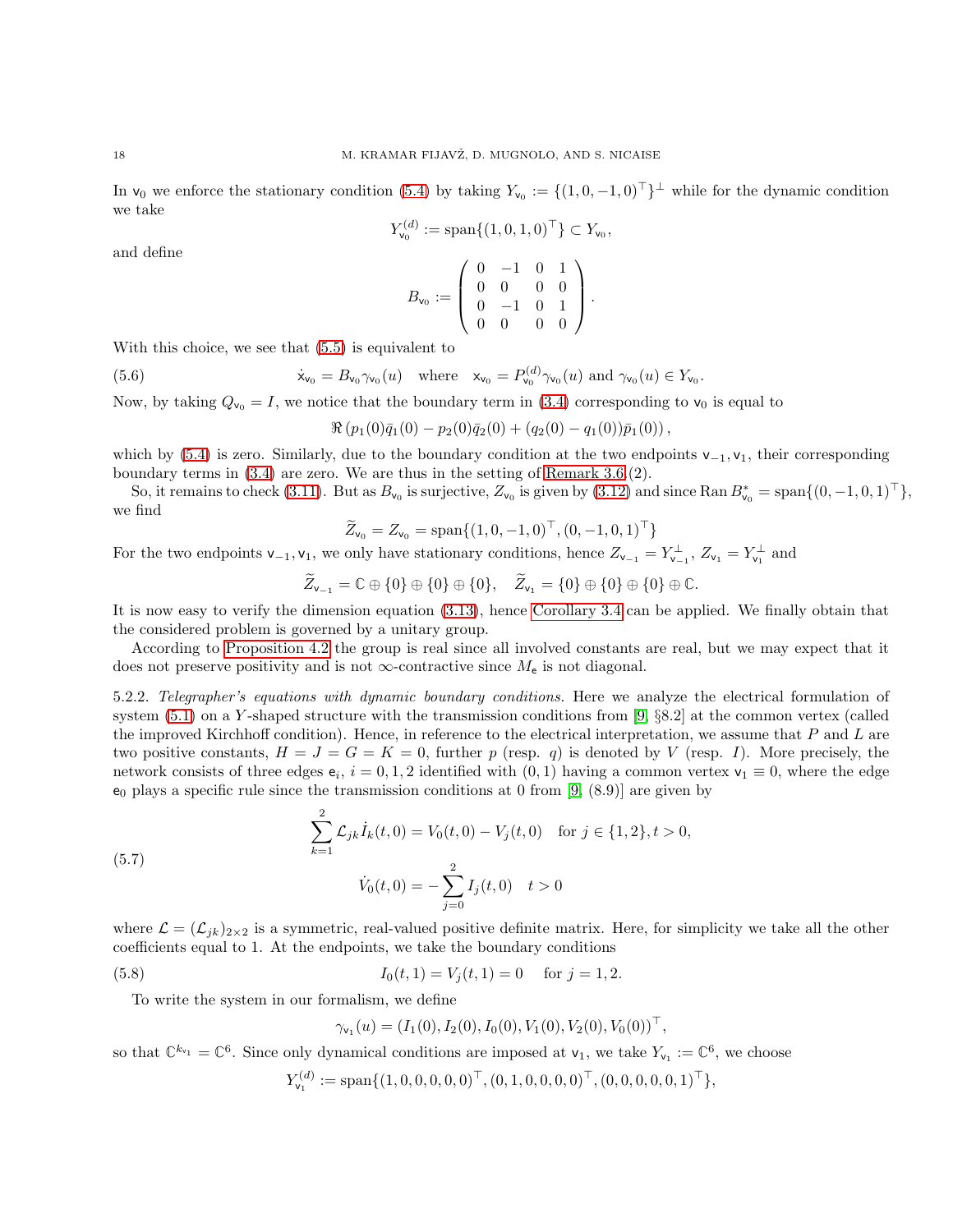and we define

$$
B_{\mathsf{v}_1}:=\left(\begin{array}{cccccc} 0 & 0 & 0 & -a_{11} & -a_{12} & a_{11}+a_{12} \\ 0 & 0 & 0 & -a_{12} & -a_{12} & a_{12}+a_{22} \\ 0 & 0 & 0 & 0 & 0 & 0 \\ 0 & 0 & 0 & 0 & 0 & 0 \\ 0 & 0 & 0 & 0 & 0 & 0 \\ -1 & -1 & -1 & 0 & 0 & 0 \end{array}\right),
$$

where  $\mathcal{L}^{-1} = \begin{pmatrix} a_{11} & a_{12} \\ a_{12} & a_{22} \end{pmatrix}$ . With these notations we see that [\(5.7\)](#page-17-0) is equivalent to

$$
\dot{\mathbf{x}}_{\mathsf{v}_1} = B_{\mathsf{v}_1} \gamma_{\mathsf{v}_1}(u) \quad \text{where} \quad \mathbf{x}_{\mathsf{v}_1} = P_{\mathsf{v}_1}^{(d)} \gamma_{\mathsf{v}_1}(u).
$$

Now, by taking  $Q_{v_1} = PL \text{ diag}(\mathcal{L}, 1)$ , we notice that the boundary term in [\(3.4\)](#page-4-3) corresponding to  $v_1$  is equal to 0. We immediately check that  $\text{Ran } B_{\nu_1} = Y_{\nu_1}^{(d)}$  hence, by [\(3.12\)](#page-5-2),  $Z_{\nu_1} = \text{Ran } B_{\nu_1}^*$ . Further, [\(5.8\)](#page-17-1) yields

$$
\tilde{\mathbf{w}}^{(\mathsf{v}_2,1)} = (0,0,1,0,0,0)^\top, \tilde{\mathbf{w}}^{(\mathsf{v}_3,1)} = (0,0,0,1,0,0)^\top, \tilde{\mathbf{w}}^{(\mathsf{v}_3,2)} = (0,0,0,0,1,0)^\top.
$$

Since the three columns of  $B_{\nu_1}^*$  and these three vectors form a basis of  $\mathbb{C}^6$ , [Corollary 3.4](#page-6-3) shows that the considered problem is governed by a group of isometries.

Note if in  $(5.1)$  we allow H, J, G and K to be different from zero, the considered problem is governed by a group.

As before, according to [Proposition 4.2](#page-12-1) , the group is real since all involved constants are real, but we are not able to say anything about positivity or  $\infty$ -contractivity since  $M_{\rm e}$  is not diagonal.

<span id="page-18-0"></span>5.3. Second sound in networks. A wave-like form of thermal propagation has been conjectured to exist in ultracold gases by Lev Landau and is now known under the name of "second sound"; it has ever since been experimentally observed in several molecules. One classical model boils down to the linear equations of thermoelasticity

(5.9) 
$$
\begin{cases} \n\ddot{z} - \alpha z'' + \beta \theta' = 0 & \text{in } (0, \ell) \times (0, +\infty), \\
\dot{\theta} + \gamma q' + \delta \dot{z}' = 0 & \text{in } (0, \ell) \times (0, +\infty), \\
\tau_0 \dot{q} + q + \kappa \theta' = 0 & \text{in } (0, \ell) \times (0, +\infty),\n\end{cases}
$$

where  $z, \theta$ , and q represent the displacement, the temperature difference to a fixed reference temperature, and the heat flux, respectively, and  $\alpha, \beta, \gamma, \delta, \tau_0, \kappa$  are positive constants. Racke has discussed in [\[39\]](#page-24-6) the asymptotic stability of this system under three different classes of boundary conditions, including

<span id="page-18-1"></span>
$$
\alpha z'(0) = \beta \theta(0), \quad \theta'(0) = 0, \quad z(\ell) = \theta(\ell) = 0.
$$

While he does not point it out explicitly, this leads indeed to a dynamic condition: indeed,  $\theta'(0)$  is not well-defined if  $\theta$  is merely of class  $H^1$ , but assuming that the initial data are smooth enough that the third equation in [\(5.9\)](#page-18-1) can be evaluated at 0, yielding

<span id="page-18-3"></span><span id="page-18-2"></span>
$$
\tau_0 \dot{q}(0) + q(0) + \kappa \theta'(0) = 0
$$

the condition  $\theta'(0) = 0$  leads to

(5.10) 
$$
\dot{q}(0) = -\frac{1}{\tau_0}q(0),
$$

which can indeed be made sense of even for general initial data, and then studied by the method introduced in the previous section. In summary we now study system [\(5.9\)](#page-18-1) with the dynamic boundary condition [\(5.10\)](#page-18-2) and the stationary ones

(5.11) 
$$
\alpha z'(0) = \beta \theta(0), \qquad z(\ell) = \theta(\ell) = 0.
$$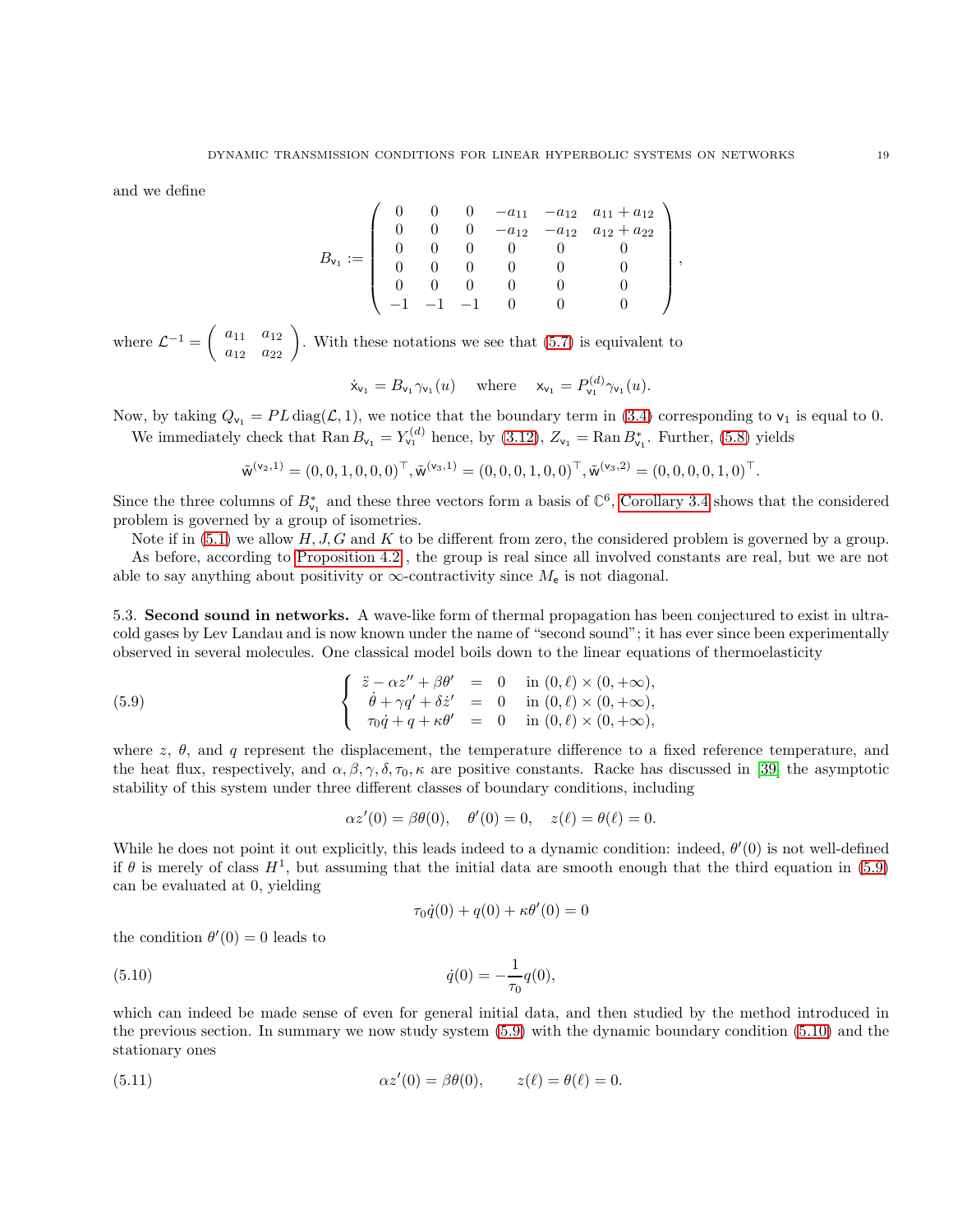We observe that [Assumptions 2.2](#page-1-1) are satisfied taking  $u = (z', \dot{z}, \theta, q)$ ,

$$
M_{\mathsf{e}}:=\begin{pmatrix} 0 & 1 & 0 & 0 \\ \alpha & 0 & -\beta & 0 \\ 0 & -\delta & 0 & -\gamma \\ 0 & 0 & -\frac{\kappa}{\tau_0} & 0 \end{pmatrix}, \quad Q_{\mathsf{e}}:=\begin{pmatrix} \alpha\delta & 0 & 0 & 0 \\ 0 & \delta & 0 & 0 \\ 0 & 0 & \beta & 0 \\ 0 & 0 & 0 & \frac{\beta\gamma\tau_0}{\kappa} \end{pmatrix}, \quad \text{and} \quad N_{\mathsf{e}}:=\begin{pmatrix} 0 & 0 & 0 & 0 \\ 0 & 0 & 0 & 0 \\ 0 & 0 & 0 & 0 \\ 0 & 0 & 0 & -\frac{1}{\tau_0} \end{pmatrix}.
$$

A direct computation shows that

$$
Q_{\rm e} M_{\rm e} = \begin{pmatrix} 0 & \alpha\delta & 0 & 0 \\ \alpha\delta & 0 & -\beta\delta & 0 \\ 0 & -\beta\delta & 0 & -\beta\gamma \\ 0 & 0 & -\beta\gamma & 0 \end{pmatrix}
$$

with four eigenvalues of the form  $\pm \sqrt{\frac{H \pm 2\sqrt{K}}{2}}$ , where  $H := \alpha^2 \delta^2 + \beta^2 \delta^2 + \beta^2 \gamma^2$  and  $K := H^2 - 4\alpha^2 \beta^2 \gamma^2 \delta^2$ . Because  $H^2 > K$  whenever  $\alpha, \beta, \gamma, \delta > 0$ ,  $Q_e M_e$  has two positive and two negative eigenvalues. This is consistent with the above choice [\(5.10\)](#page-18-2)-[\(5.11\)](#page-18-3) of boundary conditions in the purely hyperbolic case of  $\tau_0 > 0$ .

If the endpoint 0 (resp.  $\ell$ ) is identified with  $v_1$  (resp.  $v_2$ ), we take

$$
Y_{v_1} = \left\{ x \in \mathbb{C}^4 : x_1 = \frac{\beta}{\alpha} x_3 \right\}, \quad Y_{v_1}^{(d)} = \{0\} \oplus \{0\} \oplus \{0\} \oplus \mathbb{C} \subset Y_{v_1},
$$

and

$$
Y_{\mathsf{v}_2}=\mathbb{C}\oplus\{0\}\oplus\{0\}\oplus\mathbb{C}.
$$

Observe that  $\gamma_{v_1}(u) = u(0) \in Y_{v_1}, \gamma_{v_2}(u) = u(\ell) \in Y_{v_2}$  return all stationary conditions, whereas

$$
\frac{d}{dt}P_{\mathsf{v}_1}^{(d)}\gamma_{\mathsf{v}_1}(u) = C_{\mathsf{v}_1}P_{\mathsf{v}_1}^{(d)}\gamma_{\mathsf{v}_1}(u)
$$

with

$$
C_{\text{v}_1} = \begin{pmatrix} 0 & 0 & 0 & 0 \\ 0 & 0 & 0 & 0 \\ 0 & 0 & 0 & 0 \\ 0 & 0 & 0 & -\frac{1}{\tau_0} \end{pmatrix}
$$

corresponds to the dynamic condition [\(5.10\)](#page-18-2). Also, observe that  $B_{\nu_1} = 0$ , therefore by [\(3.8\)](#page-4-4) we have

$$
Z_{\mathsf{v}_1} = Y_{\mathsf{v}_1}^{\perp} + \text{Ker } B_{\mathsf{v}}^* = Y_{\mathsf{v}_1}^{\perp} + Y_{\mathsf{v}_1}^{(d)} = \text{span}\{(\alpha, 0, -\beta, 0)^{\top}, (0, 0, 0, 1)^{\top}\}.
$$

Furthermore,

$$
Z_{\mathsf{v}_2} = Y_{\mathsf{v}_2}^{\perp} = \text{span}\{(0, 1, 0, 0)^{\top}, (0, 0, 1, 0)^{\top}\},
$$

and it is easy to see that [\(3.11\)](#page-4-0) applies.

Now, by taking  $Q_{v_1} = \tau_0 \beta$ , we notice that the boundary term in [\(3.6\)](#page-4-1) corresponding to  $v_1$  is equal to

$$
2\beta\gamma \Re(\theta(0)\overline{q}(0)) - \beta |\theta(0)|^2 = -|\gamma q(0) - \beta \theta(0)|^2 + \gamma^2 |q(0)|^2
$$
  
 
$$
\leq \gamma^2 |q(0)|^2 = \gamma^2 |P_{\mathsf{v}_1}^{(d)} \gamma_{\mathsf{v}_1}(u)|^2.
$$

Hence, in view of [Theorem 3.3,](#page-5-0) the system is well-posed. More precisely, the initial value problem associated with [\(5.9\)](#page-18-1) with the above boundary conditions is governed by a strongly continuous semigroup on  $L^2_d(\mathcal{G}) \equiv L^2(0,\ell) \oplus L^2(0,\ell)$  $Y^{(d)}$ .

As before, according to [Proposition 4.2,](#page-12-1) the semigroup is real since all involved constants are real, but again positivity and  $\infty$ -contractivity cannot be checked by our abstract results since  $M_e$  is not diagonal.

System  $(5.9)$  on a network with stationary boundary conditions at the nodes, namely continuity of z and q and Kirchhoff-type conditions for z' and  $\theta$ , were described in [\[24,](#page-23-0) § 5.6]. With the method described above, we can e.g. impose dynamic conditions on the vertex evaluation of z and/or q at an arbitrary subset of  $V$ , while keeping Kirchhoff-type conditions for  $z'$  and  $\theta$ , still retaining a well-posed system.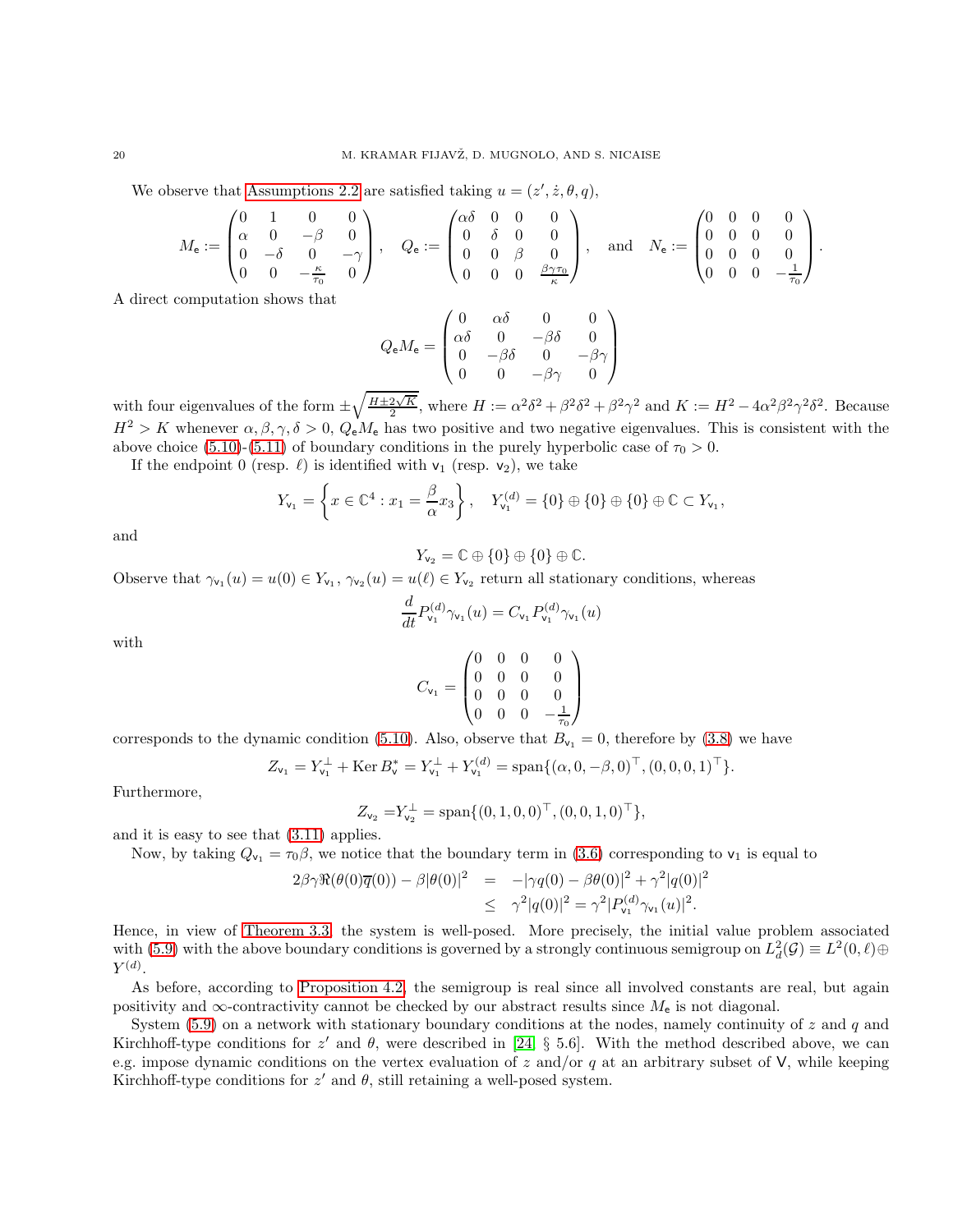5.4. Wave type equations. Wave-type equations on graphs have retained the attention of many authors, see [\[2,](#page-23-23) [26,](#page-24-15) [34,](#page-24-16) [4\]](#page-23-24) and the references cited there. Here we show that our framework can be applied to rather general elastic systems modeled as

<span id="page-20-1"></span>(5.12) 
$$
\ddot{u}_{\mathbf{e}}(t,x) = u''_{\mathbf{e}}(t,x) + \alpha_{\mathbf{e}} \dot{u}'_{\mathbf{e}}(t,x) + \beta_{\mathbf{e}} \dot{u}_{\mathbf{e}}(t,x) + \gamma_{\mathbf{e}} u'_{\mathbf{e}}(t,x), \qquad t \ge 0, \ x \in (0,\ell_{\mathbf{e}}),
$$

<span id="page-20-0"></span>where  $\alpha_{e} \in C^{1}([0,\ell_{e}])$  and  $\beta_{e}, \gamma_{e} \in L^{\infty}(0,\ell_{e})$  are real-valued functions. For the sake of simplicity, as in [\[24,](#page-23-0) §5.23] we restrict ourselves to stars with  $J \geq 2$  edges as in Figure [5.1,](#page-20-0) which can be regarded as building blocks of more general networks, but contrary to [\[24,](#page-23-0) §5.23] we assume that the edges are connected by a point mass at their common vertex, see [\[13,](#page-23-6) [20\]](#page-23-5) for  $J = 2$  and the wave equation, i.e.,  $\alpha_e = \beta_e = \gamma_e = 0$  (see also [\[30\]](#page-24-4) for a cable with a tip mass).



FIGURE 5.1. A star-shaped network with one incoming and  $J-1$  outgoing edges.

It turns out that [\(5.12\)](#page-20-1) is equivalent to

$$
\dot{U}_{\mathsf{e}} = M_{\mathsf{e}} U_{\mathsf{e}}' + N_{\mathsf{e}} U_{\mathsf{e}},
$$

for the vector function  $U_{e} = (u'_{e}, \dot{u}_{e})^{\dagger}$ , where

$$
M_{\rm e} = \begin{pmatrix} 0 & 1 \\ 1 & \alpha_{\rm e} \end{pmatrix}, \qquad N_{\rm e} = \begin{pmatrix} 0 & 0 \\ \gamma_{\rm e} & \beta_{\rm e} \end{pmatrix}.
$$

As  $M_e$  is symmetric, [Assumptions 2.2](#page-1-1) are automatically satisfied by choosing  $Q_e$  as the identity matrix. As before, the boundary conditions at the vertices are related to the values of  $M<sub>e</sub>$  at the endpoints of the edge e, that generically are given by

$$
M_{\mathsf{e}}(\mathsf{v}) = \begin{pmatrix} 0 & 1 \\ 1 & \alpha_{\mathsf{e}}(\mathsf{v}) \end{pmatrix},
$$

when v is one of the endpoints of e; hence  $M_e(v)$  has two real eigenvalues of opposite sign,

$$
\lambda_{\pm} = \frac{1}{2} \left( \alpha_{e}(\mathsf{v}) \pm \sqrt{\alpha_{e}(\mathsf{v})^2 + 4} \right).
$$

We then need J boundary conditions at the common node  $v_0$  and one boundary condition at each endpoint  $v_i$ ,  $i=1,\ldots,J.$ 

For an exterior vertex  $v_i$   $(i = 1, ..., J)$  we choose Dirichlet boundary condition

$$
u_{\mathsf{e}_i}(\mathsf{v}_i)=0,
$$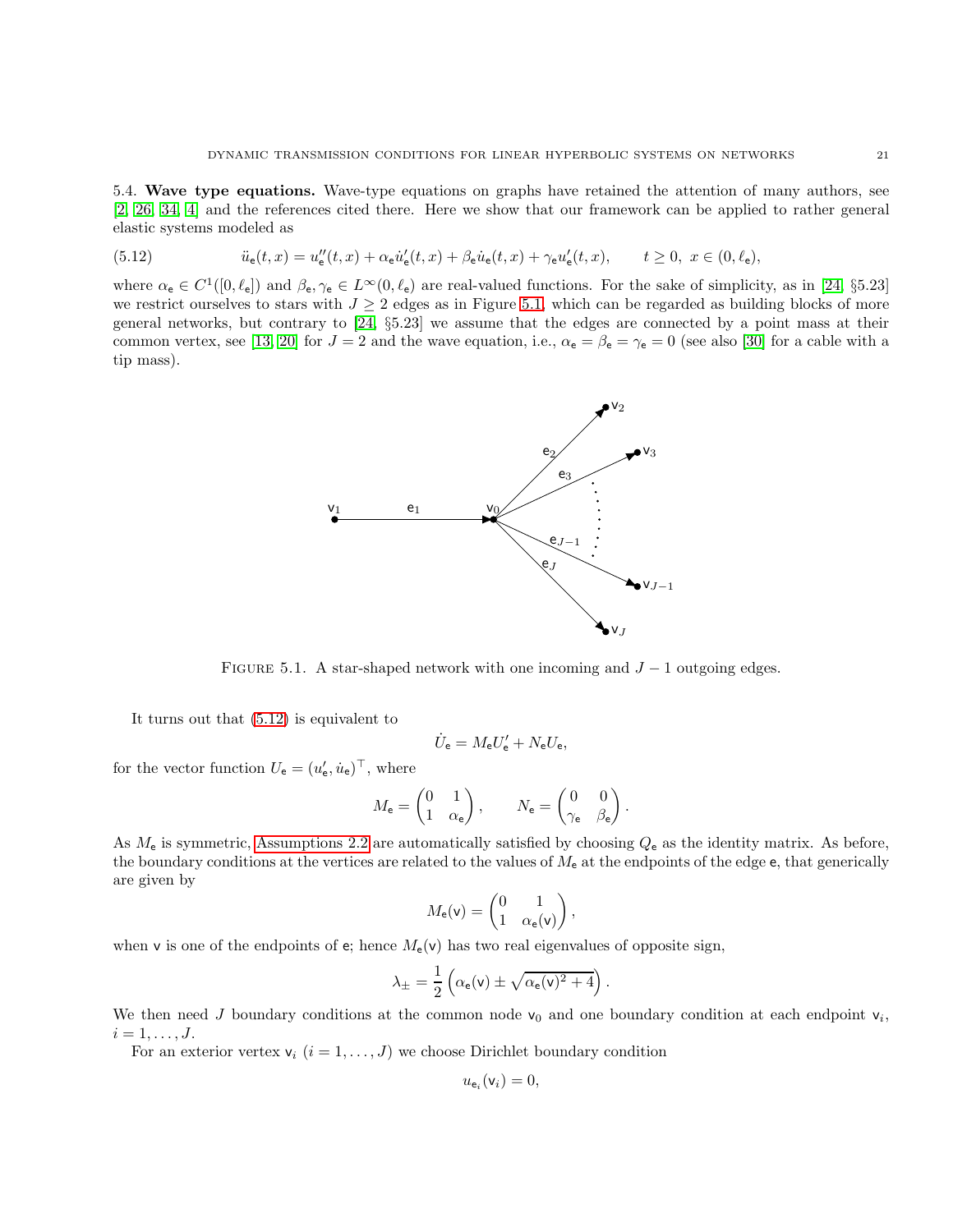that leads to  $\dot{u}_{e_i}(v_i) = 0$ , and corresponds to the choice of  $Y_{v_i}$  spanned by  $(1,0)^\perp$  that is a totally isotropic subspace associated with  $T_{\nu_i}$ , whereby  $T_{\nu_1} = -M_{e_1}(\nu_1)$  and  $T_{\nu_i} = M_{e_i}(\nu_i)$  for  $i = 2, \ldots, J$ . We refer to [\[24,](#page-23-0) §5.2] for other boundary conditions at the exterior vertices.

Now, inspired by [\[13,](#page-23-6) [20\]](#page-23-5), we impose the following boundary conditions at  $v_0$ , namely continuity of  $u_e$  at  $v_0$  and

(5.13) 
$$
-\sum_{i=1}^{J} u'_{e_i}(\mathsf{v}_0) \iota_{\mathsf{v}_0 e_i} = \delta \ddot{u}_{e_1}(\mathsf{v}_0),
$$

for some positive constant  $\delta$ . Let us check that such a boundary condition corresponds to a dynamical one. Indeed, the continuity condition of  $u_{e}$  at  $v_{0}$  implies that

$$
\gamma_{v_0}(U) \in Y_{v_0} := \{ (x, y)^\top : x \in \mathbb{C}^J, y = \alpha \mathbf{1}, \alpha \in \mathbb{C} \} = \left( \mathbb{C}^J \oplus \{ \mathbf{0}^\top \} \right) \oplus \text{span}\{ (\mathbf{0}, \mathbf{1})^\top \},
$$

where we write

<span id="page-21-0"></span>
$$
\gamma_{\mathsf{v}_0}(U) := (u'_{\mathsf{e}_1}(\mathsf{v}_0), \ldots, u'_{\mathsf{e}_J}(\mathsf{v}_0), \dot{u}_{\mathsf{e}_1}(\mathsf{v}_0), \ldots, \dot{u}_{\mathsf{e}_J}(\mathsf{v}_0))^\top,
$$

and 1,0 are the row vectors in  $\mathbb{C}^J$  whose all entries equal 1 and 0, respectively. In order to formulate [\(5.13\)](#page-21-0) in our setting, we set

$$
Y_{\mathsf{v}_0}^{(d)}:=\mathrm{span}\{(\mathbf{0},\mathbf{1})^\top\}\subset Y_{\mathsf{v}_0},
$$

and introduce  $B_{\nu_0}$  as the  $2J \times 2J$  matrix

$$
B_{\mathsf{v}_0} := -\frac{1}{\delta} \left( \begin{array}{ccc} \mathbf{0} & \mathbf{0} \\ \vdots & \vdots \\ \mathbf{0} & \mathbf{0} \\ \iota_{\mathsf{v}_0,*} & \mathbf{0} \\ \vdots & \vdots \\ \iota_{\mathsf{v}_0,*} & \mathbf{0} \end{array} \right),
$$

where  $\iota_{\mathbf{v}_{0,*}}$  is the row of the incidence matrix  $\mathcal I$  corresponding to  $\mathbf{v}_0$ . We then readily see that [\(5.13\)](#page-21-0) is equivalent to

$$
\dot{\mathsf{x}}_{\mathsf{v}_0}=B_{\mathsf{v}_0}\gamma_{\mathsf{v}_0}(U),
$$

where  $x_{v_0} = P_{v_0}^{(d)} \gamma_{v_0}(U)$ , recalling the continuity condition of  $\dot{u}_e$  at  $v_0$ .

Now, by taking  $Q_{\mathsf{v}_0} = \delta$ , we notice that the boundary term in [\(3.4\)](#page-4-3) corresponding to  $\mathsf{v}_0$  is equal to

$$
\frac{|\dot{u}_{\mathsf{e}}(\mathsf{v}_0)|^2}{2}\sum_{i=1}^J \alpha_{\mathsf{e}_i}(\mathsf{v}_0)\iota_{\mathsf{ve}_i} = \frac{|P_{\mathsf{v}_0}^{(d)}\gamma_{\mathsf{v}_0}(U)|^2}{2}\sum_{i=1}^J \alpha_{\mathsf{e}_i}(\mathsf{v}_0)\iota_{\mathsf{ve}_i}.
$$

Finally, we readily check that  $\text{Ran } B_{\nu_0} = Y_{\nu_0}^{(d)}$ , hence by [\(3.12\)](#page-5-2) and since  $\text{Ran } B_{\nu_0}^* = Y_{\nu_0}^{(d)}$  as well, we find

$$
Z_{\mathbf{v}_0} = \{\mathbf{0}^\top\} \oplus \mathbb{C}^J.
$$

Further, as  $Z_{\mathsf{v}_i} = Y_{\mathsf{v}_i}^{\perp}$  and  $\sum_{i=1}^J \widetilde{Y}_{\mathsf{v}_i}^{\perp} = \mathbb{C}^J \oplus \{\mathbf{0}^\top\}$ , [\(3.13\)](#page-5-1) holds for  $k = 2J$  and we conclude that system [\(5.12\)](#page-20-1) with the previous boundary conditions is governed by a group.

In conclusion owing to [Theorem 3.3](#page-5-0) the system is well-posed. More precisely, the initial value problem associated with [\(5.9\)](#page-18-1) with the above boundary conditions is governed by a strongly continuous group on  $L^2_d(\mathcal{G}) \equiv L^2(0,\ell) \oplus Y^{(d)}$ .

As before according to [Proposition 4.2](#page-12-1) the semigroup is real since all involved constants are real, but again assessing either positivity or  $\infty$ -contractive is problematic since  $M_e$  is not diagonal.

We have discussed in [\[24\]](#page-23-0) how our formalism can be used to study networks of beams under rather general transmission conditions of stationary type. We restrain from elaborating on this topic, but it should by now be clear to the reader that suitable, *different* choices of  $Y_{\mathsf{v}}$  (cf. [Remark 3.2\)](#page-5-3), and of course suitable choices of  $Y_{\mathsf{v}}^{(d)}$ , promptly lead to models of networks of beams with dynamic transmission conditions, which can then be studied by our theory. We mention that comparable well-posedness results have been recently obtained in [\[19\]](#page-23-8).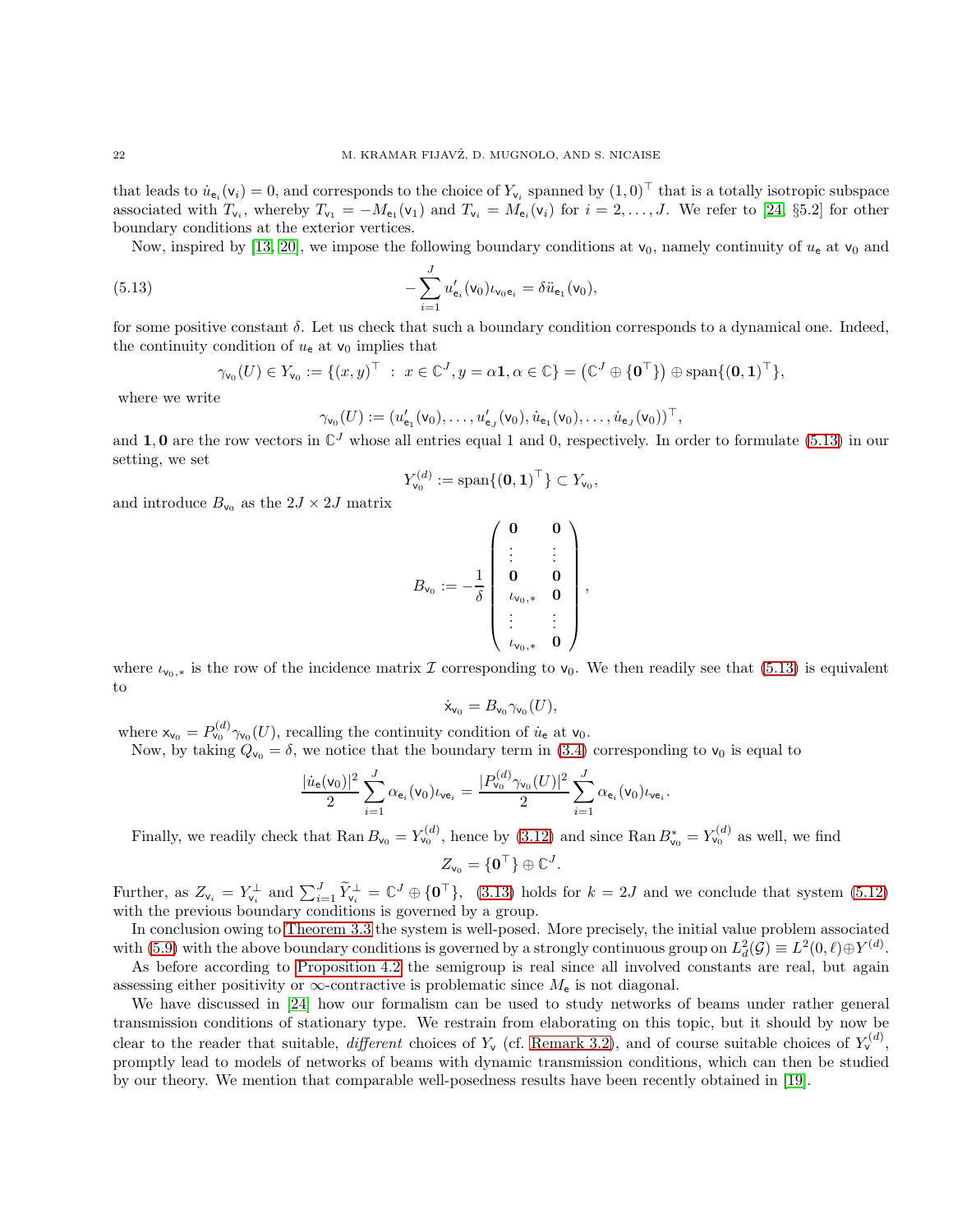<span id="page-22-0"></span>5.5. The Dirac equation. The 1D Dirac equation on a network, as studied in [\[11\]](#page-23-10), takes on each edge the form

$$
i\hbar \frac{\partial}{\partial t} \psi = \left(\hbar c \begin{pmatrix} 0 & -1 \\ 1 & 0 \end{pmatrix} \frac{\partial}{\partial x} + mc^2 \begin{pmatrix} 1 & 0 \\ 0 & -1 \end{pmatrix} \right) \psi
$$

for a  $\mathbb{C}^2$ -valued unknown  $\psi = (\psi^{(1)}, \psi^{(2)})$ . A parametrization of skew-adjoint realizations on a network has been presented in [\[11\]](#page-23-10) and in [\[24\]](#page-23-0) we have taken advantage of our theory and provided further realizations generating (semi)groups, since our [Assumptions 2.2](#page-1-1) are satisfied letting

$$
M_{\mathbf{e}} = \begin{pmatrix} 0 & ic \\ -ic & 0 \end{pmatrix}, \quad Q_{\mathbf{e}} = \begin{pmatrix} 1 & 0 \\ 0 & 1 \end{pmatrix}, \quad \text{and} \quad N_{\mathbf{e}} = \begin{pmatrix} -i\frac{mc^2}{\hbar} & 0 \\ 0 & i\frac{mc^2}{\hbar} \end{pmatrix}, \qquad \mathbf{e} \in \mathsf{E}.
$$

Let us now study the quadratic form  $q_v$ , cf. [\(3.3\)](#page-3-3).We first observe that  $T_v$  is a  $2|E_v| \times 2|E_v|$  block diagonal matrix with diagonal blocks equaling  $M_{e} \iota_{ve}$ . Hence, if we write

$$
\gamma_{\mathsf{v}}(U):=(\psi_{\mathsf{e}}^{(1)}(\mathsf{v}),\psi_{\mathsf{e}}^{(2)}(\mathsf{v}))_{\mathsf{e}\in\mathsf{E}_{\mathsf{v}}},
$$

then  $(\xi, \eta)^\top \in \mathbb{C}^{2|\mathsf{E}_{\mathsf{v}}|}$ , with  $\xi := (\psi_{\mathsf{e}}^{(1)}(\mathsf{v}))_{\mathsf{e}\in \mathsf{E}_{\mathsf{v}}}$  and  $\eta := (\psi_{\mathsf{e}}^{(2)}(\mathsf{v}))_{\mathsf{e}\in \mathsf{E}_{\mathsf{v}}}$  is an isotropic vector for the associated quadratic form  $q_v$  if and only if

(5.14) 
$$
\sum_{\mathbf{e}\in \mathsf{E}_{\mathsf{v}}} \iota_{\mathsf{ve}} \Im(\xi_{\mathbf{e}} \bar{\eta}_{\mathbf{e}}) = 0.
$$

A somewhat canonical choice is that of conditions of continuity and of Kirchhoff-type on  $\psi^{(1)}$  and  $\psi^{(2)}$ , respectively, at each  $v \in V$ ; this fits in our abstract framework by letting

$$
Y_\mathsf{v} := \mathrm{span}\{\mathbf{1}_{\mathsf{E}_\mathsf{v}}\} \oplus \mathrm{span}\left\{\iota_{\mathsf{E}_\mathsf{v}}\right\}^\perp
$$

(we recall that  $\iota_{\mathsf{E}_{\mathsf{v}}}$  denotes the vector in  $\mathbb{C}^{|\mathsf{E}_{\mathsf{v}}|}$  whose e-th entry is  $\iota_{\mathsf{ve}}$ ) and is easily seen to lead to a hyperbolic system governed by a unitary group. Further instances of the Dirac equation governed by a unitary group, and hence with a quantum mechanical significance, can be easily produced applying the theory presented above: we will only focus on one such realization. By keeping the continuity property of  $\psi^{(1)}$  at the vertices, we here take

(5.15) 
$$
Y_{\mathsf{v}} := \mathrm{span}\{\mathbf{1}_{\mathsf{E}_{\mathsf{v}}}\}\oplus\mathbb{C}^{|\mathsf{E}_{\mathsf{v}}|},
$$

and we let

$$
Y_{\mathsf{v}}^{(d)}:=\operatorname{span}\{\mathbf{1}_{\mathsf{E}_{\mathsf{v}}}\}\oplus\{\mathbf{0}_{\mathsf{E}_{\mathsf{v}}}\}\subset Y_{\mathsf{v}}.
$$

Let us finally define

$$
B_{\mathsf{v}}\colon Y_{\mathsf{v}}\ni(\xi,\eta)^{\top}\mapsto -\imath(\eta\cdot\iota_{\mathsf{E}_{\mathsf{v}}})(\mathbf{1}_{\mathsf{E}_{\mathsf{v}}}\oplus\mathbf{0}_{\mathsf{E}_{\mathsf{v}}})\in Y_{\mathsf{v}}^{(d)}
$$

and

$$
C_{\mathsf{v}}: Y^{(d)} \ni (\xi, 0)^{\top} \mapsto (C_{\mathsf{v}}^{(1)} \xi, 0)^{\top} \in Y^{(d)},
$$

for any skew-hermitian  $|\mathsf{E}_{\mathsf{v}}| \times |\mathsf{E}_{\mathsf{v}}|$ -matrix  $C_{\mathsf{v}}^{(1)}$ . This corresponds to imposing

- continuity conditions across each vertex on  $\psi^{(1)}$  as well as
- dynamic conditions

$$
\frac{d\psi^{(1)}}{dt}(t,\mathsf{v})=-i\sum_{\mathsf{e}\in\mathsf{E}_{\mathsf{v}}}\psi^{(2)}_{\mathsf{e}}(t,\mathsf{v})\iota_{\mathsf{ve}}+C_{\mathsf{v}}^{(1)}\psi^{(1)}(t,\mathsf{v}),\qquad\mathsf{v}\in\mathsf{V}.
$$

Observe that

(5.16) 
$$
\dim Y_{\mathsf{v}} = 1 + |\mathsf{E}_{\mathsf{v}}|, \qquad \dim Y_{\mathsf{v}}^{(d)} = 1,
$$

but this is not sufficient to guarantee [\(3.13\)](#page-5-1) and thus [\(3.11\)](#page-4-0). As  $B_{\mathsf{v}}$  is surjective, simple calculations show that (using the parametrization of the edges so that for both of them,  $v_1$  is identified with 0 and  $v_2$  is identified with 1)

$$
Z_{\mathsf{v}_1}=Z_{\mathsf{v}_2}=\mathrm{span}\{(1,0,-1,0)^{\top},(0,1,0,1)^{\top}\},
$$

hence  $(3.11)$  cannot hold.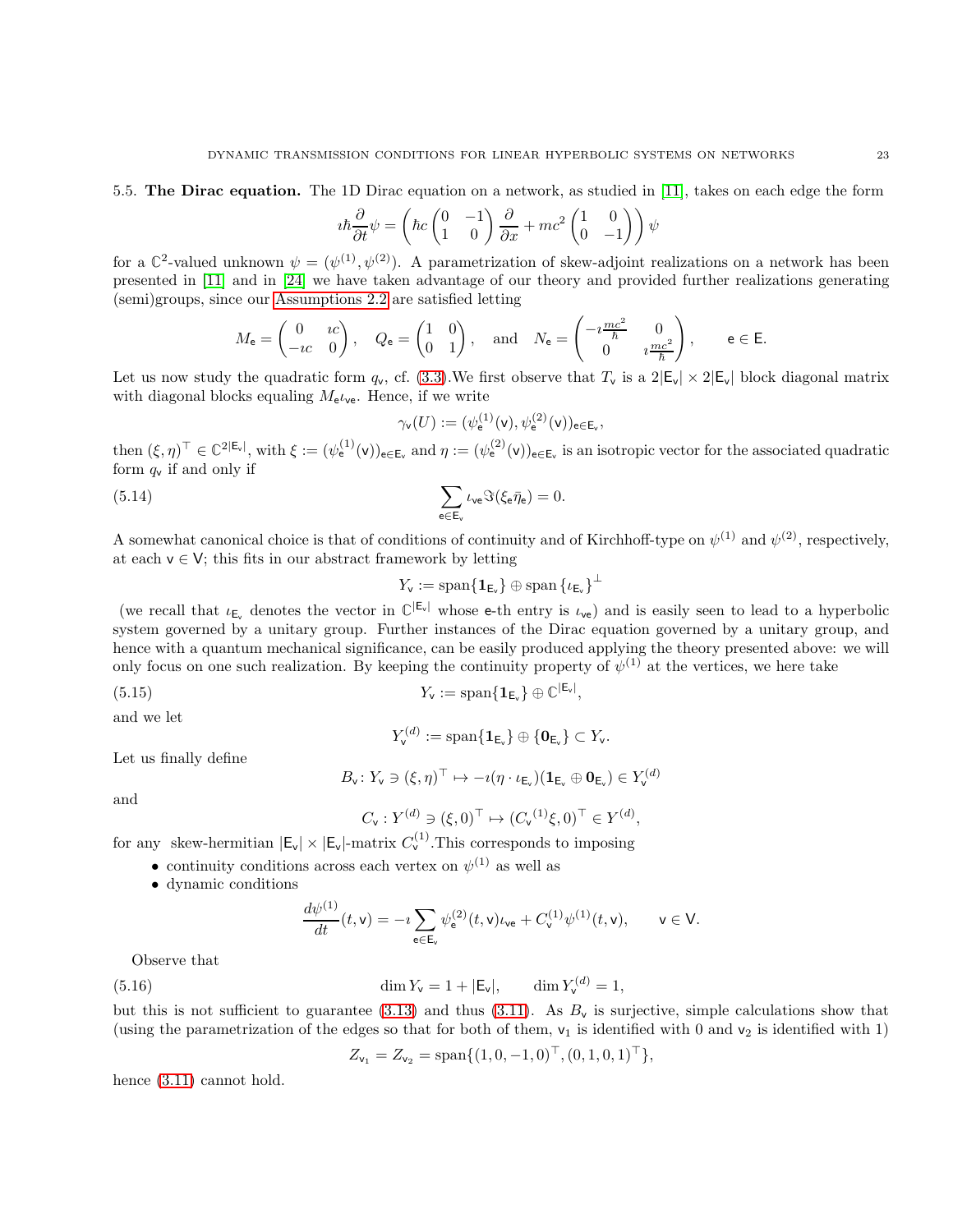However, by taking  $Q_v := c \mathbb{I}$  at each  $v \in V$  one can show that  $A^* = -A$ . Furthermore, the boundary terms in [\(3.6\)](#page-4-1) vanish. Indeed this is clear by assumptions for the term involving  $C^{(1)}$ , whereas the latter boundary term is equal to

$$
-c\sum_{\mathbf{e}\in \mathsf{E}_\mathsf{v}} \iota_\mathsf{ve} \Im(\xi_\mathbf{e} \bar{\eta}_\mathbf{e}) - \iota c \Re((\eta \cdot \iota_{\mathsf{E}_\mathsf{v}}) (\mathbf{1}_{\mathsf{E}_\mathsf{v}} \cdot \xi)) = 0 \qquad \text{for all } \mathsf{v} \in \mathsf{V},
$$

since  $\xi_e = \xi$ , for all  $(\xi, \eta)^T \in Y_v$ , and  $\Im(z) = -\Re(iz)$ , for all  $z \in \mathbb{C}$ . Hence, we can invoke [Corollary 3.10](#page-10-0) and [Remark 3.11](#page-10-2) with  $\alpha = \beta = 0$  and deduce that A generates a unitary group on  $\mathbf{L}_d^2(\mathcal{G})$ . This is a new unitary realization of the Dirac equation that does not appear in the classification in [\[11\]](#page-23-10), as the latter restricts to stationary vertex conditions.

By [Proposition 4.2,](#page-12-1) this semigroup is not real, hence not positive, either. On the other hand, [Proposition 4.4](#page-13-2) does not apply, although – as mentioned in [Remark 4.5](#page-14-3) – it looks rather plausible that no realization of the Dirac equation is governed by an  $\infty$ -contractive semigroup.

#### **REFERENCES**

- <span id="page-23-12"></span>[1] S. Aizicovici and N. Pavel, editors. The one dimensional wave equation with Wentzell boundary conditions, volume 225 of Lect. Notes Pure Appl. Math., New York, 2001. Marcel Dekker.
- <span id="page-23-23"></span><span id="page-23-11"></span>[2] F. Ali Mehmeti. Nonlinear Waves in Networks, volume 80 of Math. Research. Akademie, Berlin, 1994.
- <span id="page-23-24"></span>[3] H. Amann and J. Escher. Strongly continuous dual semigroups. Ann. Mat. Pura Appl., IV Ser., 171:41–62, 1996.
- [4] K. Ammari and S. Nicaise. Stabilization of elastic systems by collocated feedback, volume 2124 of Lecture Notes in Mathematics. Springer, Cham, 2015.
- <span id="page-23-17"></span>[5] W. Arendt, C. Batty, M. Hieber, and F. Neubrander. Vector-Valued Laplace Transforms and Cauchy Problems – Second Edition, volume 96 of Monographs in Mathematics. Birkhäuser, Basel, 2010.
- <span id="page-23-13"></span>[6] W. Arendt, G. Metafune, D. Pallara, and S. Romanelli. The Laplacian with Wentzell–Robin boundary conditions on spaces of continuous functions. Semigroup Forum, 67:247–261, 2003.
- <span id="page-23-19"></span><span id="page-23-15"></span>[7] J. Banasiak and P. Namayanja. Asymptotic behaviour of flows on reducible networks. Networks Het. Media, 9:197–216, 2014.
- [8] G. Bastin and J.-M. Coron. Stability and Boundary Stabilization of 1-D Hyperbolic Systems, volume 88 of Progress in Nonlinear Differential Equations. Birkhäuser, Basel, 2016.
- <span id="page-23-4"></span><span id="page-23-3"></span>[9] G. Beck. Modélisation et étude mathématique de réseaux de câbles électriques. PhD thesis, Université Paris-Saclay, 2016.
- <span id="page-23-10"></span>[10] G. Beck, S. Imperiale, and P. Joly. Mathematical modelling of multi conductor cables. Disc. Cont. Dyn. Syst. S, page 26, 2014.
- <span id="page-23-22"></span>[11] J. Bolte and J. Harrison. Spectral statistics for the Dirac operator on graphs. J. Phys. A, 36:2747–2769, 2003.
- <span id="page-23-6"></span>[12] R. Carlson. Spectral theory for nonconservative transmission line networks. Netw. Heterog. Media, 6(2):257–277, 2011.
- [13] C. Castro. Asymptotic analysis and control of a hybrid system composed by two vibrating strings connected by a point mass. ESAIM Control Optim. Calc. Var., 2:231–280, 1997.
- <span id="page-23-7"></span><span id="page-23-1"></span>[14] F. Conrad and O. Morgül. On the stabilization of a flexible beam with a tip mass. SIAM J. Control Optim., 36(6):1962-1986, 1998.
- [15] A. Curcio, M. Clark, M. Zhao, and W. Ruan. A hyperbolic system of equations of blood flow in an arterial network. SIAM Journal on Applied Mathematics, 64(2):637–667, 2004.
- <span id="page-23-16"></span>[16] K.-J. Engel and R. Nagel. One-Parameter Semigroups for Linear Evolution Equations, volume 194 of Graduate Texts in Mathematics. Springer-Verlag, New York, 2000.
- <span id="page-23-2"></span>[17] M. Fernández, V. Milisic, and A. Quarteroni. Analysis of a geometrical multiscale blood flow model based on the coupling of ODEs and hyperbolic PDEs. Multiscale Modeling & Simulation, 4:215–236, 2005.
- <span id="page-23-9"></span><span id="page-23-8"></span>[18] K. Friedrichs and P. Lax. Boundary value problems for first order operators. Comm. Pure Appl. Math., 18:355-388, 1965.
- [19] F. Gregorio and D. Mugnolo. Higher-order operators on networks: hyperbolic and parabolic theory. Int. Equations Oper. Theory, (to appear).
- <span id="page-23-5"></span>[20] S. Hansen and E. Zuazua. Exact controllability and stabilization of a vibrating string with an interior point mass. SIAM J. Control Optim., 33(5):1357–1391, 1995.
- <span id="page-23-21"></span>[21] S. Imperiale and P. Joly. Error estimates for 1d asymptotic models in coaxial cables with non-homogeneous cross-section. Adv. Appl. Maths. Mech., 4:647–664, 2012.
- <span id="page-23-20"></span>[22] S. Imperiale and P. Joly. Mathematical modeling of electromagnetic wave propagation in heterogeneous lossy coaxial cables with variable cross section. Appl. Num. Math., 79:42–61, 2014.
- <span id="page-23-14"></span>[23] M. Kramar, D. Mugnolo, and R. Nagel. Semigroups for initial-boundary value problems. In M. Iannelli and G. Lumer, editors, Evolution Equations 2000: Applications to Physics, Industry, Life Sciences and Economics (Proc. Levico Terme 2000), volume 55 of Progress in Nonlinear Differential Equations, pages 277–297, Basel, 2003. Birkhäuser.
- <span id="page-23-18"></span><span id="page-23-0"></span>[24] M. Kramar, D. Mugnolo, and S. Nicaise. Linear hyperbolic systems on networks. [arXiv:2003.08281,](http://arxiv.org/abs/2003.08281) 2020.
- [25] M. Kramar and E. Sikolya. Spectral properties and asymptotic periodicity of flows in networks. Math. Z., 249:139–162, 2005.